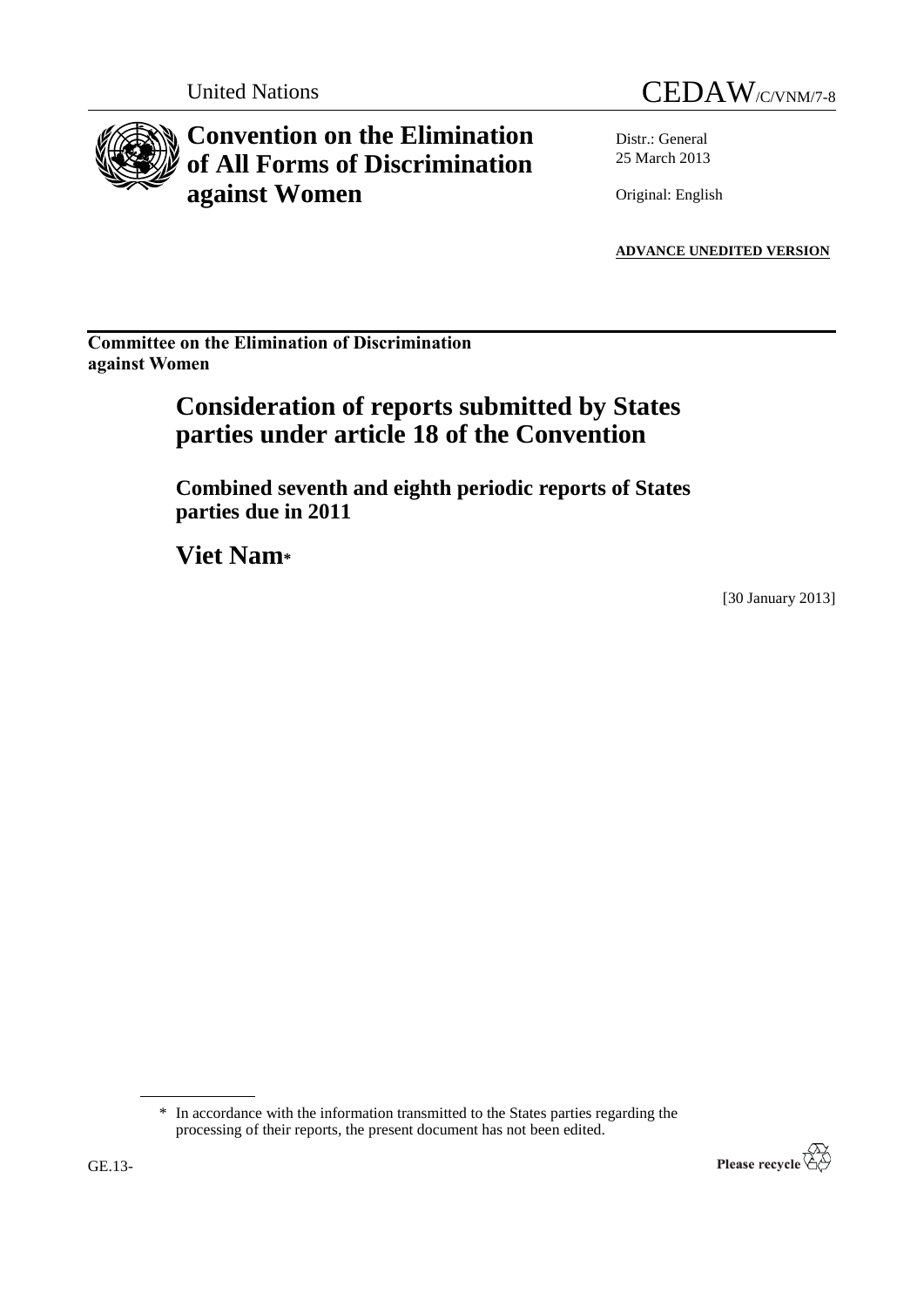## **Contents**

|                   |                                                                                       | Paragraphs | Page |
|-------------------|---------------------------------------------------------------------------------------|------------|------|
| Table of acronyms |                                                                                       |            | 3    |
| Foreword          |                                                                                       |            | 4    |
| Part I            |                                                                                       |            | 5    |
|                   |                                                                                       |            | 5    |
| Part II           |                                                                                       |            | 8    |
|                   |                                                                                       |            | 8    |
|                   | Article 2: Taking measures to eliminate all forms of discrimination against women     |            | 10   |
|                   | 2.1. Continuing to put in concrete terms the principle of equality between men        |            | 10   |
|                   | 2.2. Taking specific measures to protect the rights and legitimate interests of women |            | 12   |
|                   |                                                                                       |            | 13   |
|                   | Article 3: Ensuring the full development and advancement of women                     |            | 15   |
|                   |                                                                                       |            | 15   |
|                   | Enhancing organizations and activities for the advancement of women<br>3.2            |            | 18   |
|                   | Gender mainstreaming in policy making and policy implementation<br>3.3                |            | 22   |
|                   |                                                                                       |            | 24   |
|                   |                                                                                       |            | 27   |
|                   | 4.1. Supplement on special measures to promote gender equality                        |            | 27   |
|                   |                                                                                       |            | 28   |
|                   |                                                                                       |            | 29   |
|                   |                                                                                       |            | 31   |
|                   |                                                                                       |            | 31   |
|                   |                                                                                       |            | 32   |
|                   |                                                                                       |            | 32   |
|                   | Article 6: Prevention and control of trafficking in women and abuse of female         |            | 33   |
|                   |                                                                                       |            | 33   |
|                   |                                                                                       |            | 34   |
|                   |                                                                                       |            | 36   |
|                   | Article 7: Exercising women's rights to equality in political life and public life    |            | 38   |
|                   |                                                                                       |            | 38   |
|                   | 7.2. Women's rights to participate in state management of socio – economic issues     |            | 40   |
|                   | 7.3. Women's rights to participate in socio-political organizations                   |            | 41   |
|                   | 7.4. Directions to strengthen the participation of women in political and community   |            | 41   |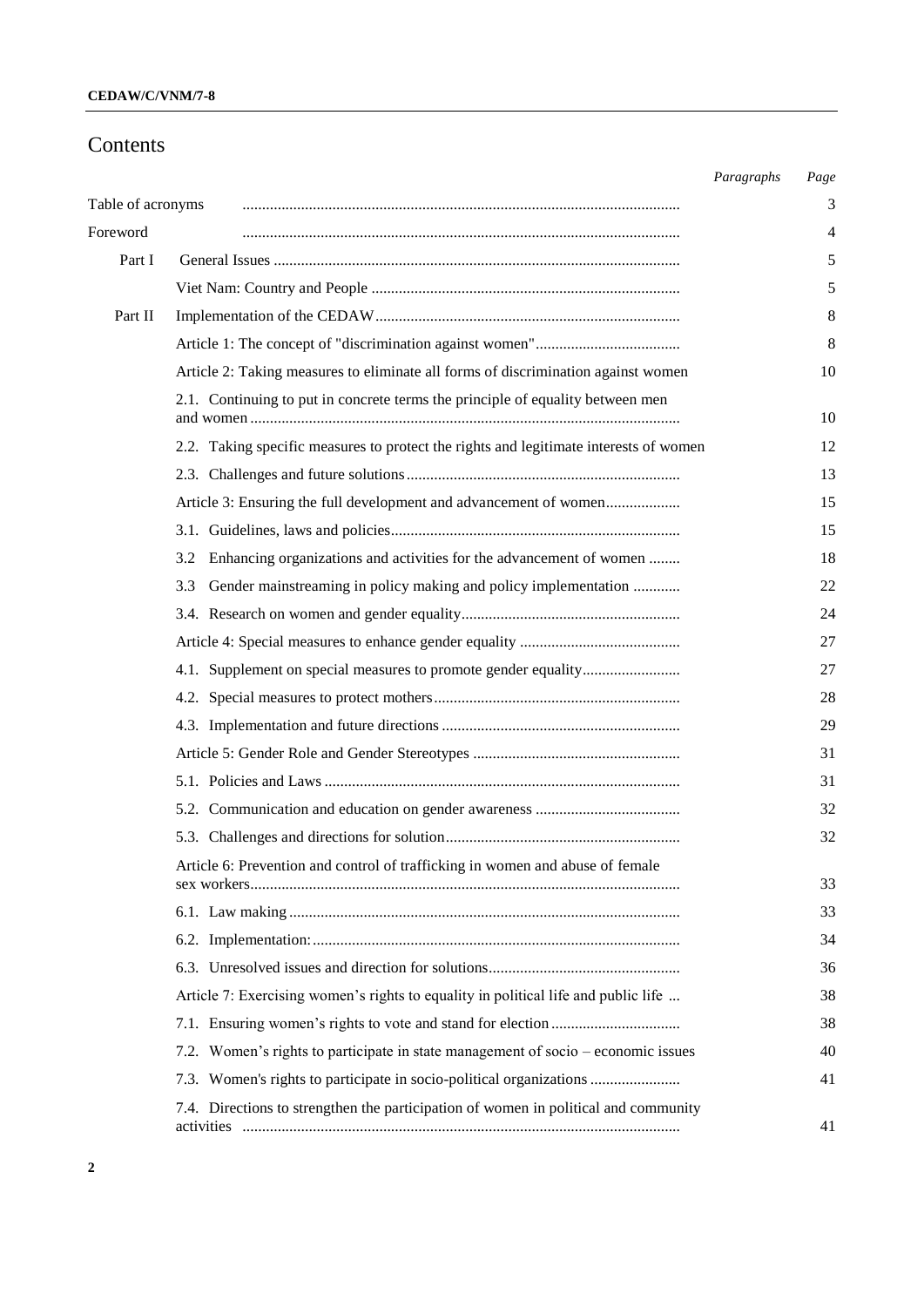## **CEDAW/C/VNM/7-8**

|                                                                                     | 43 |  |
|-------------------------------------------------------------------------------------|----|--|
|                                                                                     | 44 |  |
|                                                                                     | 44 |  |
|                                                                                     | 46 |  |
|                                                                                     | 46 |  |
| 10.2. Implementing the equality of opportunity and learning conditions for men      | 47 |  |
|                                                                                     | 47 |  |
|                                                                                     | 49 |  |
|                                                                                     | 49 |  |
|                                                                                     | 51 |  |
| 11.1. Policies and laws of the State on women's rights to equality in employment    | 51 |  |
| 11.2. The implementation of policies and legislation to ensure women's equal rights | 53 |  |
| 11.4. A number of measures to improve women's equal rights in employment            | 56 |  |
|                                                                                     | 57 |  |
| 12.1. Guidelines and policies on care and protection of people's health             | 57 |  |
| 12.2. Organization and agencies responsible for women healthcare                    | 59 |  |
|                                                                                     | 60 |  |
|                                                                                     | 60 |  |
|                                                                                     | 61 |  |
|                                                                                     | 61 |  |
|                                                                                     | 62 |  |
|                                                                                     | 62 |  |
|                                                                                     | 62 |  |
| 13.3. Guaranteeing that women have the right to borrow money, mortgage              | 62 |  |
| 13.4. The right to participate in recreational, sports and cultural activities      | 64 |  |
|                                                                                     | 65 |  |
|                                                                                     | 65 |  |
| 14.2. Women's participation in developing and implementing development plans and    | 66 |  |
|                                                                                     | 67 |  |
| 14.4. About education, training and agriculture supporting activities               | 67 |  |
|                                                                                     | 68 |  |
|                                                                                     | 68 |  |
|                                                                                     | 68 |  |
|                                                                                     | 3  |  |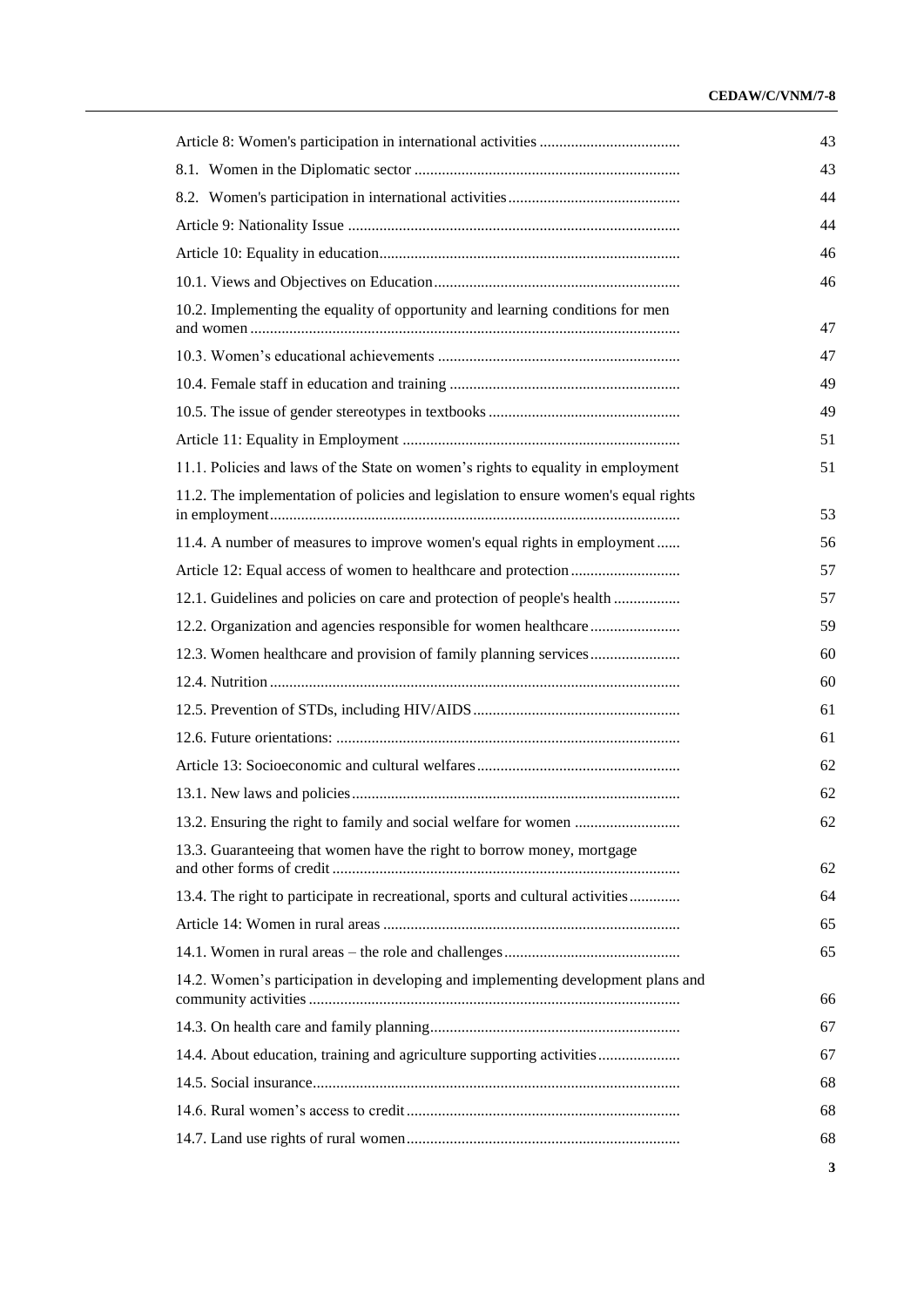|              | 69 |
|--------------|----|
|              | 70 |
|              | 71 |
|              | 73 |
|              | 73 |
|              | 73 |
|              | 73 |
|              | 74 |
|              | 75 |
|              | 76 |
| Annexes $**$ |    |

<sup>\*\*</sup> Annexes may be consulted in the files of the secretariat.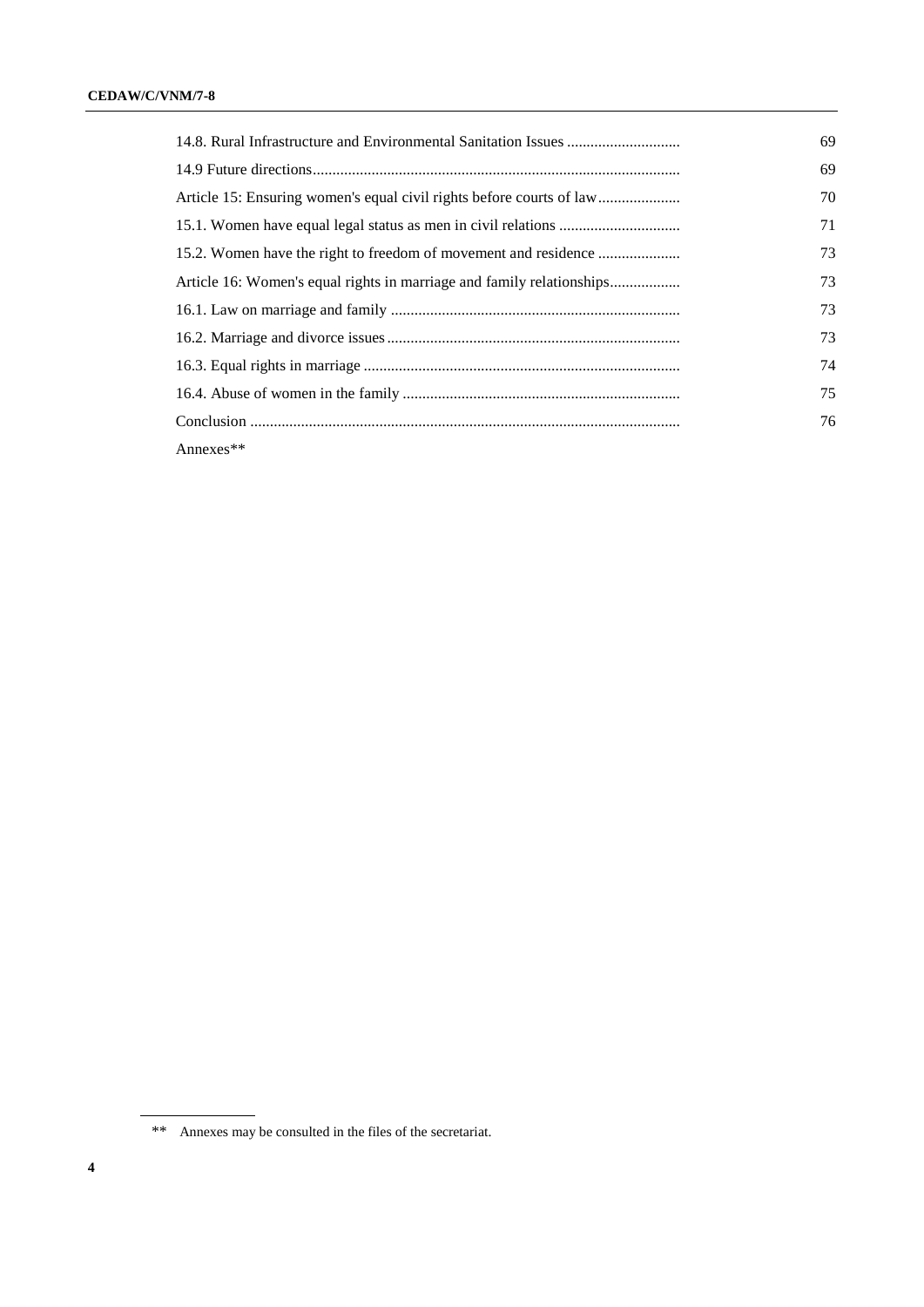## **TABLE OF ACRONYMS**

| <b>CEDAW</b>  | Convention on the Elimination of All Forms of Discrimination against<br>Women |  |  |  |  |
|---------------|-------------------------------------------------------------------------------|--|--|--|--|
| <b>GDP</b>    | Gross domestic product                                                        |  |  |  |  |
| <b>GDI</b>    | Gender Development Index                                                      |  |  |  |  |
| <b>VCCI</b>   | Chamber of Commerce and Industry of Viet Nam                                  |  |  |  |  |
| APEC          | Asia - Pacific Economic Cooperation                                           |  |  |  |  |
| <b>ASEM</b>   | Asia-Europe Meeting                                                           |  |  |  |  |
| <b>UNESCO</b> | United Nations Educational Scientific and Cultural Organization               |  |  |  |  |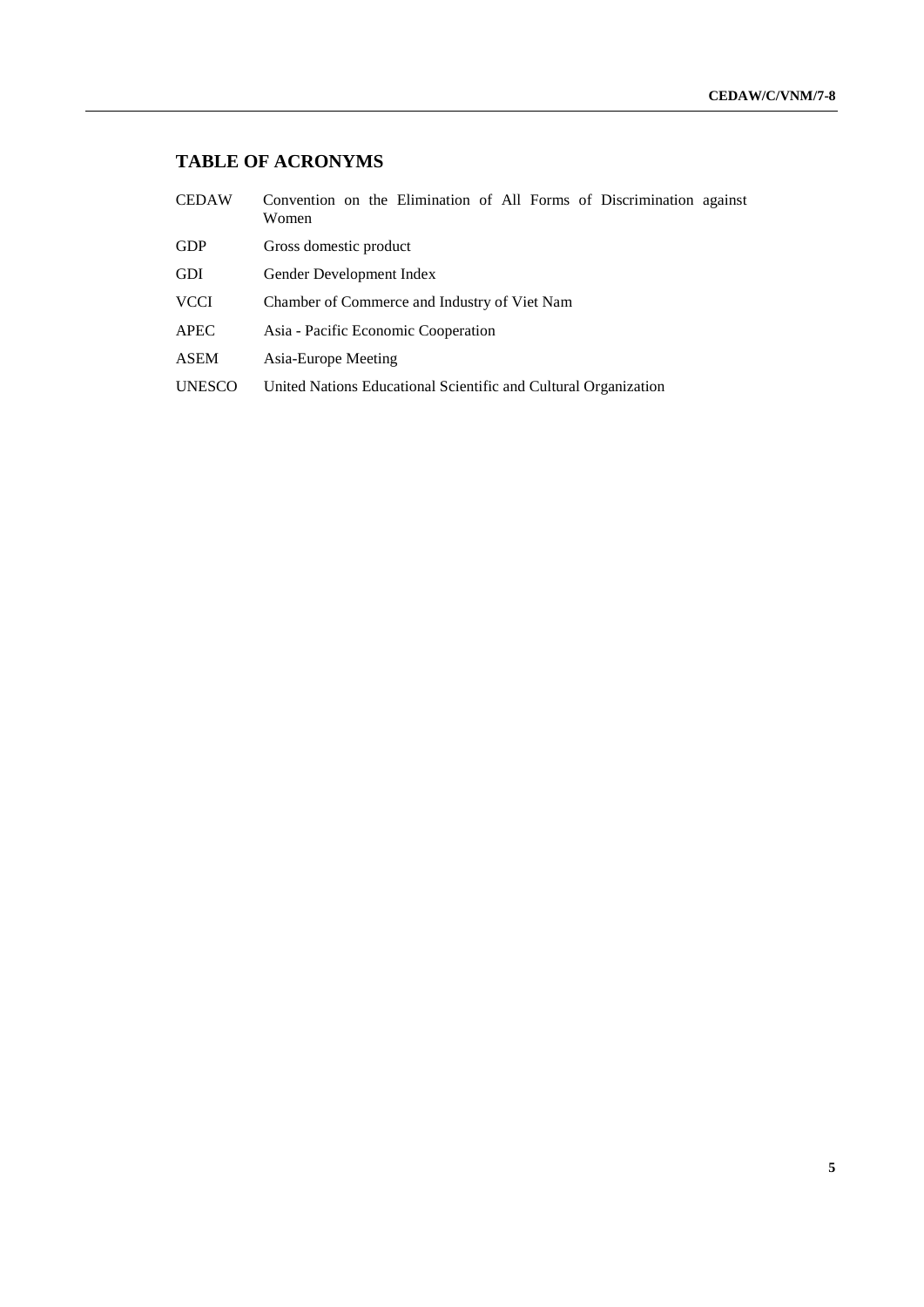## **FOREWORD**

In the implementation of Article 18 of the Convention on the Elimination of All Forms of Discrimination against Women (CEDAW) and the CEDAW Committee's guidance, Viet Nam has completed periodic reports (from the first to the sixth). Among those, Viet Nam's combined fifth and sixth reports (CEDAW/C/VNM/5-6) was adopted at the  $759<sup>th</sup>$  and  $760<sup>th</sup>$ Sessions of the CEDAW Committee on 07, January, 2007.

Under the CEDAW Committee's permission and direction, Viet Nam as a member state has prepared the combined  $7<sup>th</sup>$  and  $8<sup>th</sup>$  reports on the implementation of CEDAW in Viet Nam for 2004 – 2010. This period is characterized by Viet Nam's continuous economic reform and tackling of major challenges due to natural disasters, flood and draught throughout the country, social and environmental issues, global economic integration and market competition. It also coincides with the end of the ten year socio-economic development strategy of 2011-2010 and the five year socio-economic development plan of 2006-2010, which are important periods for the Vietnamese Government in implementation of its major programs and policies.

Following the combined  $5<sup>th</sup>$  and  $6<sup>th</sup>$  reports, this report provides an update on Viet Nam's socio-economic development, improvements in Viet Nam's legal system, legal issues communication and education, law enforcement as well as shortcomings, weaknesses and solutions in accordance with each particular Article of CEDAW during the past 6 years. This report also reflects Viet Nam's enormous achievements in implementing the Beijing Platform for Action and fulfilling the commitments of the Beijing  $+ 5$  Meeting based on recommendations of the CEDAW Committee in 2007.

The report consists of the following main contents:

- Foreword
- Part I: General Issues
- Part II: Implementation of CEDAW
- Conclusion
- Annexes

In drafting this Report, Viet Nam established a Drafting Team consisting 38 members from Ministries, agencies and Unions. The Drafting Team is headed by a Deputy Minister of Labor, Invalids and Social Affairs and Vice Chairperson of the Viet Nam National Committee for the Advancement of Women.

In preparation for this Report and during its drafting process, the Drafting Team collected materials and analyzed statistics from Ministries, agencies, provinces and other related national Reports. In addition, the Drafting Team also organized workshops, consultation sessions and collected feedbacks from Ministries, agencies, socio-political organizations, representatives of women, scholars, managers, scientists, social workers, social and professional associations and NGOs.

The Draft Report was forwarded to all Ministries, agencies and socio-political organizations at the central level for written feedbacks.

Building on its stance as stated in the previous Reports, Viet Nam continues to reserve Section 1, Article 29 of the Convention in this Report. However, Viet Nam is considering the withdrawal of this reservation at a convenient time. The State of Viet Nam is considering the signing of the Optional Protocol to CEDAW.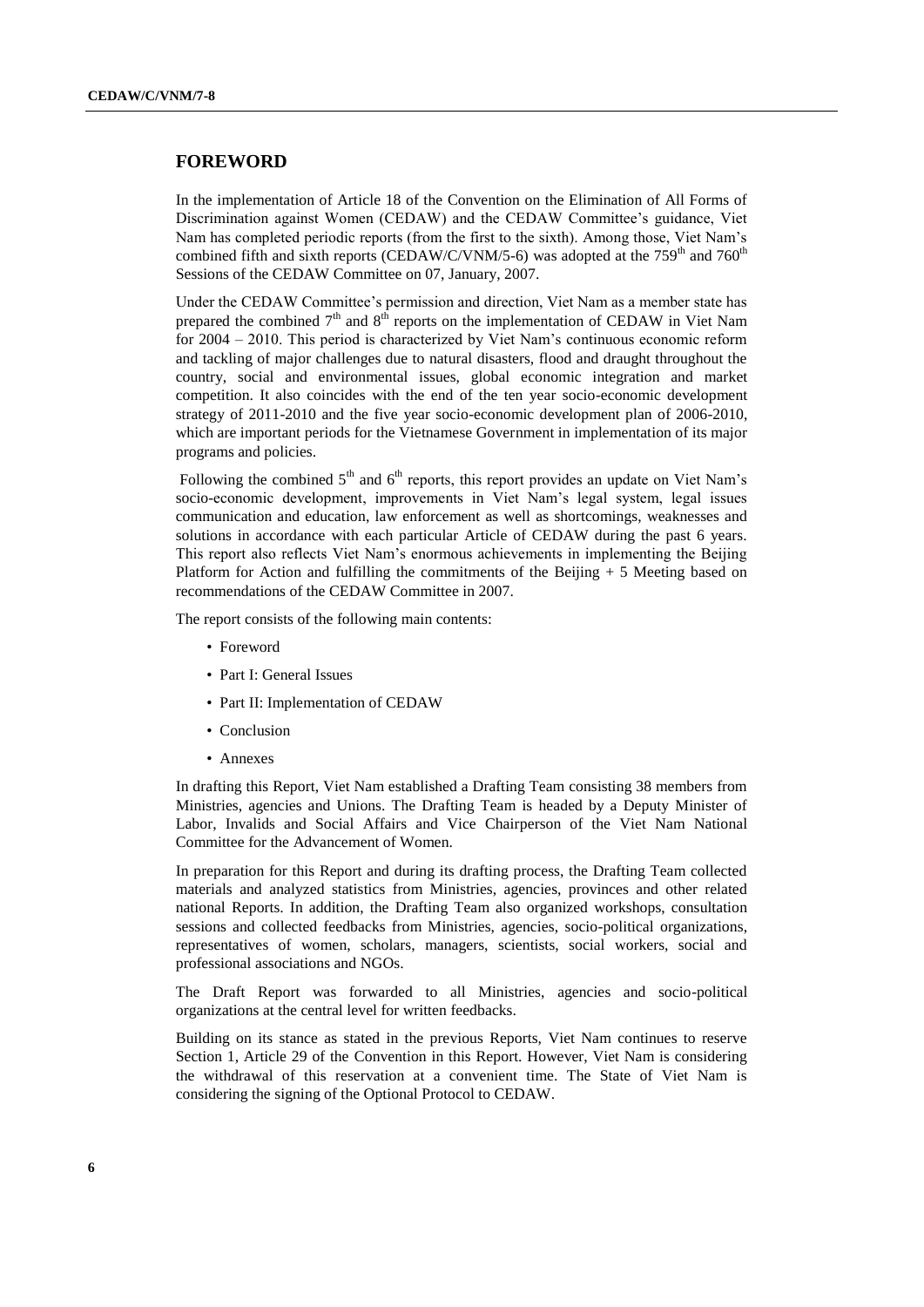## **Part I**

## **General Issues**

#### **Viet Nam: Country and People**

1. The Socialist Republic of Viet Nam is a country located in Southeast Asia with an area of 331,000 square km.

2. Hanoi is the capital city of the Socialist Republic of Viet Nam

3. The official language is Vietnamese.

4. Thanks to the completion of the socio-economic development strategy for 2001- 2010 and initial implementation of the socio-economic development strategy for 2011- 2020, the Vietnamese economy has achieved high and stable growth. Annual GDP growth was 7.26% between 2001 and 2010. The economic structure has been shifting towards industrialization and modernization. GDP per capita increased from US\$ 1,052 in 2008 into US\$ 1,168 in 2010, a threefold increase compared to 2000. Meanwhile, GDP growth in 2011 stood at 5.9%. With that, Viet Nam managed to elevate itself from the group of poor countries into the group of lower-middle income countries. Along with fast and stable economic growth, Viet Nam has seen remarkable shifts in its economic structure.

5. Viet Nam has been integrating itself deeply and broadly into the global economy, attracting foreign investments and making the most of global markets to enhance economic growth.

6. Together with economic development, Viet Nam has paid great attention and given priority to social development and achieved encouraging successes in this regard. There are 1.7 million new jobs created every year while unemployment rate in urban areas stands between 5% and 6%. Healthcare services for the people has received due attention, medical network has been strengthened and improved, preventive healthcare is further enhanced, new diseases are treated quickly and timely. Along with maintaining successes in universalization of elementary education, progress has been made in universalizing secondary education while the number of students in colleges, universities, professional high schools and vocational schools increases by 20% per year. Viet Nam has paid special attention to vulnerable groups such as women, children, ethnic minorities, people with HIV/AIDS and people with disabilities including victims of Agent Orange. As for each particular target group, Viet Nam has adopted appropriate policies and provides incentives in order to protect, assist and facilitate their development and integration into social life. Thanks to that, vulnerable groups have gradually been able to access fundamental social services while infrastructures in regions with difficult circumstances have been improved, in particular mountainous, distant and remote and ethnic minority regions.

7. The quality of life of almost all Vietnamese people has been improved, in particular women, children and ethnic minority people. The percentage of poor household has decreased to 12% in 2011 in accordance with the 2011-2015 poor standards, a 2% decrease per year that makes Viet Nam one of the leading countries in poverty reduction and realizing the Millennium Development Goals (MDGs). The life expectancy of the Vietnamese people has increased from 72.8 in 2009 to 73.2 in 2011. Viet Nam's human development index (HDI) stood at 0.733 in 2008 (ranks 105 over 177 countries and territories) and 0.728 in 2011 (ranks 128 over 187 countries and territories), respectively.

8. Hence, Viet Nam's socio-economic development strategy attaches great importance to capacity building and enhancement as well as bringing into full play human resources in the course of national development in order to build Viet Nam into a strong country with wealthy people and a just, democratic and advanced society. Implementation of this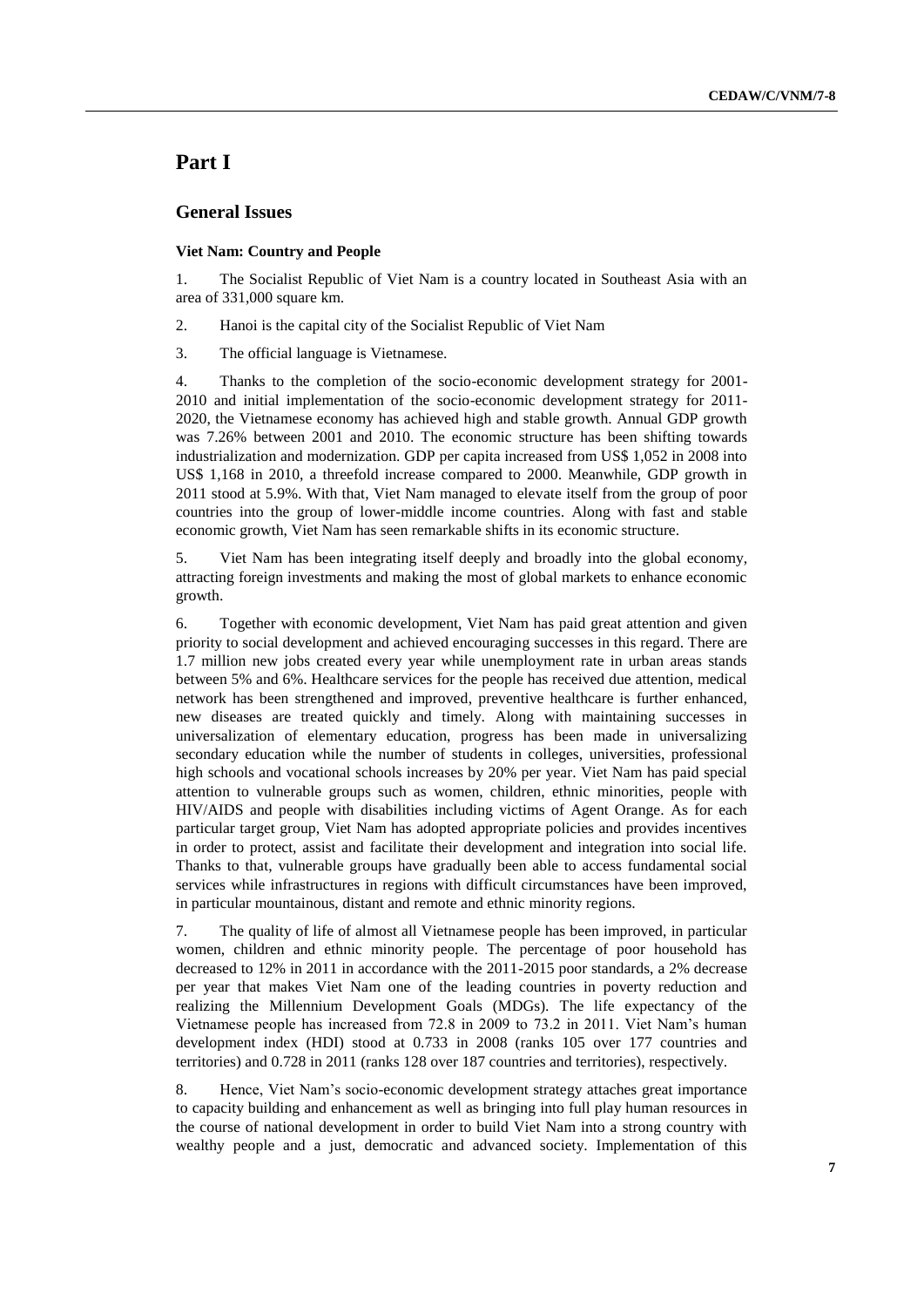strategy will facilitate the Vietnamese Government's effective implementation of its commitments to CEDAW.

9. Despite these encouraging successes, Viet Nam's course of socio-economic development is challenged with maintaining macroeconomic stability, curbing inflation, guaranteeing social welfare and social security, sustainable development, competitiveness capacity enhancement, improvement of GDP per capita, poverty reduction, narrowing the rich-poor gap, disaster and diseases. In addition, threats like climate change and global economic recession have remarkable impacts on the Vietnamese people's life and production as well as Viet Nam's implementation of CEDAW.

#### **General political structure**

10. In recent years, Viet Nam has enjoyed political stability while security and social order has been guaranteed. Over the past years, Viet Nam has set out appropriate directions and policies to create momentum for stronger socio-economic development. The Vietnamese Government and agencies at different levels have improved their manner of direction and management. The legal system has gradually been adjusted, supplemented and increasingly improved to the framework of international laws, which contributes remarkably to the renovation of the country.

11. The State's apparatus from central to local levels continues to be improved in both organizational structure and the functions; quality and efficiency of State management have been increased. The society is managed by the Constitution and laws. Article 2 of the 1992 Constitution was amended and supplemented in 2001, which states that the State of the Socialist Republic of Viet Nam is a socialist rule-of-law that is of the people, by the people and for the people. All citizens, irrespective of gender, ethnicity and social classes are equal before the law and women's rights to be free from discrimination in all forms continue to be promoted and protected by the law. The National Assembly (NA) is the highest body of state power and the highest representatives of the people with an increasing role in constitutionalization, legislation and supreme supervision. The National Assembly Standing Committee is a standing body of the NA. The People's Council is the local authority representing the will, the aspirations and rights of ownership of the Vietnamese people. The People's Council is elected by local people and is responsible to local people and upper level State agencies.

12. The Government is the executive body of the NA, the highest administrative agency of the Socialist Republic of Viet Nam. The Government is the only body to manage the implementation of the political, economic, cultural, social, defense, security and foreign affairs of the state; ensure the effectiveness of the state apparatus from central level to grassroots level; ensure respect for and observance of the Constitution and laws; bring into full play the people's ownership in the course of national construction and protection; ensure stability and improve the people's material and cultural life. The Government is responsible to the NA and submits its reports to the NA, the National Assembly Standing Committee and the State President. The functions and duties of the Government and the Prime Minister are adjusted more appropriately. During the Government's terms for 2002- 2007 and 2007-2011 there were many changes in organizational structure in the direction of clearly defining the functions and duties of each ministry, ministerial level agency to avoid duplication and reduction of intermediate layers, making the apparatus of state management operations more efficient. The Government in the 2007-2011 terms consists of 18 ministries and four ministerial-level agencies. Policy making was carried out together with law enforcement and the implementation of grassroots democracy has given new impetus to the implementation of guidelines and policies at grassroots level.

13. The People's Committee which is elected by the People's Council is the executive body of the People's Council and the State administrative agency at local levels. The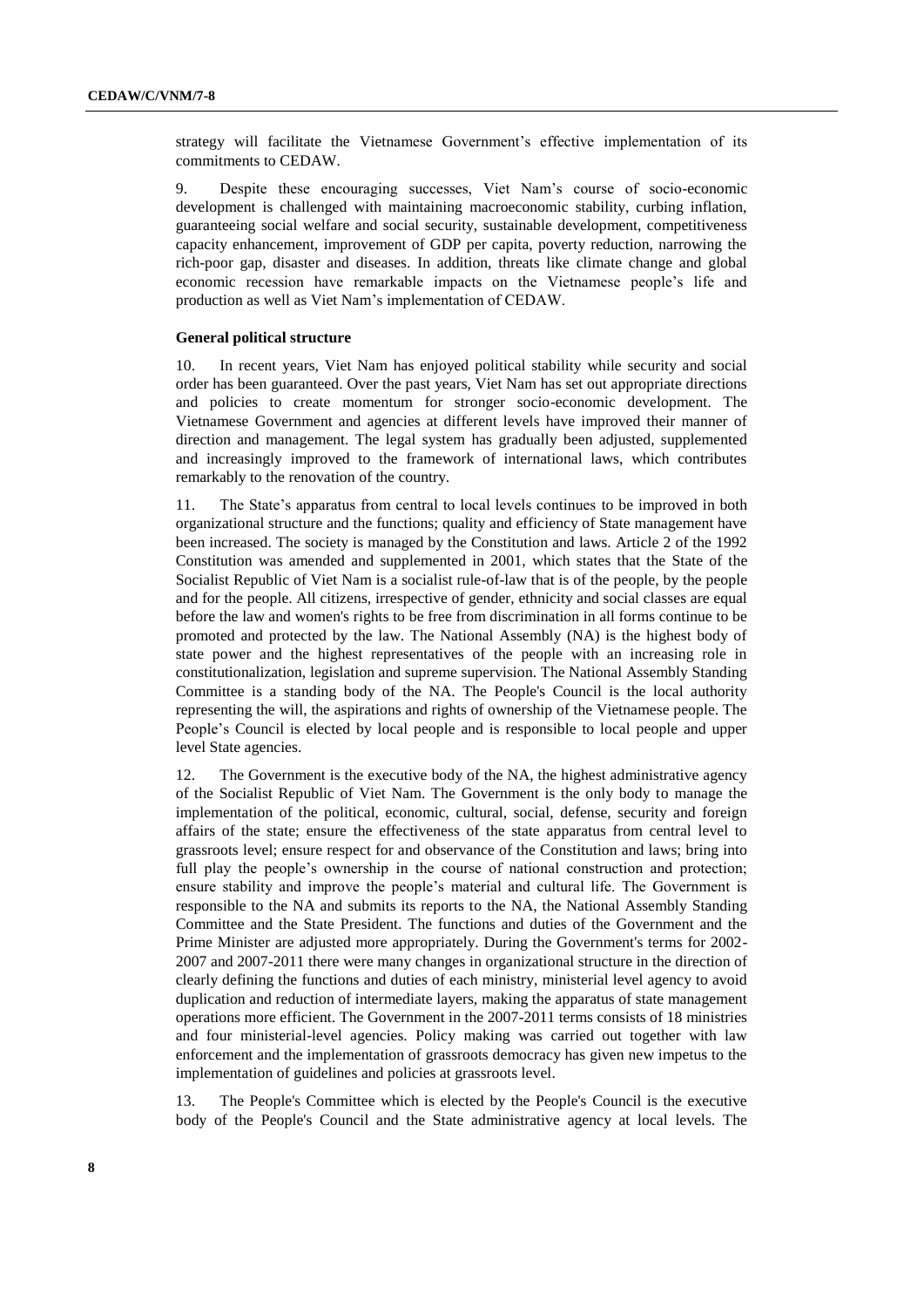People's Committee is responsible for implementation of the Constitution, laws, and legal documents of the upper level State agencies and resolutions of the People's Council.

14. The State's agencies have the mandates to ensure law enforcement, improvement and enhancement of human rights. Organizational structure, functions and duties of the People's Court, the People's Procuracy and other legal bodies have been strengthened and defined more clearly to improve the people's access to justice and ensure open, fair and impartial trials. The quantity and quality of staff and civil servants working in law enforcement agencies have also been increased. Qualifications and competence of judges, people's juries, prosecutors at all levels are enhanced to better meet the mandate of protecting rights and interests of citizens including women. Lawyers, notaries, inspections, law enforcement and legal assistance are agencies and organizations responsible for implementation of legal assistance and protection of citizens' rights in general. These agencies have been consolidated from the central to grassroots level.

15. The Viet Nam Fatherland Front is a part of the political system of Viet Nam. It includes member organizations such as the Youth's Union, the Women's Union, the Farmers' Association, the General Confederation of Labor of Viet Nam and the Association of War Veterans, of which the Viet Nam Women's Union play a very important role in implementation of women's right to equality.

16. It is reasonable to confirm that along with enhancing socio-economic development, the State of Viet Nam continues to accelerate the process of building itself a rule-of-law state, improving legal system with respect to and better ensuring human rights with a focus on the rights of women and children.

## **Part II**

## **Implementation of the CEDAW**

## **Article 1**

## **The concept of "discrimination against women"**

17. "Strictly prohibit all acts of discrimination against women" is a principle affirmed in Article 63 of the Constitution in 1992. This principle has been being translated into reality in building and improving the legal system and policies of Viet Nam during the period of industrialization and modernization of the country and in the turning this principles into specific action of the entire society and Vietnamese people.

18. The Law on Gender Equality 2006 is the best legal document to stipulate the contents of gender equality and ensuring women's rights. This Law has set "The goal of gender equality" as to eliminate gender discrimination and equally create opportunities for men and women in socio - economic development and human resources development, move toward substantive gender equality between men and women in all dimensions of social life and family life. Accordingly, the "gender discrimination" is understood as restriction, exclusion, refusal to recognize or appreciate the role and position of men and women, which results in inequality between men and women in all areas of social life and family life"(Article 5, Clause 5 of the Law on Gender Equality). This concept is built on the basis of inheriting the concept of "discrimination against women" mentioned in Article 1 of CEDAW and the approach of "Gender in Development." In addition, the Law on Gender Equality also provides eight other concepts of gender such as: Gender, Sex, Gender Equality, Gender stereotype, measures to promote gender equality, Mainstreaming gender equality in the making of legal documents, activities of gender equality, gender development index (GDI). Those concepts are the continuation of institutionalizing the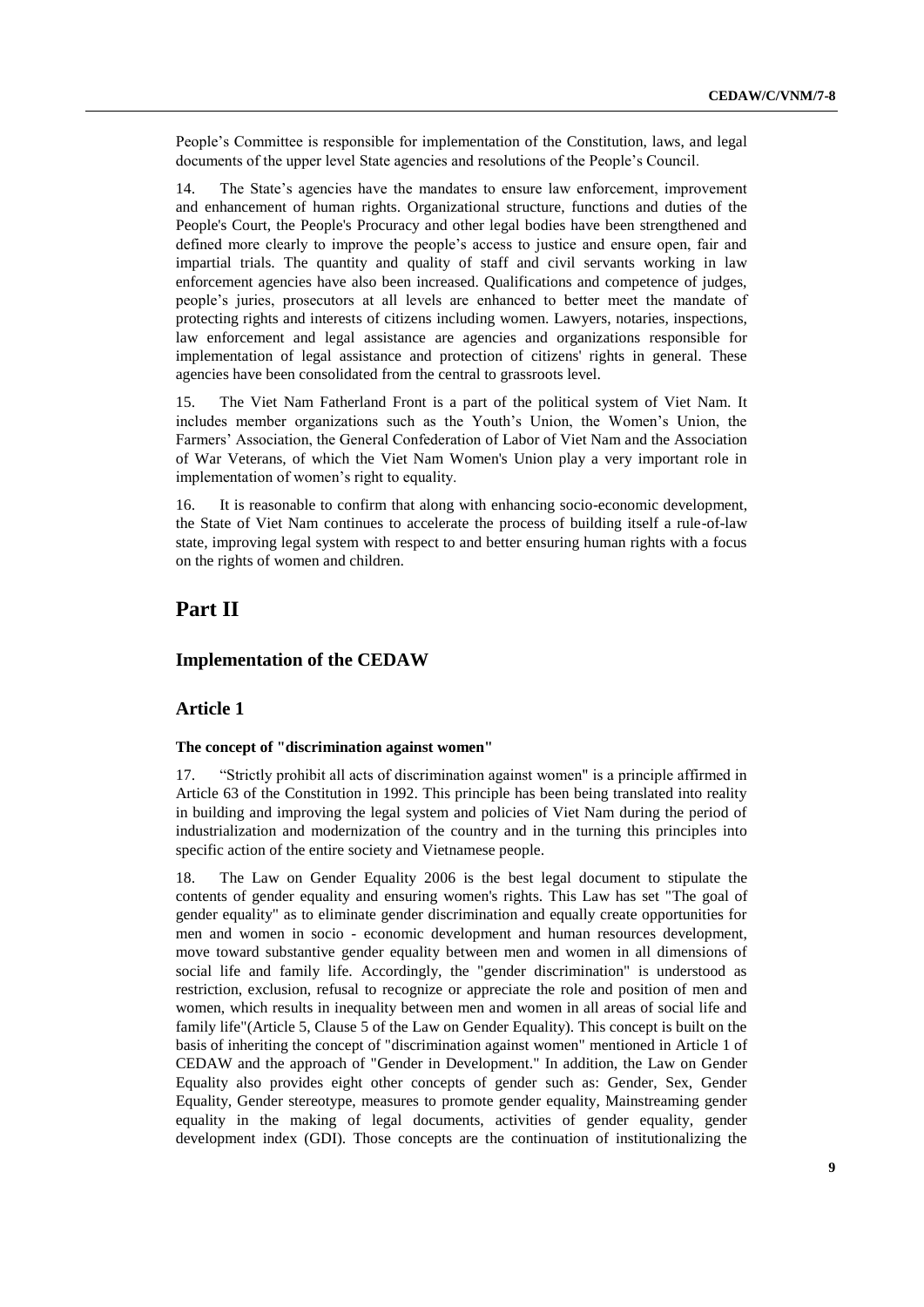perceptions and directions of the State of Viet Nam in protection of rights and legitimate interests of women and men, underlining the strong determination to specify and implement international treaties on human rights to which Viet Nam is a party to, in particular the CEDAW.

19. The legal system and policies on gender equality have been constantly improved and reflected the principles of equality and non - discrimination in accordance with the Law on Gender Equality and the CEDAW.

20. The awareness of State authorities at all levels, sectors and the people on ensuring gender equality and eliminating discrimination against women is getting deeper and more comprehensive.

21. During the past years in Viet Nam, the awareness of "discrimination against women" at the levels of policy making, legislation as well as agencies, organizations, the community, families and individuals have been getting more comprehensive.

22. Viet Nam has observed its commitments as a member of CEDAW at its best in understanding and applying the concept of "discrimination against women", which is not only a one-side perspective on women but also a harmonization of approaches between women and men. This indicates the possibility to forecast flexibility in the Vietnamese law in meeting the increasing requirements and demands from shifting practical approach from "women in development" to "gender and development ", voicing issues of eliminating discrimination against women in relation to general issues and issues of men.

23. However, the concept of "discrimination against women" in specific areas of social life has not been inclusively applied in specific areas of social life and not been fully applied in the making and enforcement of law to ensure the implementation of this concept in reality.

## **Article 2**

## **Taking measures to eliminate all forms of discrimination against women**

24. Viet Nam continues to maintain legal, administrative and judicial measures as stated in previous reports and takes additional, appropriate measures to eliminate all forms of discrimination against women.

#### **2.1. Continuing to put in concrete terms the principle of equality between men and women**

25. Viet Nam attaches special importance to measures of eliminating all forms of discrimination against women in making laws and improving its national legal system. Over the past six years, the amendment and supplement of the legal system always adhere to the principle of equality between men and women and the fundamental principles of gender equality in areas such as politics, economics, labor, education and training, science and technology, culture, physical education, sports, health and family. Those principles have been provided in the Law on Gender Equality.

26. The principle of equality and non discrimination between women and men continues to be affirmed in legal documents issued recently such as the Law on Protection, Caring and Education of Children in 2004, the Civil Procedure Code in 2004, the Civil Code in 2005, the Law on amendment and supplement of some articles of the Law on Emulation and Reward in 2005, the Law on Gender Equality in 2006, the Law on Social Insurance in 2006, the Law on Vocational Training in 2006, the Law on Prevention of domestic violence in 2007, the Law on amendment and supplement of some articles of the Law on drugs prevention and control in 2008.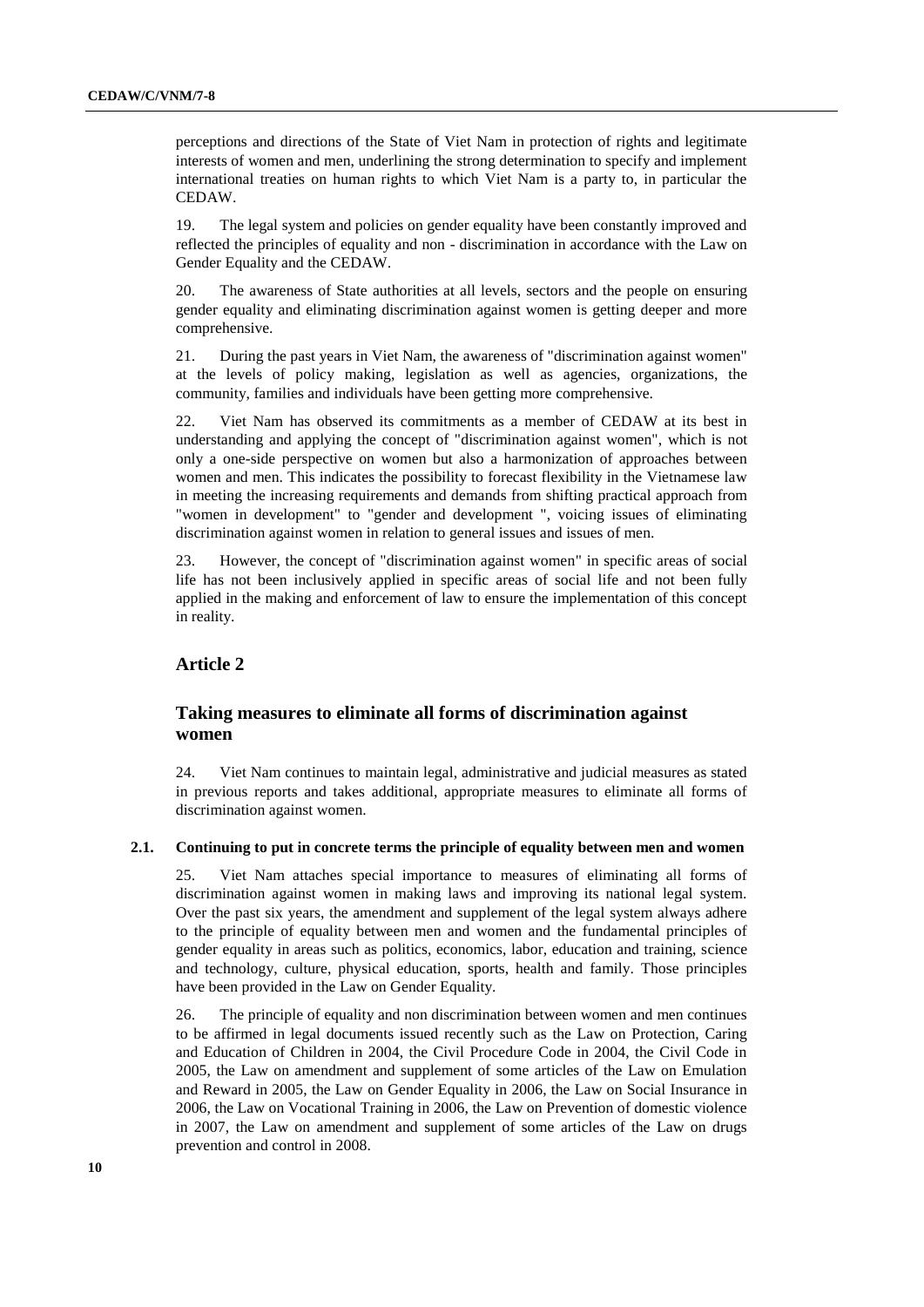27. The Law on Gender Equality provides fundamental principles of gender equality as follows: 1) Equality between men and women in areas of social life and family life 2) nongender discrimination against men and women; 3) Measures to promote gender equality and non-gender discrimination; 4) Policies to protect and support mothers which are not considered gender discrimination; 5) ensuring gender equality mainstreaming in legislation and law enforcement, 6) Implementing gender equality is the responsibilities of agencies, organizations, families and individuals. These principles will be legally binding to assist agencies in their making and implementing of policies in order to meet the mandates of state management on gender equality within their capacity.

28. The Law on Gender Equality and guidelines include Decree No. 70/2008/ND-CP of the Government on detailed regulations on implementation of some articles of the Law on Gender Equality, Decree No. 48/2009 / ND-CP of the Government on measures to ensure gender equality, Decree No. 55/2009/ND-CP of the Government on administrative punishment of violations of gender equality.

29. In implementing the Law on Gender Equality on mainstreaming gender equality in the formulation and enforcement of laws, gender equality have been mainstreamed in almost all newly-issued or amended legal documents such as the Law on Civil Servants in 2008; the Law on Promulgation of legal documents in 2008; The Law on Senior Citizens in 2009, The Law on People with Disabilities in 2010, The Law on Public Officials in 2010, the Law on Child Adoption in 2010, The Law on Enforcement of the Penal Code in 2010 and Decree No. 56/2009/ND-CP dated 30/6/2009 on supporting the development of small and medium enterprises (SMEs), in which priority is given to the SMEs owned by women and SMEs with a large number of female workers. Some legal documents are being drafted to implement the principle of gender equality such as the Labor Code (amendment), the national strategy on gender equality for 2011 - 2020 and the Law on prevention and control of trafficking in persons. Those legal documents have been ratified by the Prime Minister on 22/12/2010.

30. Measures to prevent and punish violations of women's right to equality continue to be taken in the operation of state management agencies, judicial authorities and law enforcement agencies.

31. Paragraph 1 of Article 27 of the Law on Gender Equality and Directive No. 10/2007/CT-TTg dated 03.05.2007 of the Prime Minister on implementation of the Law on Gender Equality have clearly defined the responsibilities of ministries and agencies to review existing legal documents for timely amendment and supplement, cancelation and renewal or submit to competent authorities for the concerned documents to be amended and supplemented, canceled and renewed to ensure gender equality goals, fundamental principles of gender equality and the state's policy on gender equality in their capacity.

32. The National Strategy on Gender Equality for 2011 - 2020: This Strategy is an important component of the National socio – economic development strategy and the foundation of the human development strategy of the Party and the State. Gender equality work is one of the basic elements to improve the quality of life of each particular person, family and society. To this end, efforts are to be made to ensure the strengthening of the leadership and guidance of the Party Committees, authority; the coordination among political organizations, social organizations, socio-political and professional organizations, economic organizations, business units; the participation of every individual, every family and community for gender equality. Mobilize all resources for effective implementation of gender equality. The overall objectives of the Strategy is by 2020, equality between men and women will be ensured in a substantive manner, in particular opportunity, participation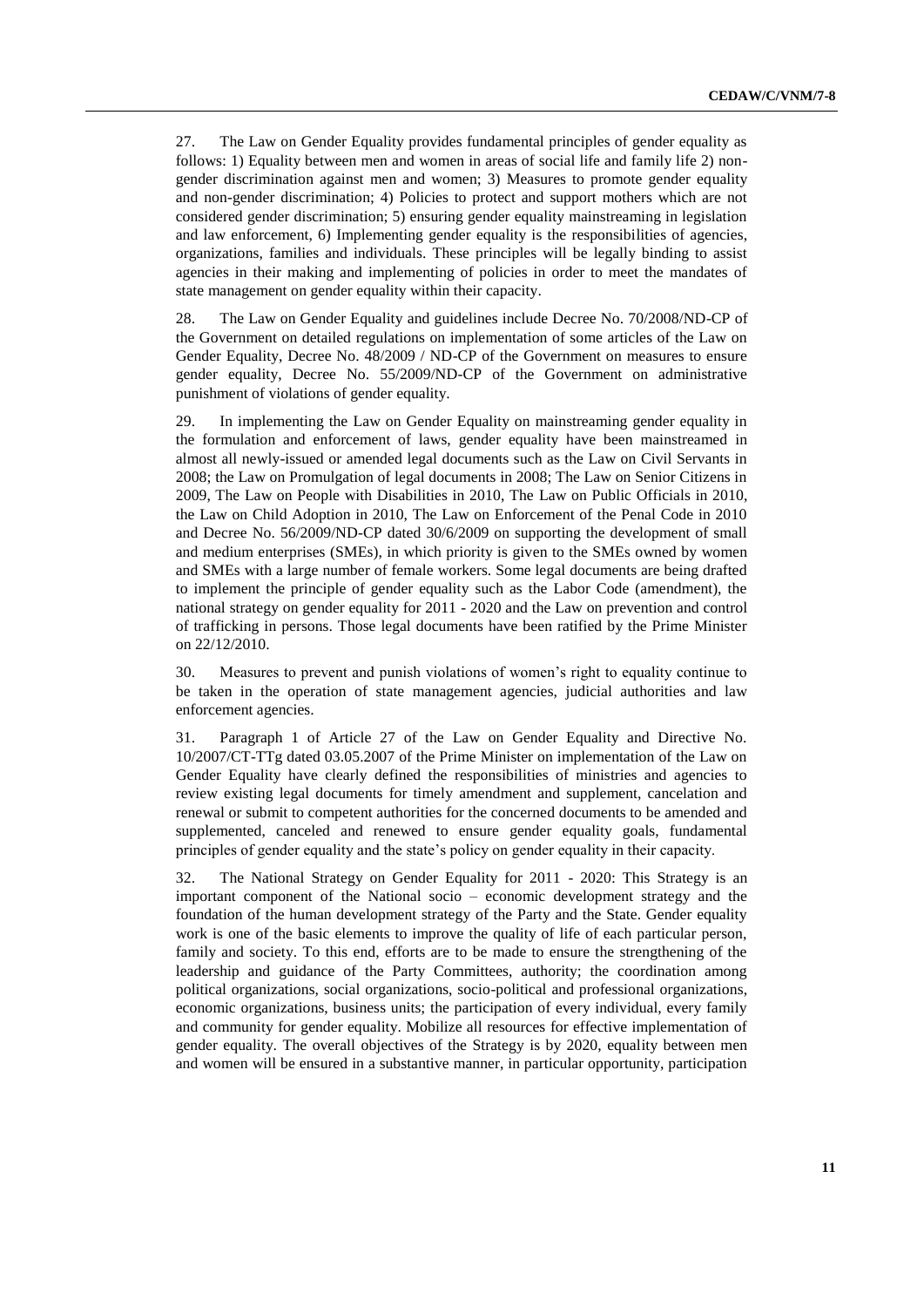and beneficiary of both men and women in the fields of politics, economics, culture and social affairs in contribution to the country's rapid and sustainable development<sup>1</sup>.

## **2.2. Taking specific measures to protect the rights and legitimate interests of women**

33. To prevent, eliminate and punish acts of discrimination against women, the State of Viet Nam continues to take measures of education and administrative, criminal and civil measures to eliminate discrimination against women.

34. Strengthen legal communication and education for all organizations and individuals to respect and strictly comply with the law in order to ensure the legitimate rights and interests of women. The Prime Minister has made a decision to approve the program on legal dissemination and education for 2008 - 2012 (in following of those programs for 1999 - 2002 and 2003- 2007).

35. Strictly punish acts of intentional violations depending on the nature and extent of violations that can be handled by the respective measures.

36. Measures of administrative punishment: administrative punishment provisions on gender equality, including punishment for acts of discrimination against women and girls; provisions to punish administrative violations in domestic violence; on punishment against administrative violations in the field of judicial fines prescribed at a high amount of money for illegal marriage brokerage, use marriage for wrong purposes such as making profit, sexual abuse, exploitation of labor; provisions of administrative punishment on violations of the population and children stipulates administrative punishment for acts of selecting a baby's gender. The decrees on administrative punishment provide specific acts considered as discrimination against women, level of punishment, forms of punishment and punishment authority. (See Appendix 1: List of legal documents attached).

37. Decree No. 55/2009/ND-CP is a particular document, specifying the administrative violations of regulations on gender equality in eight areas: politics, economics, labor, education and training, science and technology, health, culture - information-sports and family. Organizations and individuals who commit administrative violations of gender equality law must be punished by one of the two main forms: warning or fine from VND 200 thousand to VND 40 million.

38. Depending on the nature and level of violations, individuals and organizations committing administrative violations may also be punished in additional forms such as revocation of licenses, certificates confiscation, revocation of exhibits and means used for administrative violations. In addition, organizations and individuals committing administrative violations may also be punished by one of the measures, such as public apology or correction ; forced to restore the legitimate rights have been affected due to administrative violations of gender equality, forced to dismantle or remove advertising products with contents that support propagation and dissemination of gender inequality or gender bias.

39. Decree No.8/2009/ND-CP dated 4 February, 2009 provides details for guiding the implementation of some Articles of the Law on Domestic violence. Article 4, Chapter 1 of this Decree stipulates "encouragement of activities to prevent and control domestic violence" as follows: Institutions which provide assistance for victims of domestic violence, counseling on prevention and control of domestic violence or other model on domestic violence prevention and assistance to victims of domestic violence, which are established and meet eligibilities of operation as regulated by the State's authority, will benefit from policies to mobilize social resources in education, vocational training,

<sup>1</sup> National Strategy on Gender Equality for 2011-2020 approved by the Prime Minister on 22 December, 2010.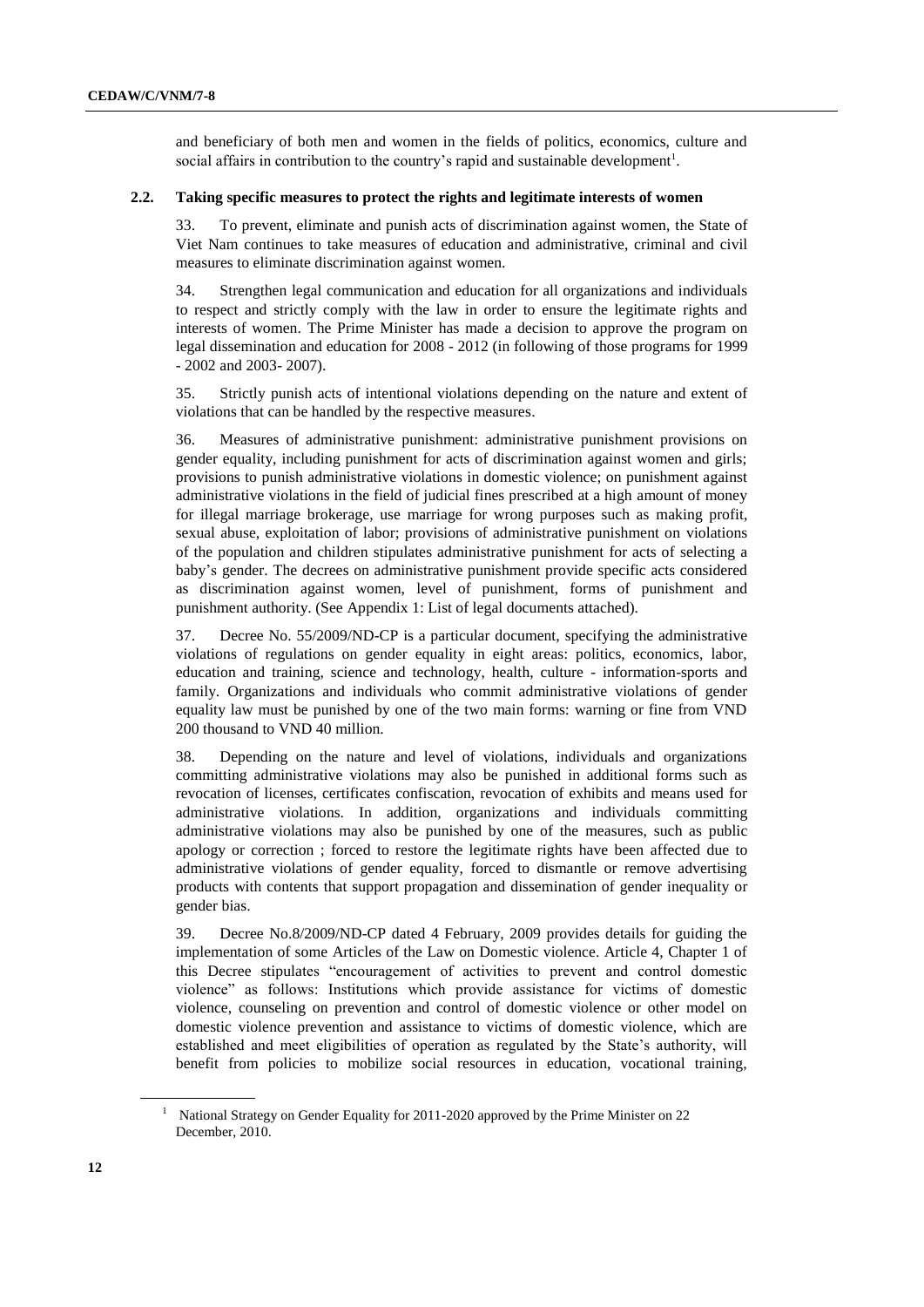healthcare, culture, sport and environment in accordance with existing laws. The State encourages and provides financial assistance to do research, creative work, announcement and dissemination of high quality literature and artwork on domestic violence.

40. Decree No. 110/2009/ND-CP dated 10/12/2009 stipulated punishment for administrative violations in the field of prevention of domestic violence. For each administrative violation in the field of prevention of domestic violence, individuals and organizations subject to warning or fine. Acts of administrative violations in the field of prevention of domestic violence may be fined at the highest level of VND 30 million. Depending on the nature and seriousness of violations, individuals and organizations for administrative violations may also be subject to one or other additional punishment such as revoke licenses and professional permits; confiscate material evidences and means used for administrative violations. In addition to the punishment above, individuals or organizations that broke the law could be subject to one or more additional sentences, such as being forced to restore the original state changed by violations of administrative regulations; being force to carry out measures to address environmental pollution, spread of disease due to violations of administrative regulations or being forced to destroy products that could do harm to physical health, cattle and plants, illegal cultural products and being forced to apology publicly upon the victims' requests.

41. The strengthening of the above administrative punishment have contributed to raising awareness of the people at the same time deterred and prevented administrative violations in the field of gender equality. With the maintenance of measures to strengthen the legal proceedings and administrative measures, many cases of violations of the law on equality, domestic violence has been dealt with transparently by the authorities.

42. Criminal sentences is a drastic measure that is applied by the State to handle acts of infringement of the equality of women, domestic violence, infringement on the relationship that the criminal law covers. This is the most severe treatment to handle with violations of women's rights

#### **2.3. Challenges and future solutions**

43. Lack of awareness on gender equality and women's rights and gender stereotypes still exist quite popular among the several groups of people;

44. Gender inequality on a number of areas still remains where the main disadvantages belong to women. The idea that men are considered as "breadwinners" of the family while women are associated with house work, family care, has caused a distorted view on the role of each gender, resulting in a lack of shared responsibility between men and women in domestic work and participating in social activities.

45. Officials and some state administrative agencies, judicial bodies (courts, procuracy) have not paid enough attention to the application of the provisions of the law on gender equality while handling with violations.

46. To gradually overcome the above challenges, the State has been enhancing measures such as promoting communication and dissemination of policy and legislation on gender equality and the CEDAW; training about law on gender equality for staff of agencies and organizations, strengthening investigation and inspection of the implementation of legislation on gender equality and advancement of women; taking flexible measures of economic management, strengthening supportive measures to stabilize people's life and production and expanding social security policy, including issues of gender equality.

- Strengthen the participation of women in state bodies and interested in staff development managers, women leaders at all levels.
- Strengthen legal provisions detailing the civil, administrative, criminal liability to prevent and handle acts of discrimination against women and gender equality.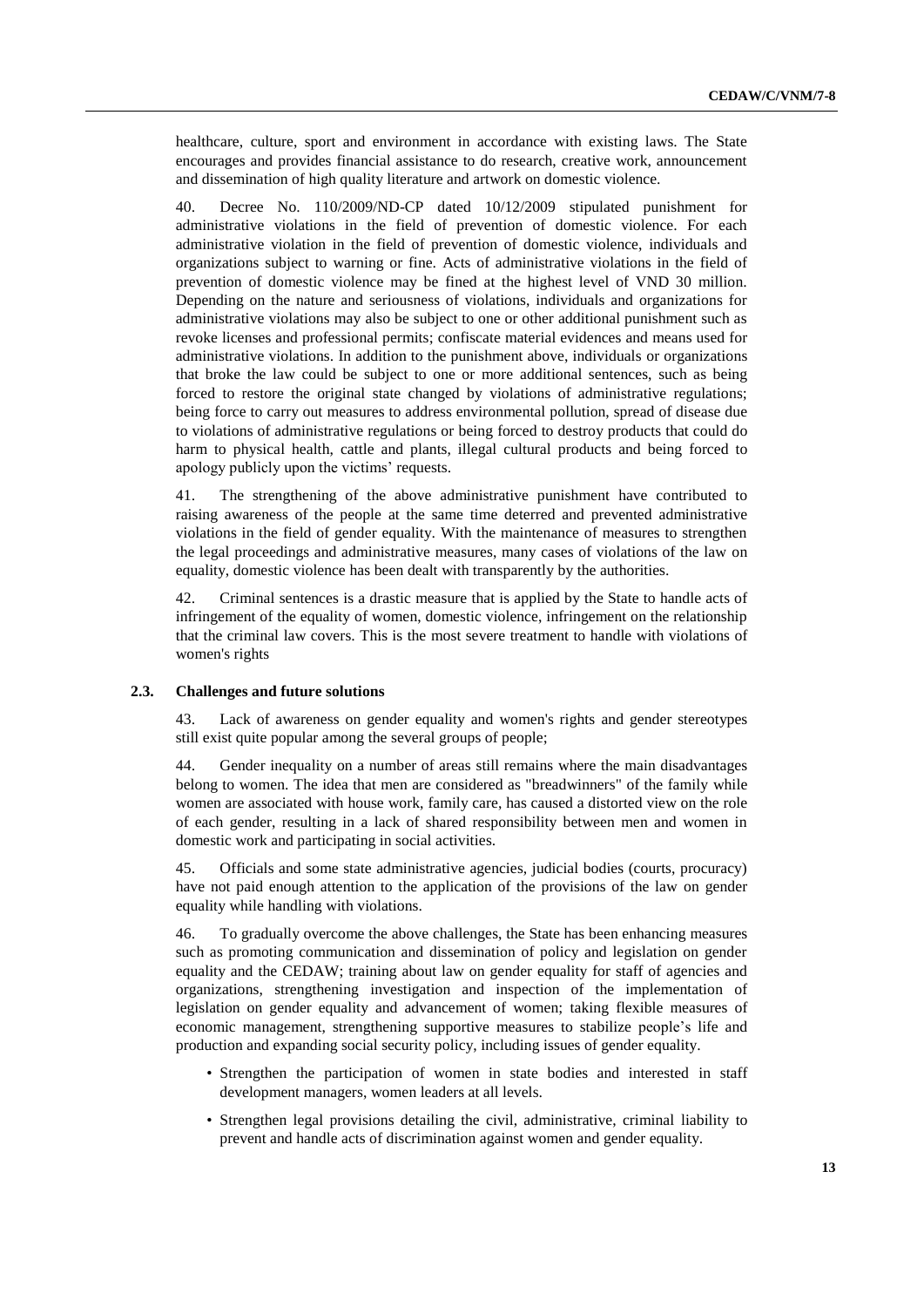- Increase women and men's opportunity to make complaints and accusation when their legitimate rights and interests are infringed upon, especially when violations are based on gender discrimination.
- Encourage the maintenance of good traditions, customs and practices of ethnicities, eliminate customs and practices outdated, hindering the goal of gender equality such as polygamy, wife to rob, marriage in links (widows, widowers to marry brother or sister of their passed-away husband or wife).
- In the past years, Viet Nam continues to focus on improving the legal provisions on the protection of women's rights and gender equality by the system of investigation, prosecution, trial and implement programs project training and retraining, compiling documents and manuals on gender equality, on CEDAW and on the prevention of domestic violence for judges, investigators, procurators. At the same time, Viet Nam, in cooperation with other countries, has organized study tours, fact-finding to ensure human rights in general and women's rights in particular through a system of judicial organs. On the basis of that study, Viet Nam has applied experiences suitable to actual conditions in Viet Nam.

47. **Future** solution: the national strategy on gender equality for 2011-2020 period set out specific targets in Objective No. 6: To ensure gender equality in family life, gradually eliminate violence based on gender: Target 1: Shorten the gap of time involved in housework between women and men to 2 times in 2015 and to 1.5 times in 2020. Target 2: Ensure that by 2015 and 2020 respectively 40% and 50% of victims of domestic violence is discovered, provided legal advice, health care support and assistance in the establishments for victims of domestic violence. By 2015, 70% and by 2010 80% of domestic violators were discovered and provided with advice on the prevention of domestic violence at centers for anti-domestic violation.

## **Article 3**

#### **Ensuring the full development and advancement of women**

#### **3.1. Guidelines, laws and policies**

48. From 2004 to present, policies and regulations to ensure the development and advancement of women in all fields have been reviewed, amended and supplemented. Many important documents of the Party, socio organizations and of the State have been promulgated to ensure equal rights and lawful interests of women in all aspects of social life. The issue of gender equality in the legal system in general and in the law on gender equality in particular is more and more complete, synchronous, step by step in harmony with international law, in accordance with the conditions and circumstances of Viet Nam. These are the following documents:

- Document of the  $11<sup>th</sup>$  National Party Congress in 2011 further confirmed the implementation of gender equality and action for the advancement of women.
- The Law on Gender Equality in 2006 is a first law in Viet Nam to regulate gender equality, create legal basis for the implementation and promote gender equality and the advancement of women. With the principles of gender equalityspecified in the fields of politics, economics, labor, education and training, science and technology, culture, information, fitness, sports, family and other measures to ensure gender equality, the Gender Equality Law has met the requirements and actual needs, moving from a "women in development" approach to "gender and development" Approach.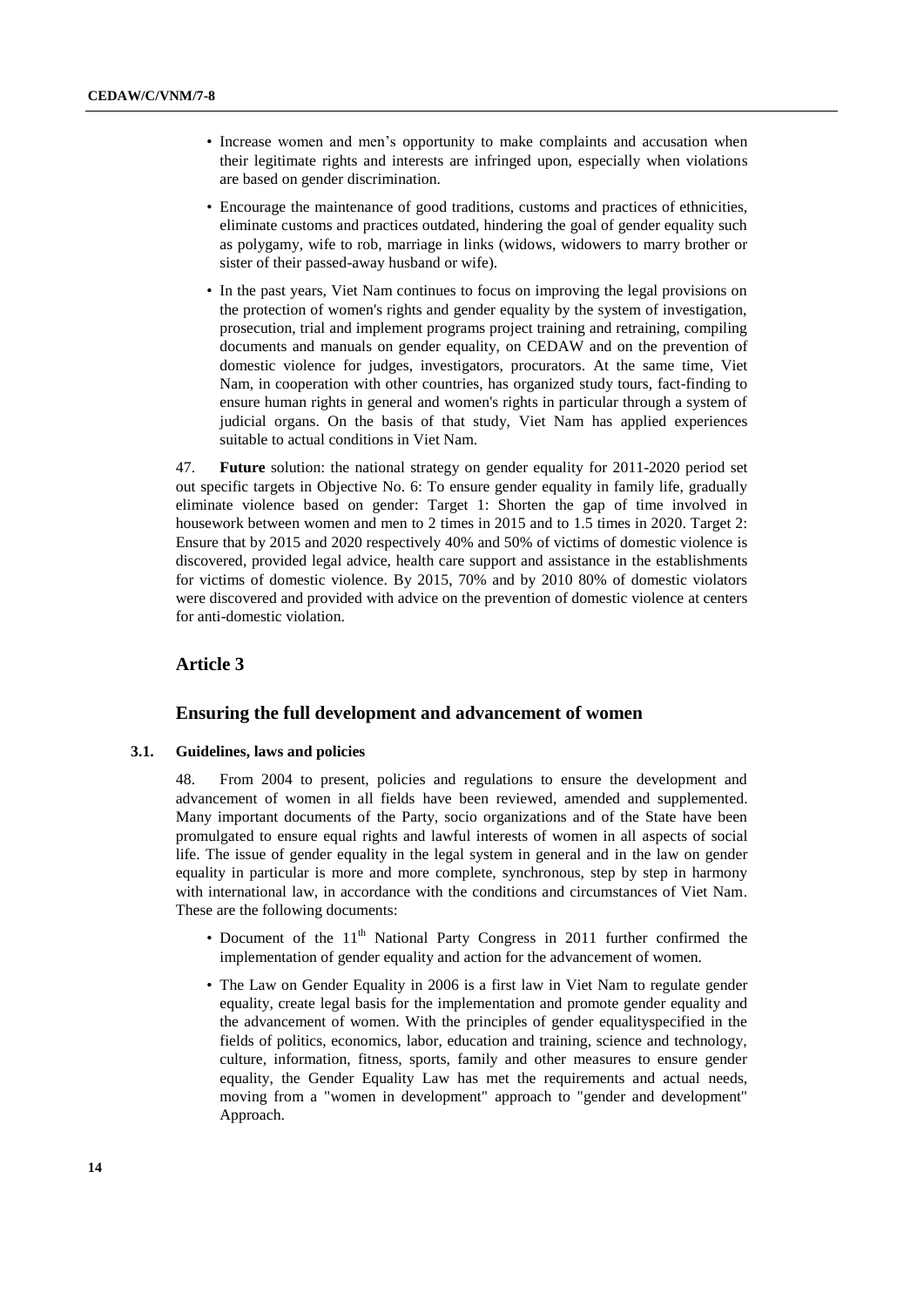- Directive No. 10/2007/TTg dated 3/5/200 of the Prime Minister on implementation of the Law on Gender Equality clearly defines the responsibilities of each agency or organization in organizing the implementation of the Law on Gender Equality. State agencies and institutions shall review the provisions of current law, issue documents guiding the implementation of legislation, disseminate and educate law and prepare the conditions for the implementation of the Law, the State management, implementation of the Law, inspection, punishments for violations of legislation on gender equality.
- The Government issued three Decrees guiding the implementation of the Law: Decree 70/2008/ND-CP dated 06/04/2008 detailing the implementation of some articles of the Law on Gender Equality, Decree 48/2009 / ND-CP dated 19/5/2009 on measures to ensure gender equality and Decree 55/2009/ND-CP dated 10/6/2009 on the regulation of administrative punishment on gender equality.
- The introduction of the Gender Equality Law and its guidance documents have contributed to the improvement of the law on gender equality. This is an effective legal tool to boosting process of achieving gender equality in Viet Nam.
- Law on Prevention of Domestic Violence in 2007 and the guiding documents have shown the determination of the Government of Viet Nam in ensuring equal rights of women and men in the family.
- In implementation of the Resolution of the  $10<sup>th</sup>$  National Party Congress, the Politburo issued Resolution No. 11-NQ/TW dated 27-4-2007 of women issues in the period of accelerated industrialization and modernization country with the aim of: By 2020, women will be empowered in all aspects, be educated to meet the requirements of industrialization, modernization and international economic integration; have jobs , have lives improved and participate more and more social work, equality in all areas; make greater contribution to society and family. Viet Nam tries to be one of the nations that achieve best gender equality in the region. Raising awareness, responsibility and management efficiency of state administrative agencies at central and local levels for women issues to achieve the objectives of the work of women provided by Resolution No. 11 of the Politburo, the Government issued Resolution No. 57/NQ-CP dated 1/12/2009 on the action program towards 2020 to implement Resolution No. 11-NQ / TW of the Politburo.
- Decree No. 19/2003/ND-CP dated 07/3/2003 of the Government defines the responsibilities of ministries, ministerial-level agencies, Government agencies, the People's Committees at all levels in the coordination and create favorable conditions for granting the women involved in management activities in accordance with the law. Viet Nam Women's Union is now coordinating with the Ministry of the Interior to review 5-year of implementation of Decree No. 19/2003/ND-CP dated 07/3/2003 of the Government and draft a decree to replace this Decree.
- Circular No. 191/2009/TT-BTC dated 1/10/2009 guiding the management and use of funds for gender equality activities and activities for the advancement of women. The circular was issued in time to meet the requirements of the Law on Gender Equality in ensuring financial resources for equality activities.
- Decision No. 1855/QD-TTg on 11/11/2009 on the establishment and consolidation of the Committee for Advancement of Women in the People's Committees at provincial and district level.
- Continue to implement the National Strategy for the Advancement of Women in Viet Nam to 2010, on 08/9/2006, the National Committee on the Advancement of Women in Viet Nam adopted activity Plan for the advancement of Women in Viet Nam for the period 2006 - 2010 - Phase II of the Ten year National Strategy for the Advancement of Women in Viet Nam with the overall goal: "To markedly improve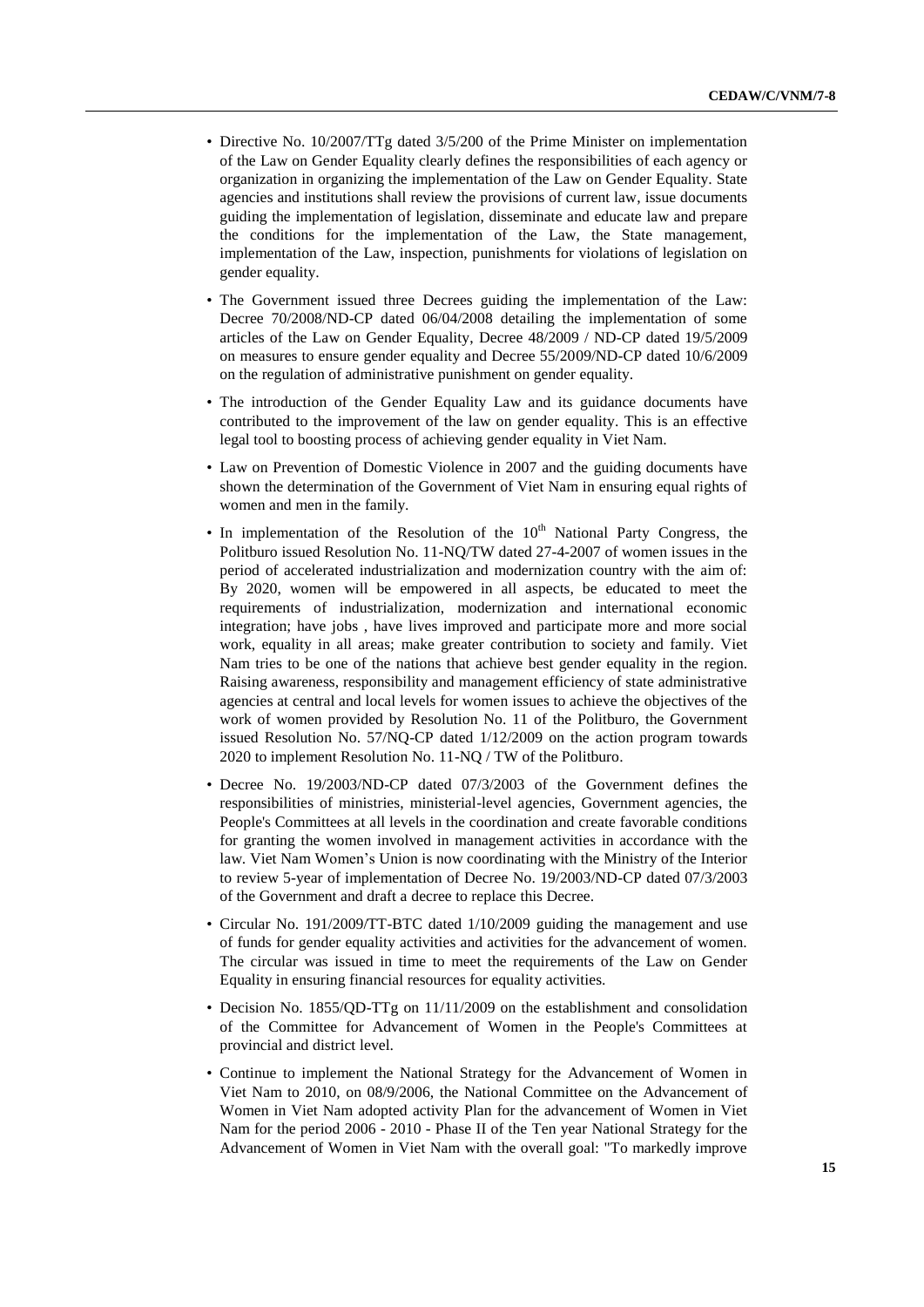the material, cultural and spiritual life of women. Create good conditions for effective implementation of fundamental rights and promote the role of women in all spheres of political, economic, cultural and social. " This plan is a component of the national socio – economic development plan . So far most of the ministries, agencies, provinces and cities under the Central Government have promulgated the Regulation on operation of the Committee for the advancement of Women to unify the style of work and division of responsibilities of the members. In particular, 29.3% of provinces and 15.3% of Ministries have issued Directives on strengthening the leadership of the Party committees in the implementation of the Strategy and action plan for the advancement of women by 2010.

• Viet Nam has made efforts to mainstream gender in the legal documents: the Civil Code, the Labor Code, the Penal Code, the Law on Marriage and Family, Law on State Cadres and Civil Servants, Land Law, Law on Social Insurance, Law on the Elderly, Law on People with Disability, Law on public Servants, Law on Criminal Punishment Enforcement; Law on Legal Assistance.

49. The Government also proactively implemented the programs, target programs and national strategy for 2011-2015, 2011-2020 and vision up to 2030 in order to "empower both women and men in socio-economic development and human resources development". Those include:

- Decision No. 336/QD-TTg dated 31/3/2012 by the Prime Minister on approval of the national target program on clean water and hygiene in rural areas for 2012-2015.
- Decision No. 226/QD-TTg dated 22/02/2012 by the Prime Minister on ratification of the national strategy on nutrition for 2011-2020 and vision up to 2030.
- Decision No. 1241/QD-TTg dated 22/7/2011 by the Prime Minister on approval of the national program on gender equality for 2011-2015.
- Decision No. 2198/QD-TTg dated 03/12/2010 by the Prime Minister on approval of the Strategy on Vietnamese exercise and sport up to 2020.
- Decision No. 2281/QD-TTg dated 10/12/2010 by the Prime Minister on approval of the national program on labor safety and hygiene for 2011-2015.
- The national target program on poverty reduction for 2006-2010 (Decision No. 20/2007/QD-TTg dated 05/02/2007 by the Prime Minister) provides specific targets up to 2010, which include reduction of poor household rate, better income for poor household group and reduction of extremely poor commune rate at coastal provinces and island. The program was implemented with a focus on the poor, poor households, extremely poor communes and poor communes, of which poor household led by women are provided with priority.
- The National Target Program on Employment towards 2010 (Decision No. 101/2007/QD-TTg dated 06/7/2007 of the Prime Minister) has the solution concentrating on women's concerns, especially female workers in rural areas.
- The National Target Program on Population and Family Planning for 2006 2010 (Decision No. 170/2007/QD-TTg dated 08/11/2007 of the Prime Minister) with six major projects. Most of them directly or indirectly impact both husband and wife in order to achieve the objective that each couple of childbearing age has only one or two children and contributing to improving the quality of Viet Nam's population in physical, intellectual mental and spiritual aspects, making Viet Nam's human resources meet the high quality requirements of industrialization, modernization and sustainable development of the country.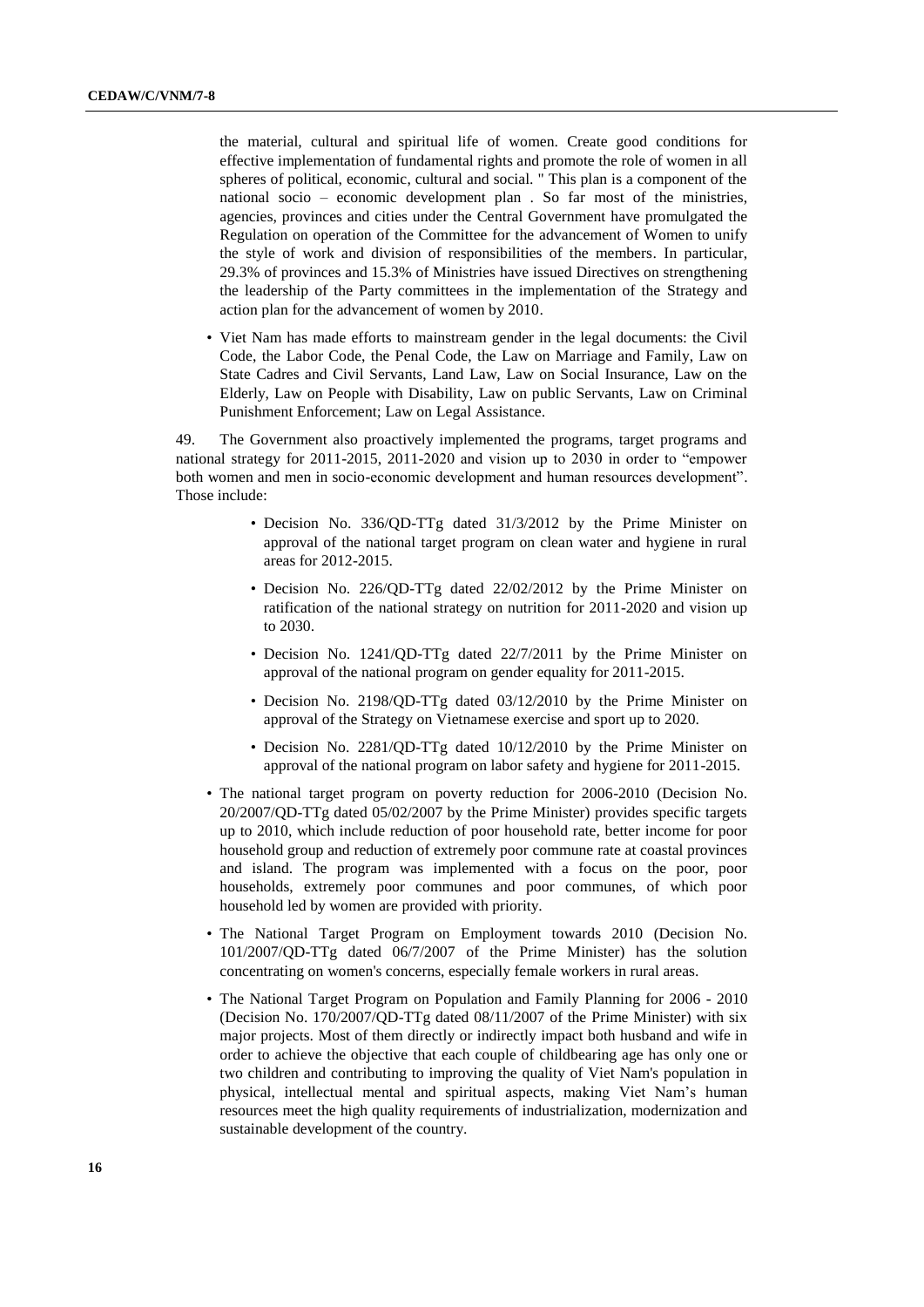• The National Target Program on Education and Training up to 2010 (10/01/2008 07/2008/QD-TTg Decision of the Prime Minister) focus on providing scholarships, learning equipments to minority pupils at national schools, minority pupils with financial difficulties, pupils residing in areas with socio - economic difficulties; and strengthening vocational training, vocational support at elementary level or regular vocational training for rural workers, ethnic minority youth and the disabled. In the process of implementing the Program, the participants enjoy the same benefits, but female subjects were particularly taken care of to minimize the obstacles due to gender cause.

50. The year 2010 is also the year when Viet Nam conducted an overall review of the implementation Strategy and Action Plan for the Advancement of Women in Viet Nam up to 2010. To date, targets and indicators set out in the Strategy and Action Plan for the advancement of women have been achieved more than initial expectations.

#### **. Enhancing organizations and activities for the advancement of women**

51. Recently, Viet Nam has issued many legal documents and developed organizational for the advancement of women. Building on that, agencies and organizations have been gradually strengthened and improved, which contributed effectively for the advancement of women and gender equality in Viet Nam.

#### **Ministry of Labor - Invalids and Social Affairs**

52. In implementing the Law on Gender Equality, it is the first time that Viet Nam has got an independent agency to assist the Government with state management on gender equality, which is the Ministry of Labor - Invalids and Social Affairs (MOLISA). MOLISA is assigned to be the agency which assists the Government in performing the state management of gender equality throughout the country. Ministries, ministerial-level agencies to coordinate with MOLISA performing state management on gender equality within the sector; People's Committees at all levels perform the function of state management of gender equality as assigned.

## **National Committee for the Advancement of Vietnamese Women (herein after refers to as National Committee)**

53. The National Committee continues to be strengthened and consolidated to focus on inter-functional coordination, assists the Prime Minister to do research and coordinate resolution of issues related to the advancement of women in the country. Minister of Labor - Invalids and Social Affairs is the Chairman of National Committee. Chairman of the Viet Nam Women's Union is the Vice President of National Committee. At present there are 39 ministries, central agencies and 63/63 provinces and cities directly under the Central Committee have established the Committee for Advancement of Women. Number of authorities allocated officers for the Committee for Advancement of Women has been increasing in recent years. On 11/11/2009, the Prime Minister issued Decision No. 1855/QD-TTg on the establishment, consolidation Committee for Advancement of Women in the People's Committees at provincial and district levels. However, the Committee for Advancement of Women has only been established and operated mainly at central and provincial levels.

#### **Viet Nam Women's Union**

54. Viet Nam Women's Union has always grasped attention from the Party and the State in all aspects to facilitate effective implementation of women's movements and activities focusing on programs for the development and advancement of women. Women's Union has been established at all levels from central to grassroots levels. The State assigns many important responsibilities to the Unions to ensure the advancement of women in Viet Nam.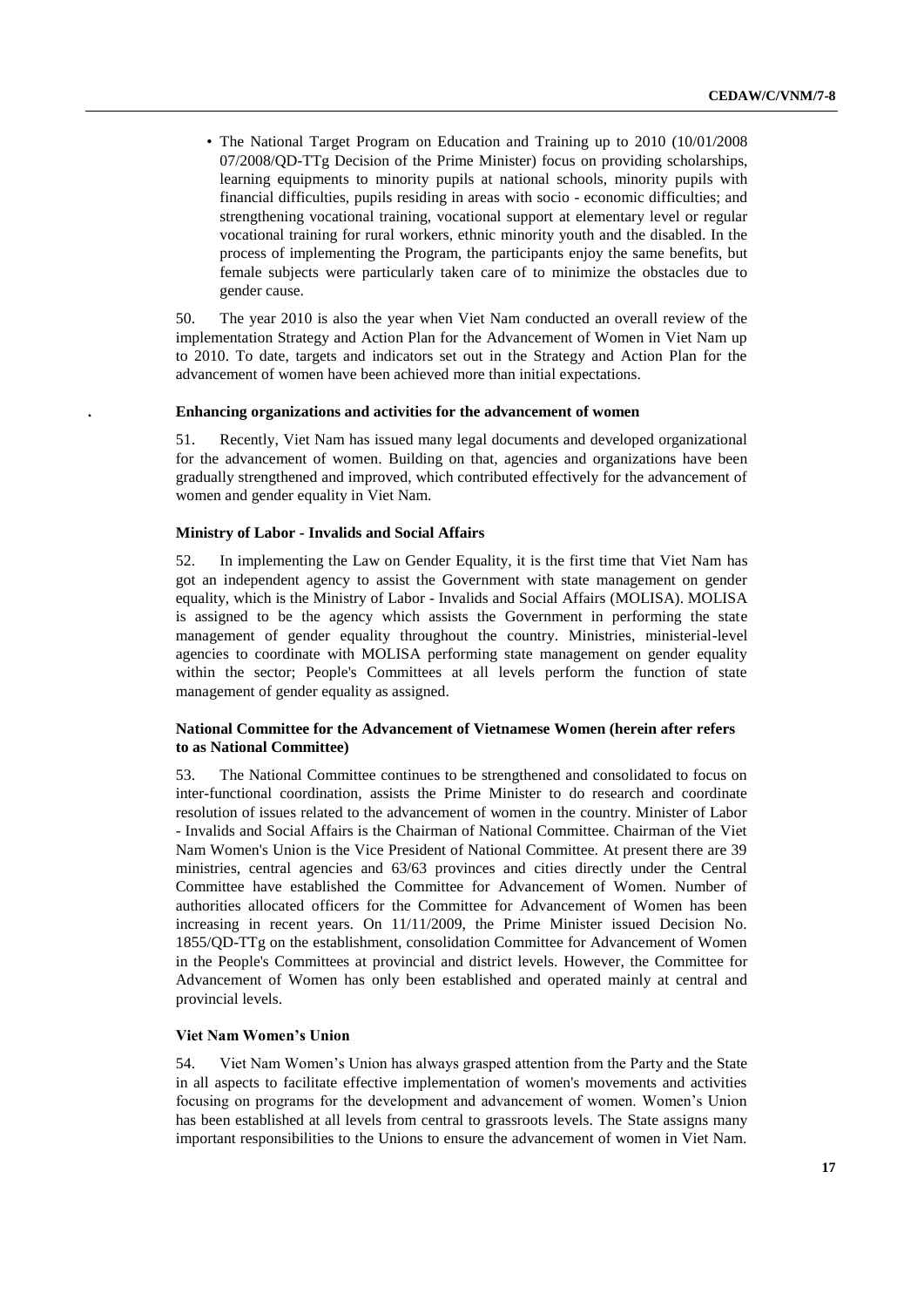Article 29 and Article 30 of the Law on Gender Equality provide that the Women's Union of Viet Nam shall: participate in formulating policies, laws and participate in state management on gender equality in accordance with the law; ensure gender equality in the organization; participate in monitoring the implementation of gender equality legislation; reach out to and mobilize the people, members, union members made gender equality organization activities to support women contributing to achieving gender equality; carry out organizational activities contributing to supporting women to achieve gender equality; coordinate with other agencies and organizations concerned to foster and recommend qualified women candidates for the National Assembly and People's Council; be eligible to participate in management, leadership bodies within the political system at all levels; perform the function of representing and protecting the legitimate rights and interests of women and girls prescribed by law; be in charge of reviewing policies and legislation on gender equality.

55. In addition, the Vietnamese group of female members of parliament (MP) established in May 2008 has been working very hard. This is a forum for female MP to have practical and effective suggestions and comments on draft laws under a gender perspective and ensuring women's rights. Since its foundation, the group in collaboration with the Committee on Social Affairs of the National Assembly has been tasked to examine the implementation of mainstreaming gender equality in legal documents and organising many forums on gender equality and gender mainstreaming in policies and specialized legislation.

56. The Women Entrepreneurs Council of the Viet Nam's Chamber of Commerce and Industry continues to support activities and protect the interests of women entrepreneurs. In 2010, the Chamber of Commerce and Industry of Viet Nam (VCCI) in collaboration with Viet Nam Women's Union held a ceremony to grant the Golden Rose Award to 100 women entrepreneurs who have made outstanding achievements in production, sales and contributed positively to national socio - economic development, promoting the industrialization and modernization of the country.

57. In addition to the above mentioned agencies and organizations, the Board of Women of the Viet Nam General Confederation of Labor continues to contribute actively to raising awareness of gender, promoting the effective implementation of gender equality, reducing the gap in areas of employment, wages, working hours, working conditions, social insurance, especially where maternity leave and care regimen for mothers and children.

58. In addition to those organizations and agencies, the Department on Women Police' Affairs under the Ministry of Public Security and the Department on Women Military Officer under the Ministry of Defense are also included.

#### **Activities for the advancement of women**

59. Viet Nam continues to launch the campaign "Women to actively learn, work creatively and build happy families." At present there are 2.3 million women who register to participate in the campaign. In 2010, the Prime Minister approved the scheme "Dissemination and education on the morality of Vietnamese women in the period of accelerated industrialization and modernization of the country and the project" Education 5 million mothers about parenting ". These projects aim at promoting and developing the good morality Vietnamese women, providing knowledge, parenting skills in order to reduce the rate of malnutrition, illness, death in children; reducing number of children commit offences or social evils ... contributing to building families with prosperity, equality, progress and happiness."

60. The Prime Minister has approved the project "Supporting vocational training and employment for women in the period 2009 - 2015", the project will bring more opportunities of vocational training and employment for women throughout the country. Loan program, saving program for poor women have been growing, effective and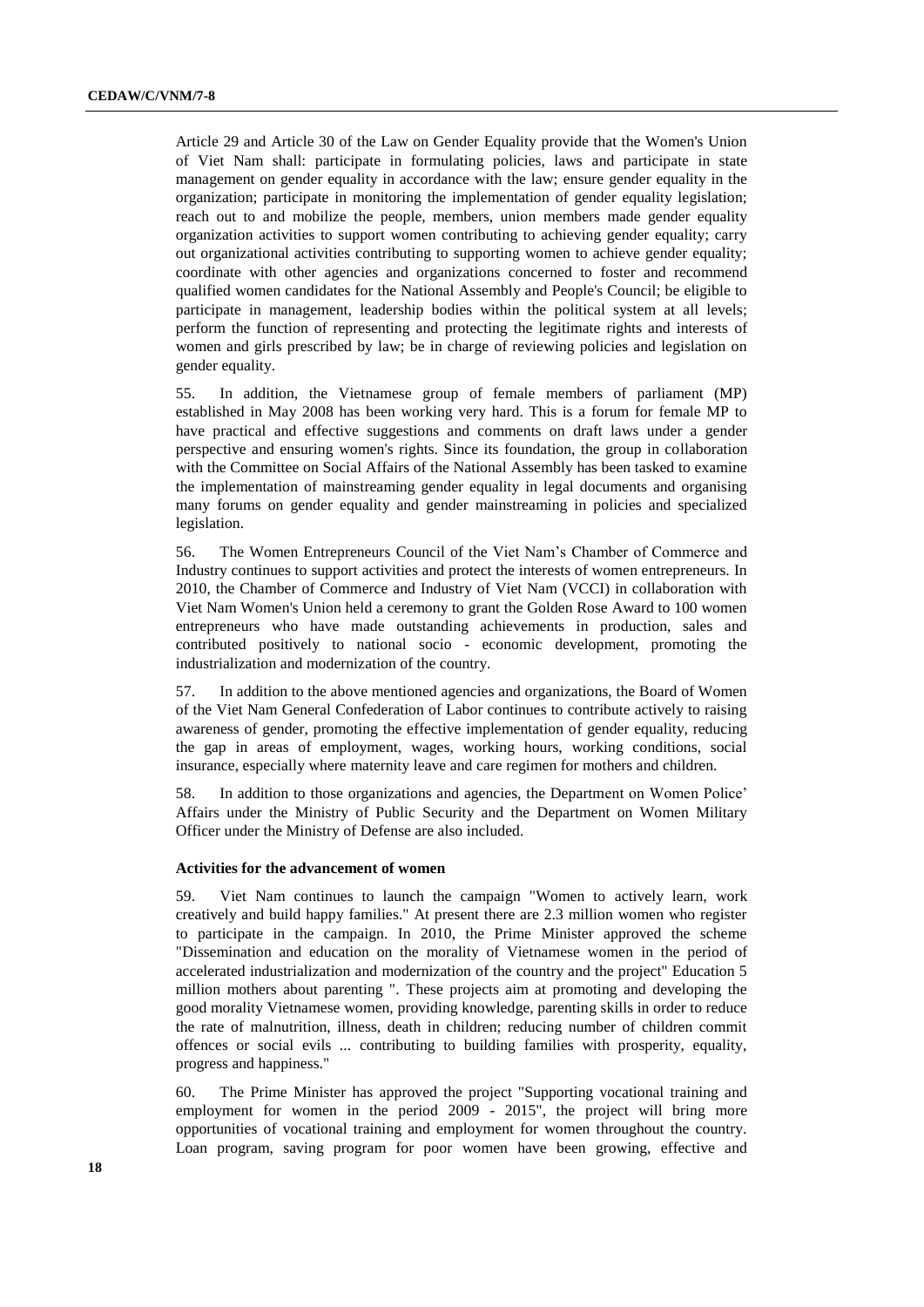recognized, appreciated. Currently in order to help women access to capital to develop production and business, Viet Nam is implementing the Trust Fund. As of 2010, in cooperation with the Bank for Social Policy, nearly 3 million households got loan with the balance of more than 30 trillion VND, nearly 0.3 million women get loans from Agricultural and Rural Development Bank accounting for about 3 trillion VND. In August 2010, Governor of the State Bank of Viet Nam granted licenses for the establishment and operation of the " Fund of Compassion") contributing to empowerment and participation public funds in poverty alleviation and promoting the development of microfinance sector in Viet Nam. From 2000 to August 2010, this Fund had provided loan to 275,000 women with an amount of 1433 billion. The loan access support and knowledge providing have played an important role in increasing the economic power of women.

61. For women who are owners or managers of businesses, Viet Nam is implementing a project on Supporting the Development of Women Entrepreneurs in 2009-2012 period. Forms of support are in areas such as: impacts of legal framework and policies; providing training, management skills, business & executive consultancy for women entrepreneurs, access to credit support, marketing support, provide information, develop networks Women's Business Network; social support. "Business Women" Clubs have been established at provinces of the country. There are now 39 provincial and 400 district-level clubs and four provinces have established Women's Business Associations.

62. Since 2008, the Campaign to support construction of "Shelters of compassion" for poor women, single women, women with disabilities in particularly difficult situation has attracted the enthusiastic support of organizations, donors, businesses and individuals in the country, the class officers, members, women nationwide. By the end of August 2010, the amount of money received was 135 628 560 000 and 7525 new houses had been built, 1,260 houses had been repaired for women in difficult circumstances across the country.

63. Currently, The Kovalepxkaia Foundation Award and the the Viet Nam Women's Award which are used to grant awards and recognize contribution of Vietnamese women have made outstanding achievements in all fields and have been working actively. After 25 years of establishment, the Kovalepxkaia Foundation has awarded 34 individual and 15 groups of outstanding women scientists and fund the Viet Nam Women's Award was given to 44 individual and 22 collectives for their achievements in all fields since its establishment in 2003. In recent years, the Viet Nam Women's Union, in cooperation with the Chamber of Commerce and Industry of Viet Nam award the "Golden Rose" Prize for 144 excellent women entrepreneurs in the field of business.

64. Center for Women and Development has been established and carried out many activities to support women, particularly marginalized or vulnerable women through Peace Houses, which provide shelters for women and children who are victims of domestic violence and trafficking. The centers support services for vulnerable women including health care, psychological support, legal support, counseling and vocational training, assistance community reintegration, referral to other forms of other assistance ... The Center's activities have provided knowledge, life skills, helping women with confidence, easy to integrate with the community.

65. In implementation of Decree No. 45/2010/ND-CP dated 21/5/2010 of the Government associations, operation and state management of association (replacing Decree 88/2003/ND-CP) many non-governmental organization have been established in provinces and cities. These organizations have participated actively in the activities for the advancement of women and gender equality issues, anti - domestic violence play an important part in propagating the legislation and policies to the people, communicating the voice women's to organizations of the Party and State, contributing to solve the difficulties of women. In addition, non-governmental organizations also gather, reflect the needs and demands based on practice, detect contradictions in policies, laws, and weaknesses in the implementation. Thus, they help policy makers to carry out amendments and supplements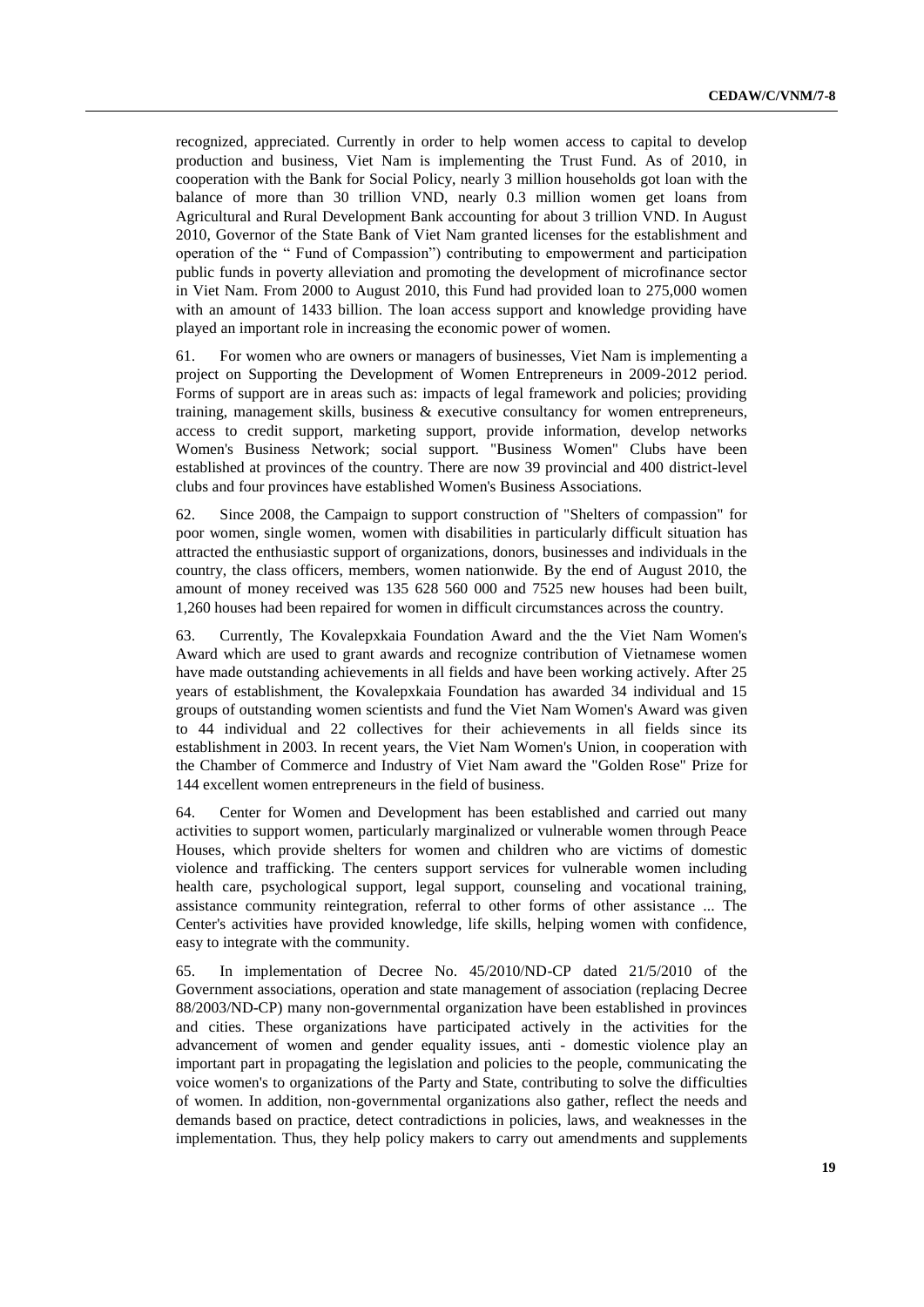to have more complete legal system, and to improve policies and measures to implement the law more effectively and efficiently, timely punish violations of the rights of women and gender equality.

#### **3.2 Gender mainstreaming in policy making and policy implementation**

66. Mainstreaming gender equality in legislation is provided by the Law on Gender Equality in 2006 and specified in Chapter III, Decree No. 48/2009/ND-CP on measures to ensure gender equality.

67. Under the gender equality law, the concept of "mainstreaming gender equality in legislation" is understood as measures to achieve gender equality by identifying gender issue, predict the gender impact of the documents concerned, responsibilities and resources to address gender issues in the social relations of the legal adjustments (Sec. 7 of Article 5). According to Decree No. 48/2009/ND-CP, the mainstreaming of gender equality issues is required in the process of drafting legal documents with content related to gender equality, gender discrimination. This decree also defines the content of mainstreaming gender equality in the construction of legal documents, including: 1) Identify issues relating to gender equality issues or issues of gender inequality, gender discrimination; 2) Prescribed measures required to implement gender equality and to solve the problem of gender inequality, gender discrimination; predict the impacts of those provisions for men and women after they are issued 3) Identify human and financial resources necessary for the implementation of measures ensure gender equality and to solve the problem of gender inequality, gender discrimination. Agencies in charge of drafting legal documents are responsible for mainstreaming gender issues into the process of making legal documents, appraising agencies, legal documents. These agencies shall coordinate with State management agencies on gender equality to assess the mainstreaming of gender equality in the drafting process of legal documents. The legal institution requiring mainstreaming gender equality in policy formulation and legislation is considered an effective legal tool to ensure gender issue is assessed, reviewed and integrated in the process of making, supplementing and revising legal documents.

68. To implement the provisions of mainstreaming gender equality in policy, legislation, and to implement the Government's direction in Resolution No. 57/NQ-CP on the Government Action Program towards 2020 the implementation of Resolution No. 11- NQ/TW April 27, 2007 of the Politburo on promoting women issue in the period of industrialization and modernization of the country (Resolution No. 57 / NQ-CP), the competent authorities have issued documents to implement these Resolution as follows:

- Ministry of Justice has included the assessment of gender equality mainstreaming and its criteria in reviewing the draft of legal documents.
- Building the successes of gender mainstreaming in the socio economic development plans - 2006-2010, Ministry of Planning and Investment has issued a guiding document to draft the socio economic development program from 2011 to 2015, including one separate section on "implementation of gender equality, empowerment of women." Ministry of Planning and Investment is also do research to make national gender index, criteria for classification of gender in state statistics as basis for making gender sensitive policies.
- Ministry of Labor, Invalids and Social Affairs in collaboration with the National Committee has edited the guidebook on gender mainstreaming in planning and implementing policies in line with the new provisions of the Law on Gender Equality and the real situation in Viet Nam; held a number of trainings on gender issues and gender mainstreaming skills for staff doing gender equality work in the ministries and localities. Particularly in 2010, MOLISA has organized 01 training course for 30 trainers on gender mainstreaming at the central level; 05 gender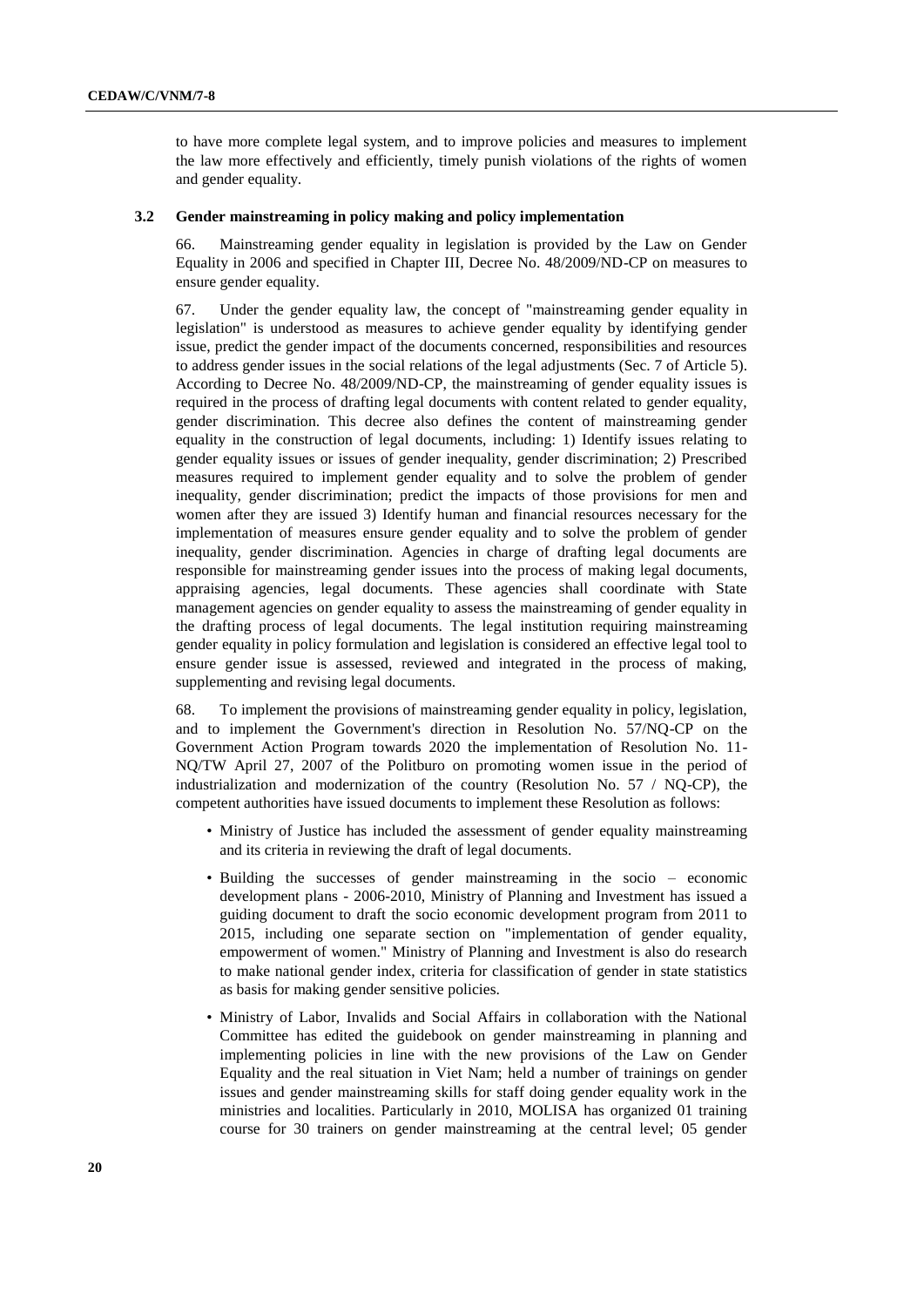mainstreaming trainings for over 200 officials and delegates who are participating in planning and implementation competition policy in the ministries and localities

- Network of officers providing advice and counseling on gender to the National Committee was established in 2003 and has been maintained and promoted. The Network's activities have created a forum for staff working on gender equality to exchange views, comments, share experiences in implementing the gender equality and advancement of women as well as provide consultations from gender perspective for the programs, policies and national legislation.
- Many ministries, agencies, provinces and cities have paid attention to mainstreaming gender issues their development strategies. In particular, a number of ministries, training institutions at the national level have built and deployed teaching with subjects on gender and gender mainstreaming, such as: Ministry of Labor - Invalids and Social Affairs, Ministry of Public Security, Ministry of Defense, Ministry of Agriculture and Rural Development, Ho Chi Minh National Academy of Political and Administration, Academy of Youth and Children, Viet Nam National University- Hanoi, Central School for Women Officials.
- With the above efforts of the authorities, staff working on gender equality can initially apply the instruments, knowledge and skills on gender mainstreaming in the process of implementation their duties and responsibilities. In recent years, the ministries, agencies and localities have implemented strictly regulations on mainstreaming gender equality in the process of policy formulation and legislation. In particular, some provinces has given direction to integration of gender equality into the development and implementation of community rules and regulations at grassroots level, thus contributing positively to gradually eliminate backward customs and practices that respect men more than women.

69. However, there are still some challenges and weaknesses that need to be overcome: the drafting agency may not fully assess the impacts as well as identify gender issues and the remedies in the legal documents; not fully forecast the overall impacts after the document has been promulgated and when implemented and resources to address gender issues that may arise. There are no clearly mechanisms for defining accountability of agencies in mainstreaming as well as the mechanism of inspection and supervision to implement the principle "To ensure the mainstreaming of gender equality in the formulation and implementation of legislation."

#### **3.4. Research on women and gender equality**

70. Resolution No. 57/NQ-CP in 2009 has identified research on gender equality is one importantly content in the period 2010-2020:

- Ministry of Science and Technology shall annually increase the research works related to gender equality and the women issues;
- Institute of Social Sciences of Viet Nam is responsible for making the research program on gender equality, at first focusing on development of women.
- Research Centre for Gender and women workers of the Institute of Labor and Social Affairs - Ministry of Labor - Invalids and Social Affairs is the focal point of research of women's issues and gender equality relating to state management function of the Ministry.
- Women Research Centre at the Central School of Women Officials is the focal point of women's studies of the Union, helping scientific research activities of the Union gradually going in the right direction with high professional quality.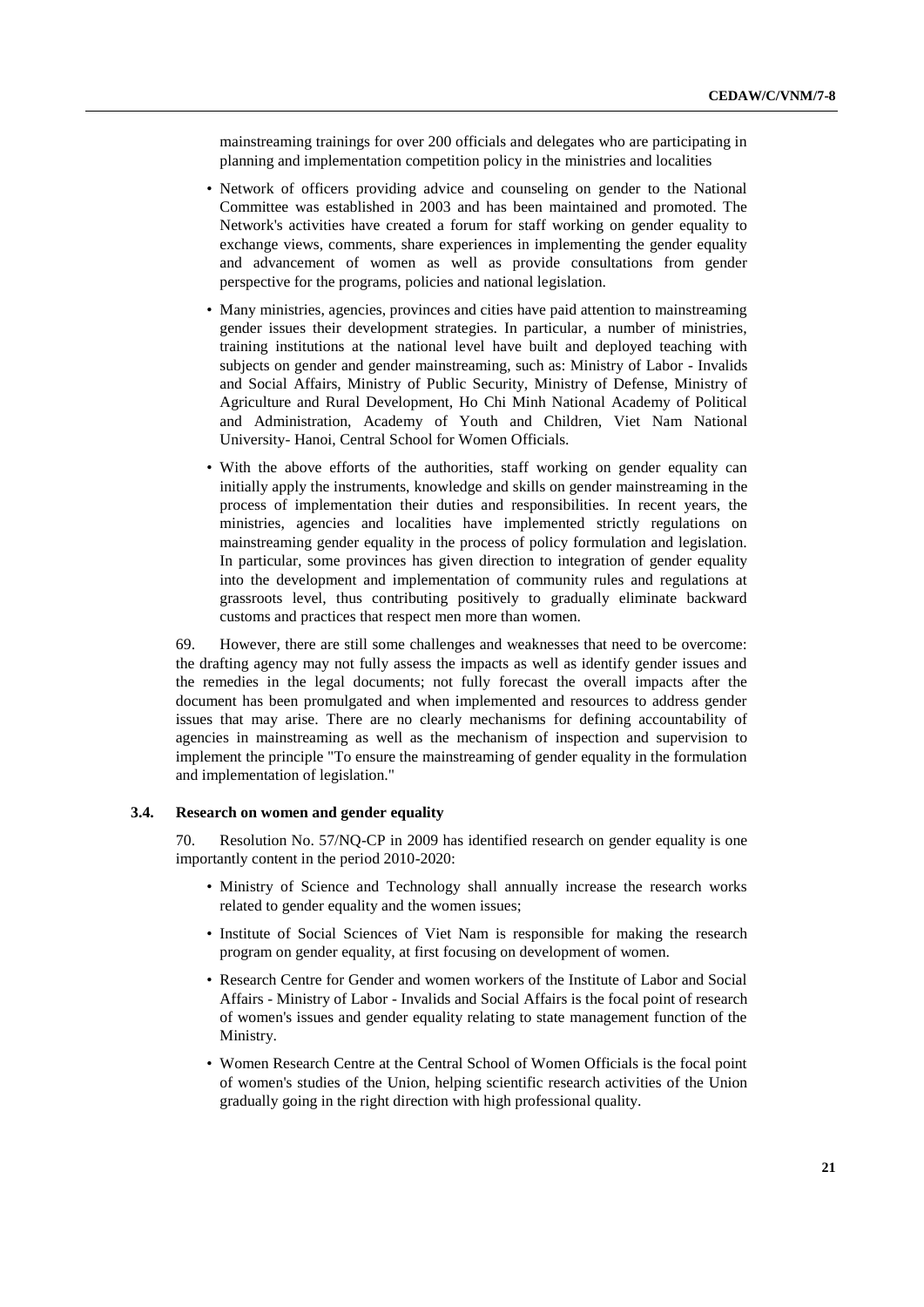• Research institutes under each particular ministry are also interested in mainstreaming gender issues in the studies of their own expertise. Research results are used for reference in the process of policy making and legislation.

71. Since 2007 until now many research from a gender perspective have been done and published to serve the policy making, such as: 1) Evaluate the implementation of the Convention on Discrimination in employment, job and pay equality between male and female workers for work of equal value, (2) labor law policy from gender equality perspective 3) Research on the socio economic impact of WTO membership to women in rural areas of Viet Nam; 4) The retirement age of women workers in Viet Nam: Gender equality in social insurance policy; 5) Gender and climate change; 6) Domestic violence; 7) Viet Nam Household Survey ... Particularly, the year 2010 is a pivotal year for the making of development strategy, development plans of each ministry and local agency, so most of the ministries and localities have organized research on the actual situation as well as the implementation of major policies, including policy review under a gender perspective. These studies will form the basis for the formulation and promulgation of strategies and development plans for each ministry and local agency;

72. Research and training centers on gender continue to operate with a focus on the role of men and women in business and production as well as status of women in the family; change in women role under the impact of socio economic development; the processes of urbanization and labor migration from rural to urban areas; violence in the family; trafficking in women; theoretical and practical basis of legal aid for women ... Some of the results have been used in the process of drafting and promulgating legal documents relating to women and gender equality.

#### **Challenges and shortcomings:**

- The system of state management apparatus on gender equality in Viet Nam has newly formed after the enactment of Law on Gender Equality, so that newly formed human resource is shortage in term of quality, limited expertise on gender mainstreaming skills to meet assigned tasks, especially at the local establishments. Most part-time staff is new to the knowledge and is weak in giving advice, proposing and implementing the tasks of state management on gender equality.
- There is a number of ministries, sectors and localities that have not allocated resources appropriately for activities regarding the gender equality.
- The implementation of gender equality mainstreaming in legal documents is difficult and challenging. For instance, most of the policy makers have not been equipped with knowledge about it so they have no sense of gender equality from the process of identifying problems to identifying solutions for gender-sensitive policies. Meanwhile, statistics have been separated between genders. Although the situation has been improved but not yet fully implemented, especially the lack of gender disaggregated data in the fields of science - technology, culture, family and sport; there is a shortage of gender experts in each field of expertise.
- Communication on gender equality legislation is not implemented inclusively and broadly. Gender stereotypes are still strong while gender awareness of a number of committees, authorities and the whole society still remain weak.
- Awareness and capacity of staff involved in making laws and policies to ensure gender equality is still poor.
- The inspection and supervision on the implementation of gender equality legislation are not conducted in a frequent, aggressive and highly effective manner.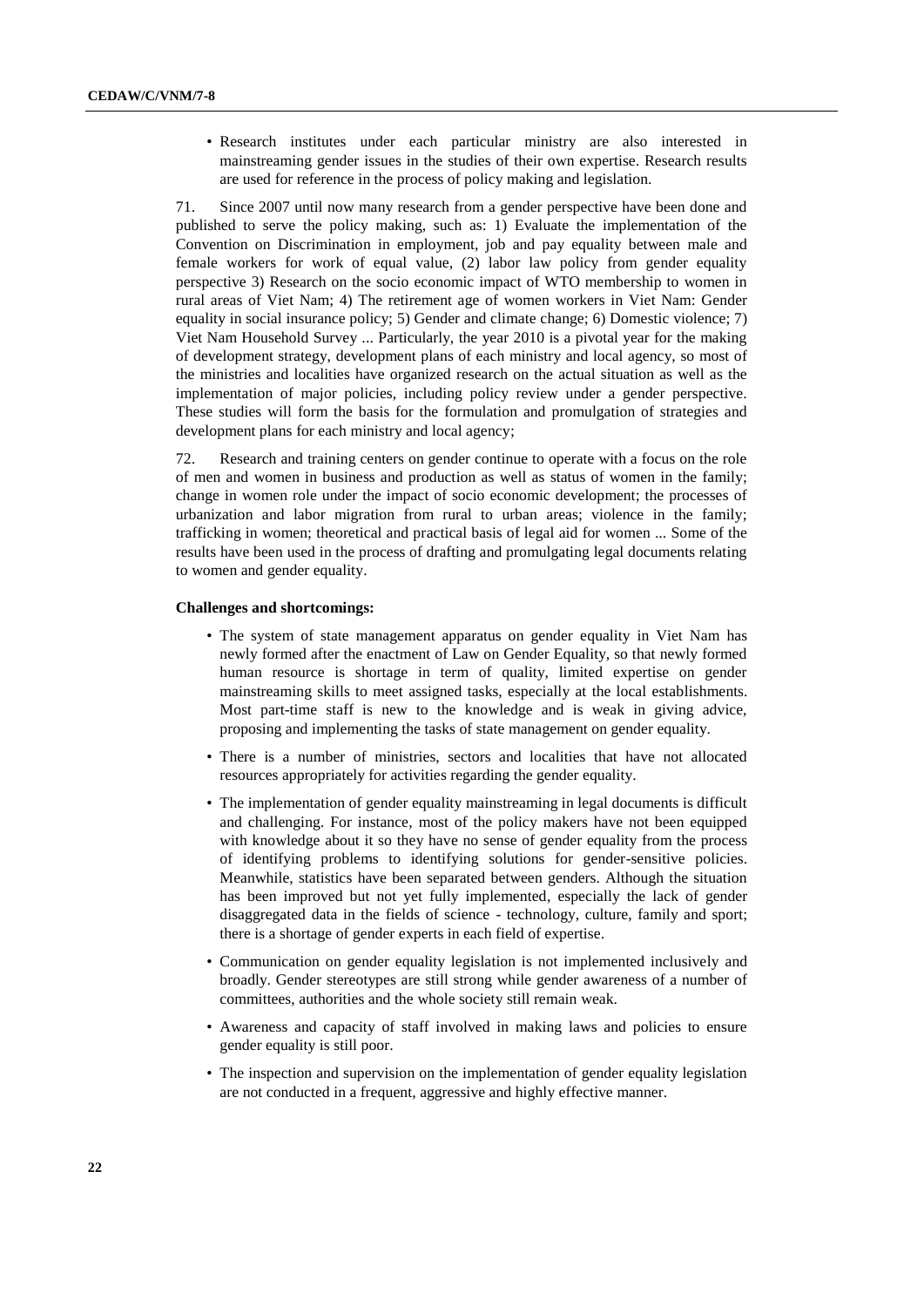- Percentage of women participating in leadership and management is low and not commensurate with the potential and contribution of women. Qualification of women is still restricted.
- Training, building capacity and the creation of sources of women for future staff are still insufficient, unsatisfactory.

#### **Directions for solution**

73. The national strategy on gender equality for 2011-2020: To improve organizational structure regarding state management on gender equality and capacity building for staff working on gender equality from the central to local government; build up capacity on gender for policy makers; construct key indicators for gender equality; boost communication and dissemination of policy and legislation on gender equality and strengthen scientific research activities and international cooperation on gender equality.

- Continue to build and amend the system of laws on gender equality, arrange communication campaign on gender equality, implementing the regulations effectively to change the situation, put the regulations into practice.
- Enhance inspection and supervision and handling violation for the advancement of women and gender equality and to carry out effective gender mainstreaming in law construction; build the resources for gender activities; complete set of key indicators for monitoring implementation of national gender equality.
- The National strategy on gender equality for 2011-2020 sets out specific targets in Goal 7 as follows: Enhance the capacity of state management on gender equality: Target 1: By 2015 and up to 2020, there will be 80% and 100% of draft legal documents identified with content related to gender issues or gender inequality, discrimination on gender mainstreaming gender equality.
- Target 2: By 2015 and up to 2020, 100% of members of the Drafting Team and the Editing Team are maintained to draft legal documents with content related to gender equality or problem of gender inequality, gender discrimination are trained on gender knowledge, gender analysis and gender mainstreaming.
- Target 3: from 2015 to 2020 the provinces and cities that are directly under the Central Government will allocate sufficient staff working on gender equality and having a network of collaborators and volunteers who have participated in the equality activities and the advancement of women.
- Target 4: By 2015 until 2020, 100% of officials and civil servants are maintained to work on gender equality and the advancement of women at all levels and will be trained at least once on gender equality.

## **Article 4**

#### **Special measures to enhance gender equality**

#### **4.1. Supplement on special measures to promote gender equality**

- Viet Nam has defined the concept and content of "measures to promote gender equality." This regulation is built on the basis of domestic law provisions on "temporary special method" mentioned in CEDAW and in line with the real situation in Viet Nam.
- According to the Law on Gender Equality, "measures to promote gender equality" are understood as measures to ensure real gender equality which is issued, by the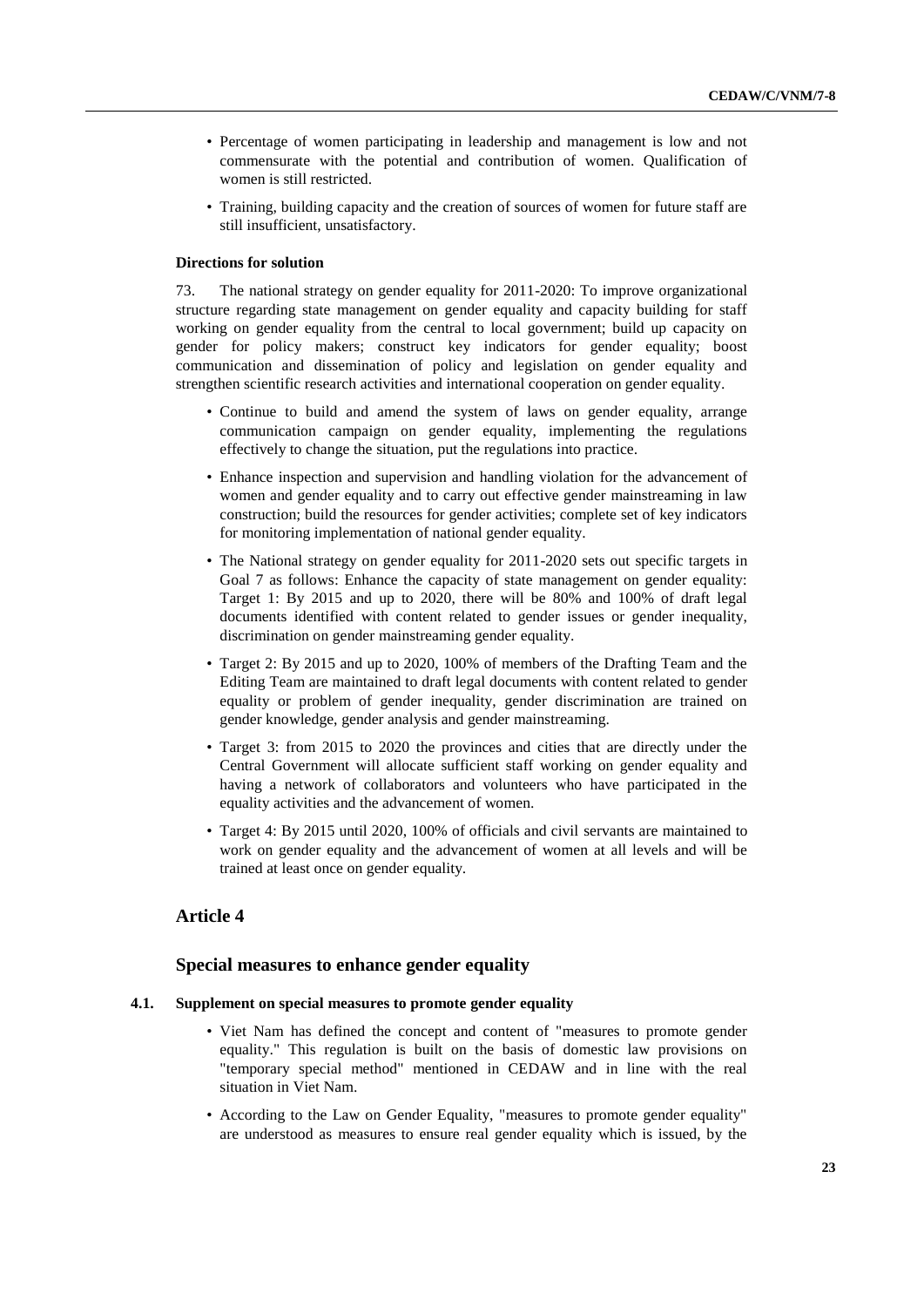competent State agencies in the case of significant difference between men and women in the position, role, conditions, opportunities to promote their accomplishments and beneficiaries of development but the application of the regulations the same between men and women do not reduce this disparity. Measures to promote gender equality made in a certain time and ends when the purpose of gender equality has been achieved (paragraph 6 of Article 5) and "Measures to promote gender equality are not considered as a discriminatory treatment of gender "(Clause 3, Article 6).

74. Decree No. 48/ND-CP on measures to ensure gender equality: Measures to promote gender equality include the following five points: (1) The percentage of male, female or just female to ensure an appropriate participating rate, beneficiaries in the areas of social life, (2) Training and building their capacity to ensure that women or men meet professional standards and other standards prescribed by law; (3) Support, facilitate, create opportunities for women or men to enhance sharing housework or social work between women and men in line with the goal of gender equality, (4) prescribe standards and conditions specifically to women or men to carry out priority policies in each specific area; (5) Regulations women have the right to select and prioritize women in case women are eligible and when they are as good as men to ensure gender equality.

75. Viet Nam is urging research agencies to formulate and submit to the Government for promulgation, guidance and implementation of the provisions on measures to promote gender equality in the areas of political, economic, labor, education and training. Including, notably measures such as: specified percentage of female candidates of the National Assembly, the People's Council in line with the goal of gender equality, at least six months before the election of the National Assembly or People's Council; provisions on appropriate percentage of women appointed to positions in state agencies; specified percentage of female leaders in key agencies and organizations where there is from 30% or more women workers consistent with the objectives National gender equality provisions on proportions of men and women as appropriate, women may take advantages when they meet preference standards as men in employment, planning, training and retraining, appointed; there is tax and financing incentives for businesses employing more female workers; the regulations on employment rate regulation for men and women are recruited in line with each type of work divided by industry, profession; Encourage men take leave with full payment and allowances while his wife gives birth.

• To help women workers have access to employment opportunities, and high-quality jobs, in 2010, the Prime Minister has approved the project "support for women in vocational training - job creation in the 2010-2015 period ". Female employees entitled to preferential policies, the man credited with the revolution, the poor, ethnic minorities, the disabled, the people with cultivated land revoked by the government, women workers lost their jobs in enterprises will be supported with short-term vocational training (elementary level vocational training and less than 3 months) with a maximum of 3 million VND per person per course. In addition, these people are also supported with 15.000VND/day per person, travel allowances ... The women workers who have households' income up to 150% of income of poor households (defined by government) will be supported for short-term vocational training costs with a maximum of 2.5 million per person per course, for other women workers, the level of support is 2 million per person per course.

76. With attention of government, unions at different levels, several methods to encourage and reward women in many different forms has been applied.

#### **4.2. Special measures to protect mothers**

77. Protecting and improving people's health, including priority for mothers and children remained consistent policy of Viet Nam. The special means to protect the mother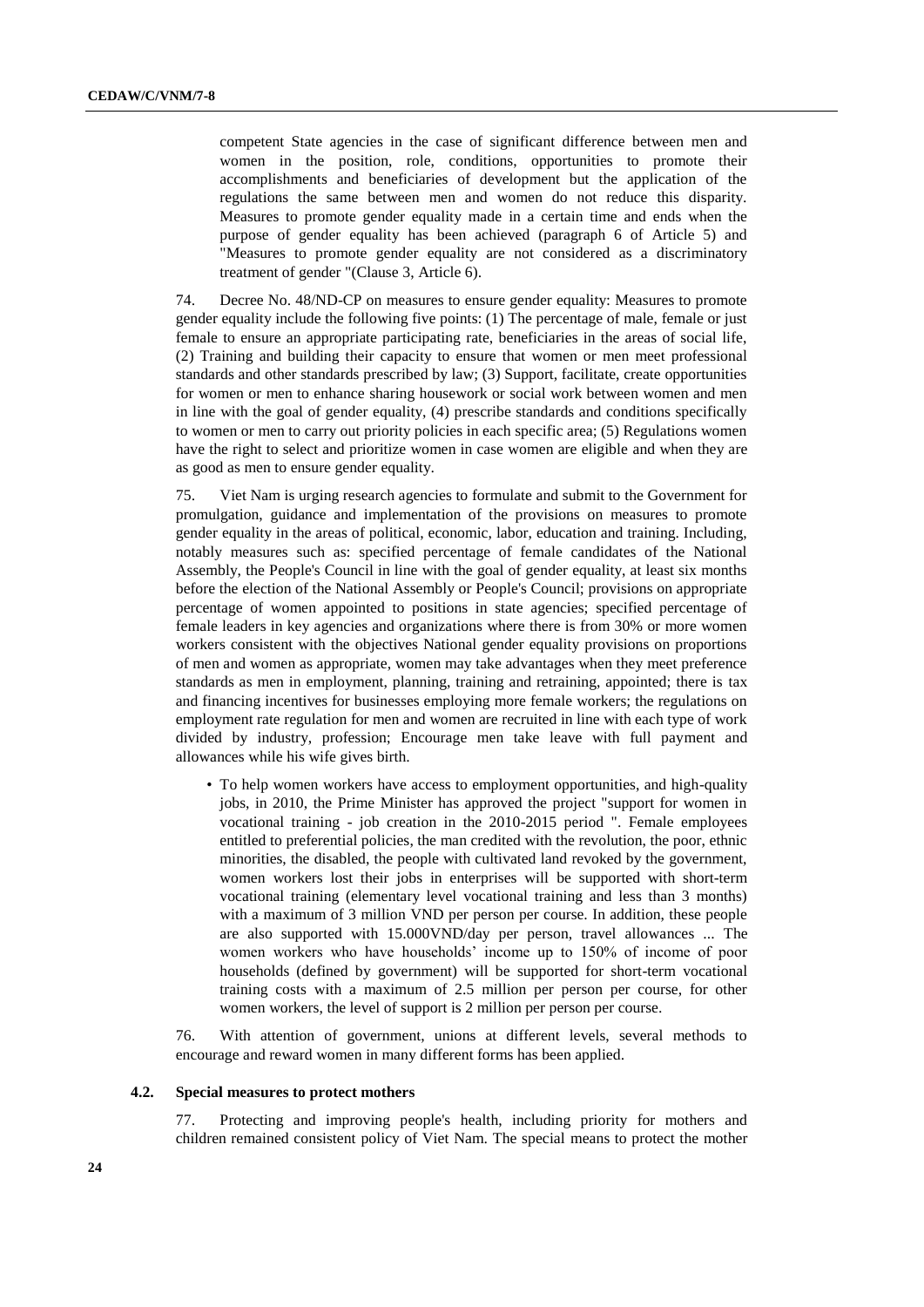continued to be promoted in the implementation. The strategy of caring and protecting people's health for 2001-2010; national strategy on reproductive health care for the period 2001-2020, the National Strategy on Nutrition for 2001-2010 and National population strategy; Action Program for Children in 2001-2010 had been implemented effectively across the country to ensure access to health care services for people, especially women and children.

- It is expected that 5 million mothers will be able to be trained on health care and maternal child health and nutrition of mothers during pregnancy by 2015 (day 19 704/QD-TTg Decision / 5 / 2010 on the approval of the education program for 5 million mothers on how to take good care for children period 2010 - 2015).
- Improve maternal health, in 2020 achieving 30% reduction of maternal mortality ratio compared with 2010, significantly narrowing differences on maternal health indicators between the regions and the ratio of women with Pregnancy in the national HIV / AIDS is lower than 0.2% (Draft Strategy for Reproductive Health Population 2011-2020 period, the draft national strategy on gender equality 2011- 2020).
- Women who are pregnant or nursing children under the age of thirty-six month postponement or remission decision to apply management measures in detoxified Center; pregnant women was also temporarily suspended the implementation of decisions application of management measures in detoxified Center until the children reach the age of thirty-six months (Article 23 and 24 of Decree No. 94/2009/ND-CP dated 26/10/2009 detailing implementation of the Law amending and supplementing some articles of the Law on Anti-drug management after drug addiction).
- Pregnant women are exempt from serving the remaining period of the decision to apply to administrative measures taken to reformatory schools (Article 34 of Decree No. 66/2009/ND-CP dated 01/8/2009 on amending and supplementing some articles of Decree No. 142/2003/ND-CP dated 24/11/2003 of the Government adopting measures for administrative processing into reformatories).

#### **4.3. Implementation and future directions**

78. There has been an issue arising recently in relation to maternal health in particular and reproductive health in general, which is teenagers' abortion to increase at an alarming rate. Viet Nam is one of the countries with high rates of abortion, of which 20% of adolescents. That's not including many abortion cases in the private health facilities which are very difficult to control and to collect statistic. National survey on Viet Nam adolescents and youth in 2010 showed that about 7.5% of this age has sexual relations before marriage and lack of knowledge about sex should have consequences leading to abortion.

79. Although the system to provide services in reproductive health care has been strengthened in recent years, a network of reproductive health care in the mountainous regions and remote areas is weak, many care centers Reproductive health care are under the management of provincial level and the construction has been deteriorated. Medical care for reproductive health at the district, there are many places are not yet completely built. Besides difficult working conditions, generally staff at all levels is lack in quantity, the structure between qualified officials with university degree and the officials with elementary and intermediate training is also unreasonable.

80. Viet Nam has been actively implementing measures to promote gender equality and protection and support policies for the mother to implement the provisions of the law on gender equality, and to overcome existing problems as stated in the compound reports 5 & 6, Viet Nam has been implementing the following activities: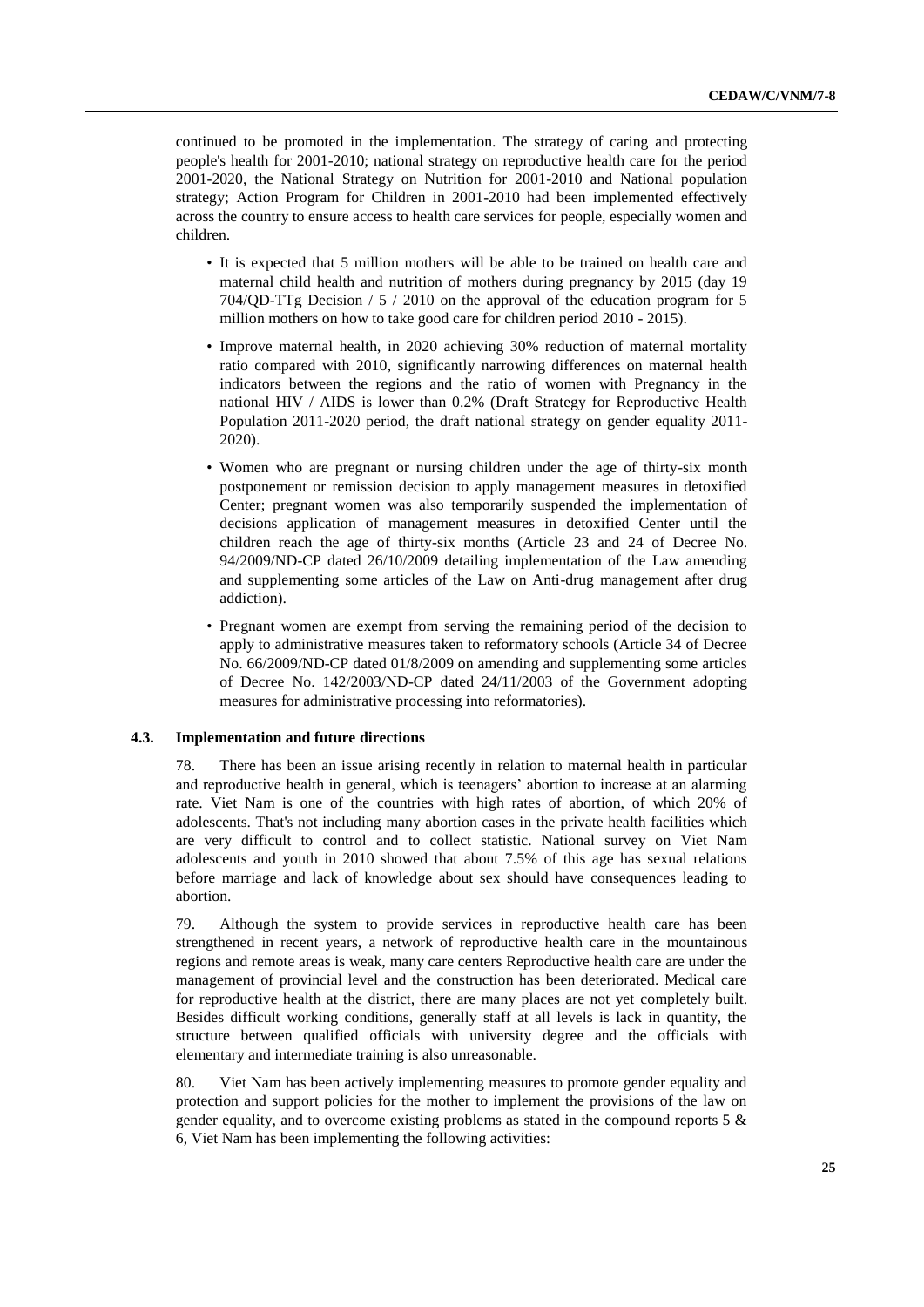- Initially, research and adjustment of retirement policy for female officials who are deputy minister or holding equivalent positions are done in which those female leaders will be able to retire at the same age as that of their male colleagues. The other group of female employees are still entitled to retire five years earlier than their male colleagues. The Labor Law (amendment, supplement) in 2012 (enter into effect since 1/5/2013) made an adjustment on pregnant leave by extending pregnant leave up to 6 months instead of 4 months. In addition, Viet Nam is considering the adjustment of the list of prohibited and restricted industries for women workers.
- To improve the quality of women officials and increasing the proportion of women in management positions, leadership, Ministry of home affairs is working on 03 projects which will be submitted to the Government: The scheme in the proportion of women in the National Assembly, the People's Council to meet the objectives of gender equality; the project of the guidance on implementation of regulations to create women human resources, defined percentage of women in appointed positions in state agencies; Project on survey, review and recommend the appointment of age, training, building capacity of officials, civil servants and employees to ensure the equality between men and women, integrated knowledge of gender and gender equality in the training of, officials and civil servants.
- As the state agency in charge of managing the labor, invalids and social affairs, including the field of gender equality, the Ministry of Labor - Invalids and Social Affairs is studying to construct and submit to the government the regulations in training, capacity building for women workers, and providing vocational training for women workers in rural areas; responsibilities of the employer in creating conditions of labor safety and sanitation for women workers in certain occupations and hard working jobs, or exposure to dangerous toxic substances; the draft of national strategy on Gender Equality 2011-2020 period.
- The Ministry of Education and Training is working to promulgate and submit to competent agencies to promulgate policies to support for increasing the proportion of women are post-graduated.
- The Ethnicity Affairs Committee has examined gender equality in ethnic minority areas, which is used as the basis for typical policy development in promoting gender equality in remote areas, ethnic minority areas and areas of difficult social-economic condition areas in accordance with the Law on Gender Equality.

## **Article 5**

#### **Gender Role and Gender Stereotypes**

#### **5.1. Policies and Laws**

81. Gender Equality Law in 2006 defined the concept of gender equality is that men and women have equal role and positions and are facilitated with equal opportunities to promote their capacity for community development, family and have equal benefits of the success of that development.

82. On the basis of gender equality provisions mentioned above and the provisions on the basic principles of gender equality; Viet Nam has been building policies to eliminate gender prejudice and changing traditional gender roles, which obstruct the advancement of women. Specifically as follows:

• The contents of ensuring gender equality in the areas of social and family, the political, economic, labor, education and training, science and technology, culture, information, sports and health. Requires each citizen has the responsibility to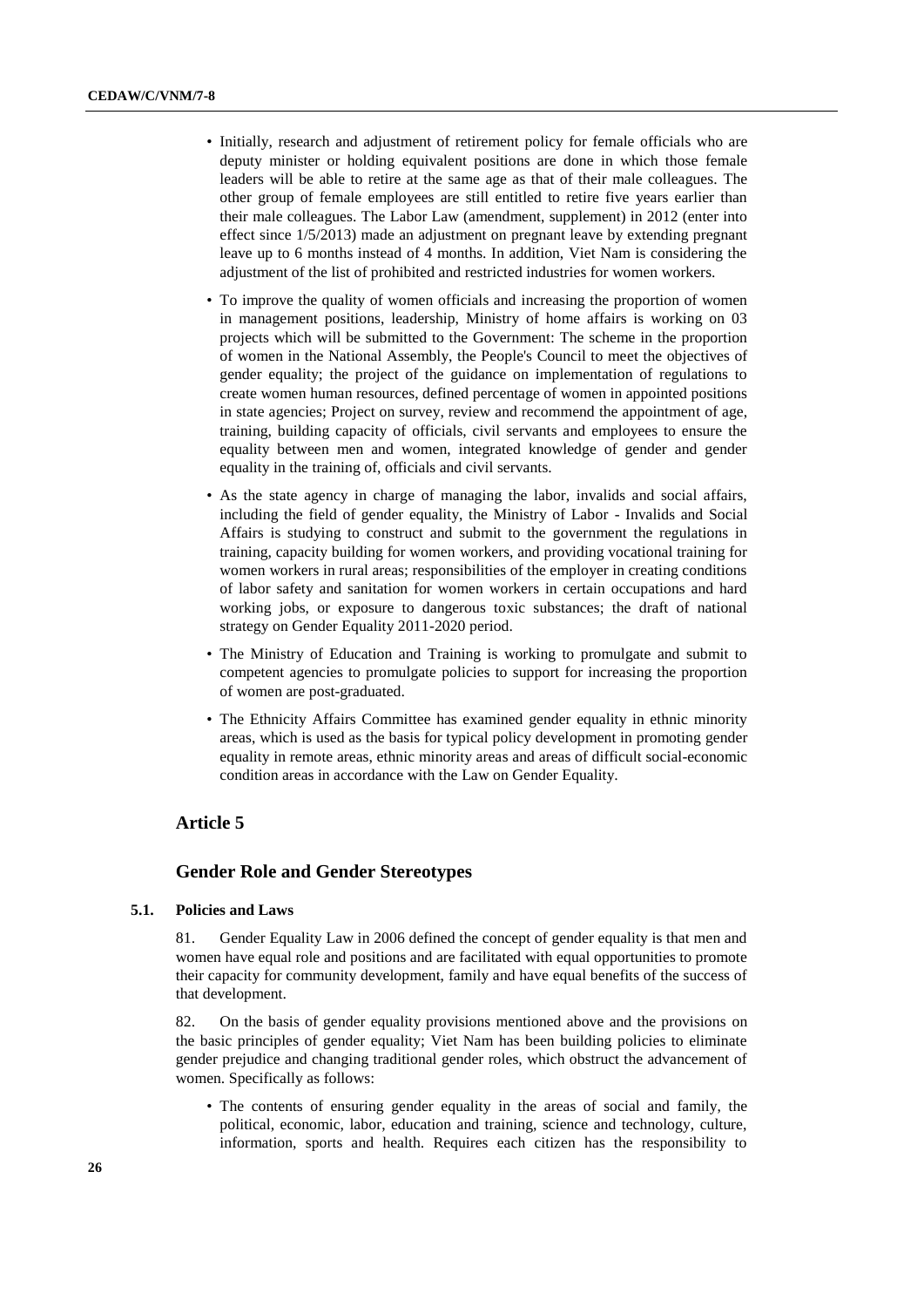criticize and prevent any discrimination on gender; In the family boys and girls must be treated fairly have equal opportunities in education, labor and participate in other activities.

- Law on Prevention of family violence in 2007 has specified the actions of family violence: abuse or other actions of intentionally insulting the honor and dignity; Forcing family members working too hard, financial contributions exceed their capacity, control the income of family members to create dependency on financial, forced sex...
- The administrative violations, types and levels of administrative punishment on gender equality and family violence (Decree No. 55/2009/ND-CP and Decree No. 110/2009/ND-CP dated 10/12/2009).
- To further promote men's participation in housework, the Ministry of Labor Invalids and Social Affairs is studying policy development to allow male laborers taking leave with full payment and allowances while his wife gives birth.
- The national strategy on gender equality for 2011-2020 also set targets to be achieved by 2020 such as fundamental changes in the psychology of having sons as a must and shortening the gap between men and women about their time to spend in doing housework.

#### **5.2. Communication and education on gender awareness**

- Information activities, education and communication on gender and gender equality are considered as one of the measures to ensure gender equality. Decree No. 48/2009/ND-CP on measures to ensure gender equality has devoted a chapter II with four specific articles on this issue.
- In recent years, Viet Nam has conducted many information activities, education and communication on gender and gender equality such as:
- Most of the Ministries, sectors and localities have identified key gender equality in the current period is to focus on communication and dissemination of policy and legislation on gender equality in order to gradually raise awareness of the leaders, officials, servants, employees and the people in this field.
- Mass media agencies at central and local open topics on gender equality propaganda, publishing the guidelines, policies and legislation in this field to all citizens effectively.
- The Ministry of Education and Training has integrated gender mainstreaming in training programs at colleges, universities, continuing education programs, textbooks, teacher guide, video tapes, pictures images to eliminate the gender bias from the school
- The MOLISA in collaboration with the National Committee for the Advancement of Women in Viet Nam held dozens of workshops and training courses each year for people in different regions, different areas, large print and distribute widely introduced thousands of leaflets on the work of gender equality and advancement of women, compiled and published "Handbook for the advancement of women" for the purpose of updating, disseminating of current legal texts, manual for the advancement of women and gender equality.
- In the recent years, gender equality has attracted the participation of men and the leaders at central and local levels. Type of communication is diverse and richness, such as seminars, training workshops, competitions, festivals or talk show.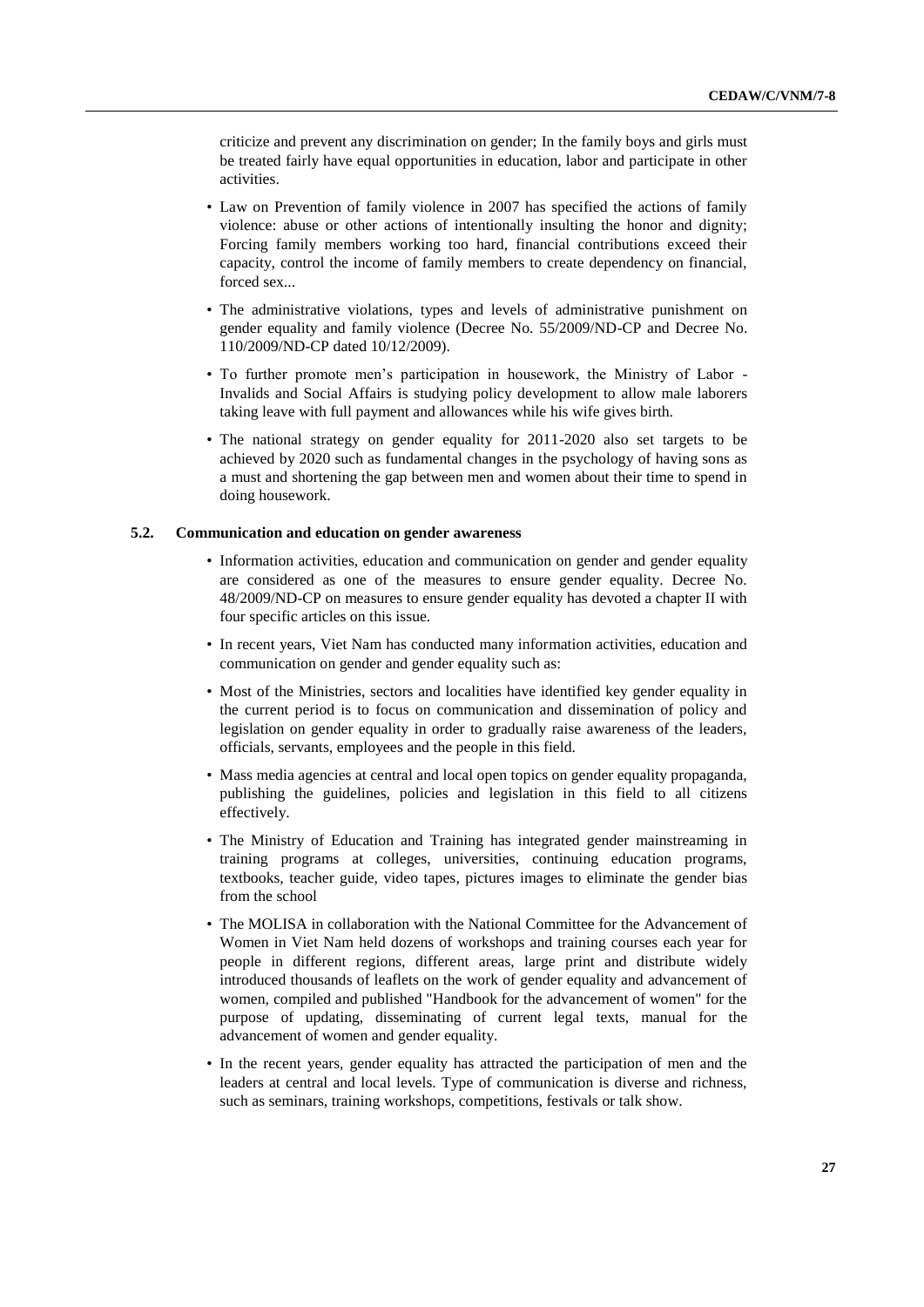#### **5.3. Challenges and directions for solution**

83. The removal of gender stereotypes, changing perceptions about the traditional role of women and men have not been conducted thoroughly and evenly in sectors, areas and regions. Underlying reason is the lack of measures to remove the root of ideology that man is more appreciated and women is disregarded within thousand years, which is rooted in the mind and behavior of people. Vietnamese laws stipulate that husband and wife are equal in all aspects and have rights to discuss and decide all matters together, share duties as well as taking care of children and parents in the family. Indeed, men are still considered breadwinner, who may decide the important issues and are representatives of family with outside community. The housework, care of the family members is often considered as "the natural duty" of women. The conservative feature of gender-based traditional labor division at different levels that still remains in certain family in Viet Nam leads to limited opportunities for education of girls, hinders women participation in social activities and having status and income equally with men. The situation of abuse exists in some places also caused by the ideology of "men is more appreciated and women is disregarded" . Besides, in some areas, in some communities of ethnic minorities remain quite backward customs and practices, including early marriage customs, it is not easily changed, has been obstructing the advancement of women.

84. Solutions: fully implement and comply with law and policy on gender equality. Political and –social organizations continuously promote the implementation of the campaign "All people unite to build a new life in residential areas "and the movement to build cultural family standards" with wealthy, equality, civilization and happiness "; strengthen the advocacy of propaganda people to remove gender prejudice and female harmed customs Putting gender content in training programs and training staff. The mass media institutions to strengthen communication on gender equality, contributing to changes in traditional social convention about gender roles in society as well as raising awareness of male responsibility in family housework and child care.

## **Article 6**

## **Prevention and control of trafficking in women and abuse of female sex workers**

85. Trafficking in women and abuse of female sex workers are still thorny issues and attract the society's attention. The State of Viet Nam continues to assert firmly this issue should be prohibited and removed from the community, and requests agencies to make prevention of trafficking in women, prevention of commercial exploitation of women sex the most important and regular political task in order to protect the health, honor and dignity of women and move towards a society of advancement, justice and civilization.

#### **6.1. Law making**

#### *Prostitution prevention and control:*

86. The Ordinance on Prostitution Prevention and Control in 2003 and sub-law documents provide details on the implementation of the Ordinance on Prostitution Prevention and Control; taking sex workers into treatment centers and offering them with city-based, district-based and commune-based management and education; offering allowances for officials and employees working at medical treatment centers; interdisciplinary programs and regulations on prevention and control of prostitution.

87. Regulations on beneficiary, policies, organization, personnel, financial management guidelines, allowances, organization of vocational training, guidance on ranking treatment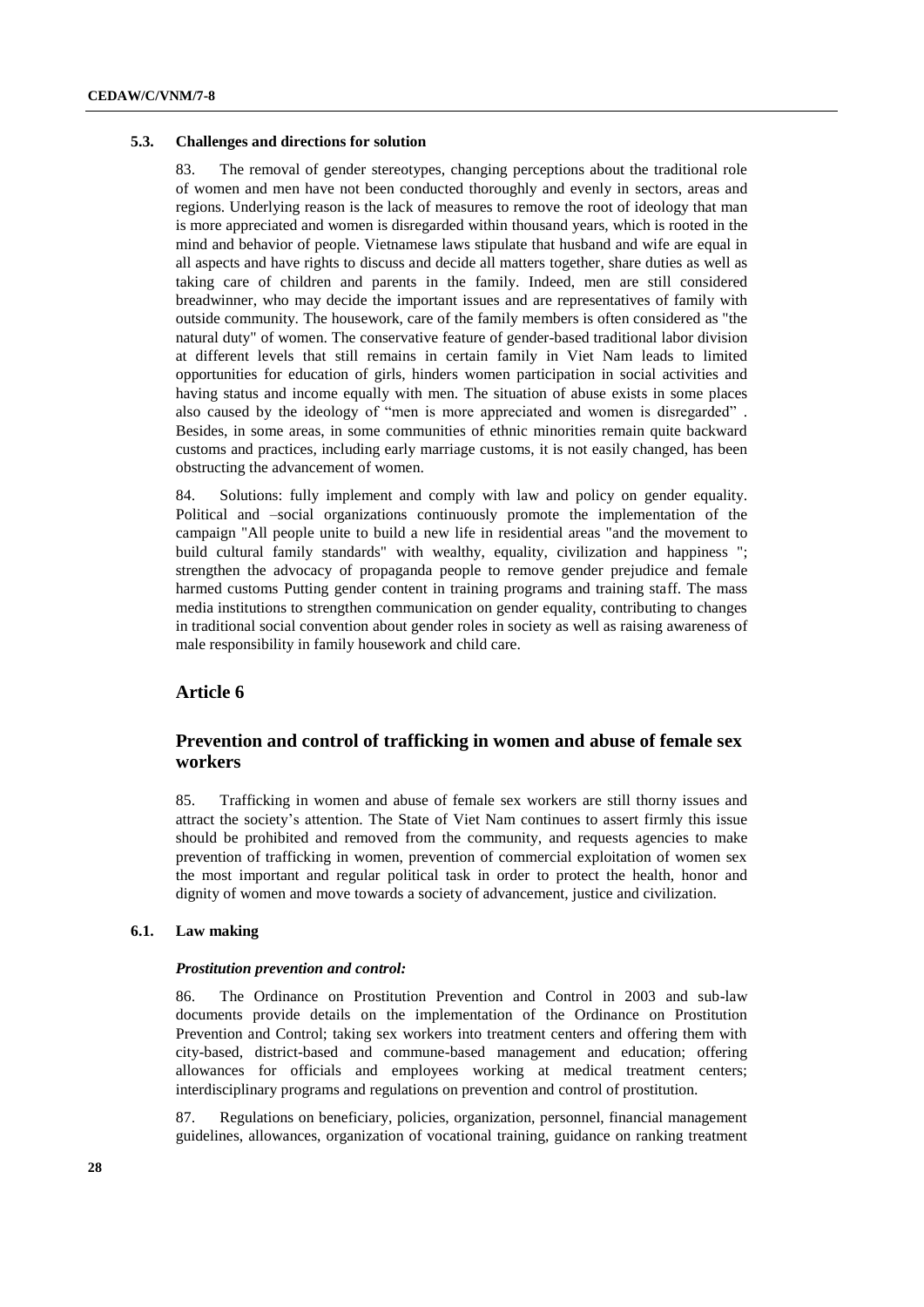centers; guidelines on implementation of interdisciplinary programs on prevention and control of prostitution, establishment of joint-working group<sup>2</sup>.

#### *Prevention of human trafficking:*

88. There are legal documents in this regards, which range from the Code, the law and the law documents prescribed for the offenses of human trafficking, issued action plans against trafficking of women and children for 2004-2010 to regulations on supporting victims and community reintegration for women and children who are trafficked upon their return home from a foreign country.

89. The law on prevention of human trafficking that has been approved by the National Assembly since 01/01/2012 provide a full and comprehensive definition of human trafficking, measures for prevention of human trafficking, victims' support centers, social reintegration of victims, punishing the purchasing dealers in human trafficking, international cooperation in fighting against trafficking in persons, especially women and children

90. On international cooperation: Viet Nam has cooperated with other countries in the world, especially Southeast Asian countries and neighboring countries (Laos, Cambodia, and China). Viet Nam signed two bilateral agreements with Cambodia and China for cooperation in the fight against human trafficking.

91. Future directions: the national strategy on gender equality 2011-2020 period made specific target of Goal 6 which is target 3: By 2015 to be maintained to 2020: 100% of the victims will be returned or be rescued; the number of trafficked victims return by themselves will benefit from the support services and community reintegration.

#### **6.2. Implementation:**

#### *Prevention and control of prostitution:*

92. From 2006 to 2010, competent agencies have investigated and checked on 182,656 businesses and services providers (up by 21.17% compared to the period 2000-2005); discovered 68,249 violation cases (equivalent to 37. 4% of the inspected businesses); given warning to 12,563 businesses (accounting for 18.4% violated businesses), fined 37,130 businesses (equivalent to 54.4%), suspended 1,886 business license (equivalent to 2.9%) and withdrawn 397 business license (equivalent to 0.05%). The total amount of fine was more than VND 103 billion.

93. Tracking and terminating gangs and organized prostitution lines: from the 2006 - 2010 the police force at all levels has tracked and closed 6,109 prostitution cases (down by 13.9% compared to the period 2000-2005), with 19,443 persons captured (including 4113 brothel bosses and brokers, 9,067 sex workers; 6,263 clients).

94. Investigation, prosecution and trial:

- According to data from 2006 to May 6 / 2010, the Procuratorates at all levels has prosecuted 2,470 cases with 3,217 defendants on organizing prostitution, 942 cases with 1307 sex brokers and 43 cases with 61 accused of requesting sexual relations with teenagers. The total number of cases prosecuted was 3,455 (down by 35% from 2000-2005) to 4,585 accused of working as sex workers (down by 37% compared with the period from 2000 to 2005).
- In 5 years, all the Courts have accepted 3,884 cases with 5,345 dependents accused of prostitution crimes to hear as the procedures of first instance, handled 3,542 cases

 $2^{\circ}$  For 1 and 2 See Annexes and attached Appendices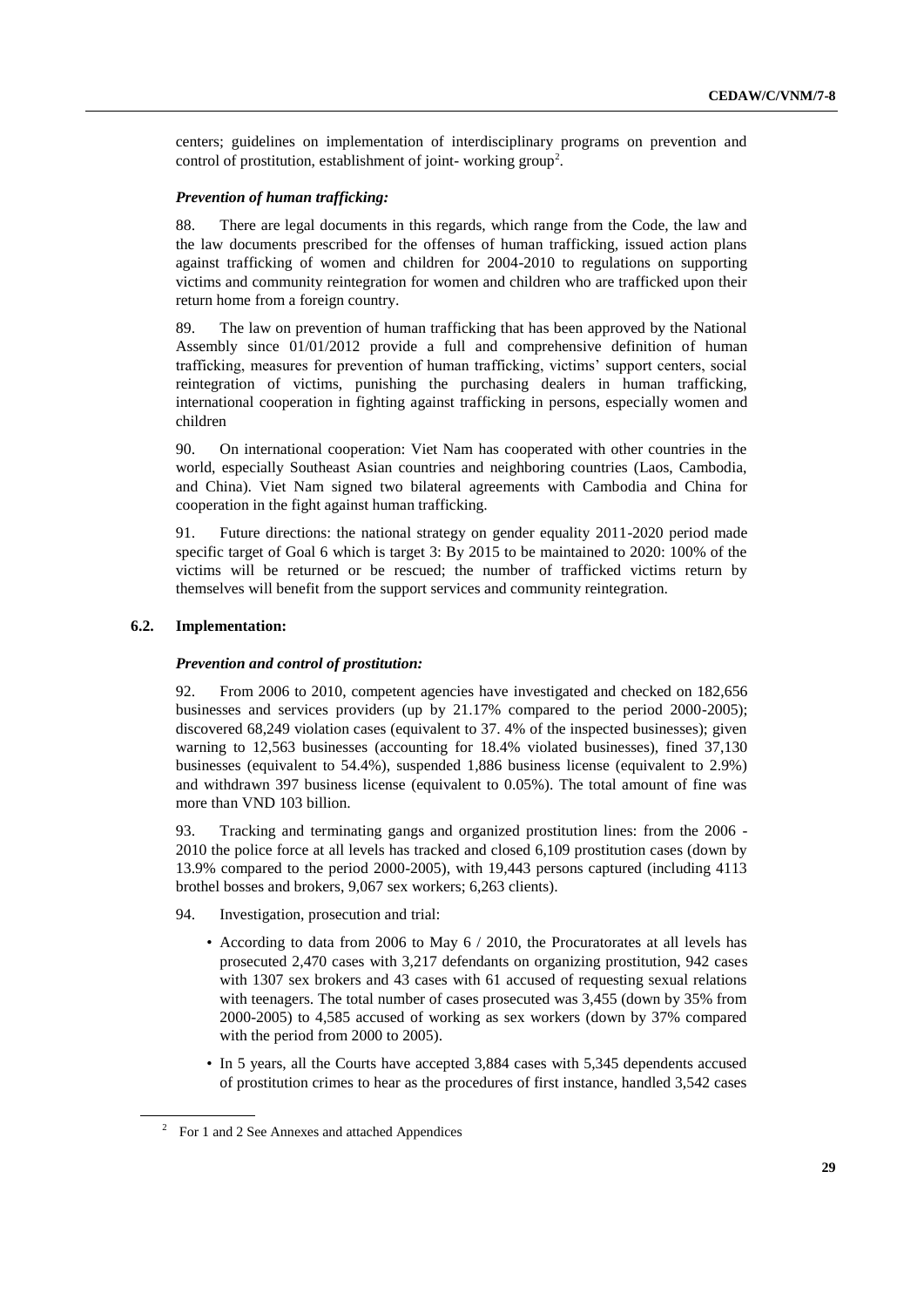with 4,866 defendants (Achieved hearing rate 91.2% of cases and 91% of defendants). In 4886 defendants brought to trial with 219 defendants (4.5%) from 7- 15 years imprisonment, the accused 1572 (accounting for 32.17%) from 3-7 years imprisonment, 1886 dependents accused 3 years or less imprisonment (up 38.6%). In addition to imprison, the court is also apply additional penalties such as foreclosure, fines, probation,... for the defendants. Apart from handling the defendants are brothel bosses, brokers, the Court has previously handled 114 cases with 178 dependents accused of requesting sexual relations with teenagers in which the number of dependents who are officials is increasing.

95. Treatment, education and reintegration into the community: In the last 5 years (2006 - 6 / 2010), the local organizations have treated and educated for 18,778 sex workers (down by 26% compared to the period for 2000-2005), in which the number of center-based sex workers is 10,227 (up by 54.4%), the number of community-based sex workers is 8,551 (45.5%). The number of sex workers who has been received vocational training, finding jobs is 12,812, including 7,384 centre-based and 5,428 community-based. Their major occupations are civil sewing, industrial sewing, embroidery, hairdressing, computer, plaiting for export carpet.<sup>3</sup>

#### *Prevention of human trafficking:*

96. Communication has been conducted in various forms with rich content. For instance, more than 200,000 leaflets on prevention of women and children trafficking in the community; 15,000 handbook provides information on policies supporting victims and detail contacts for help, 5,000 copies of psychosocial manuals to support returning trafficking to reintegrate into the community; 01 VCD traditional play with the topics the misleading steps have been written, printed and issued; 5,340 meetings for communication were organized for population clusters with 76,016 attendees together with 32 training courses for officials of the departments who are Steering Committee members in charge of prevention of human trafficking and officials of the Centre for Social Protection, the Department of Internal Affairs – Labor, Invalids and Social Affairs of the district, commune-level implements and supports community reintegration for women, children trafficking victims returning from abroad; seminars, reports on Viet Nam Television, Television For homeland security, the People newspapers, the People's Public Security, People's Public Security Magazine; model of clubs, sub-groups.

97. Verification and admission of victims: 7,035 victims trafficked abroad, 22,000 women and children long absent at the local areas suspected of being trafficked, 17,217 Viet Nam Children adopted by foreigners, 251,492 Vietnamese women married to foreigners have been listed.

98. Admitting and supporting trafficked women and children for community reintegration: According to reports by the Department of Labor - Invalids and Social Affairs of provinces and cities, as of October 5th, 2010, there were 3,190 cases of children and women trafficked abroad coming back, of which 60% returned by themselves, 25% were rescued, 15% were officially admitted. Among 3,190 returned victims, 2532 received psychological counseling, health checks and information on support policies; 1,037 cases have received funding to support reintegration into community and vocational training from the state budget, the remaining cases are in the process of receiving more support. In addition, victims have access to support services from non-governmental organizations, international organizations<sup>4</sup>.

<sup>3</sup> Source: The MOLISA's 2010 five-year report on implementation of the Ordinance on Prostitution Prevention and Control for 2005-2010

<sup>&</sup>lt;sup>4</sup> Source from the Department of Prevention and Control of Social Evils-MOLISA in 2010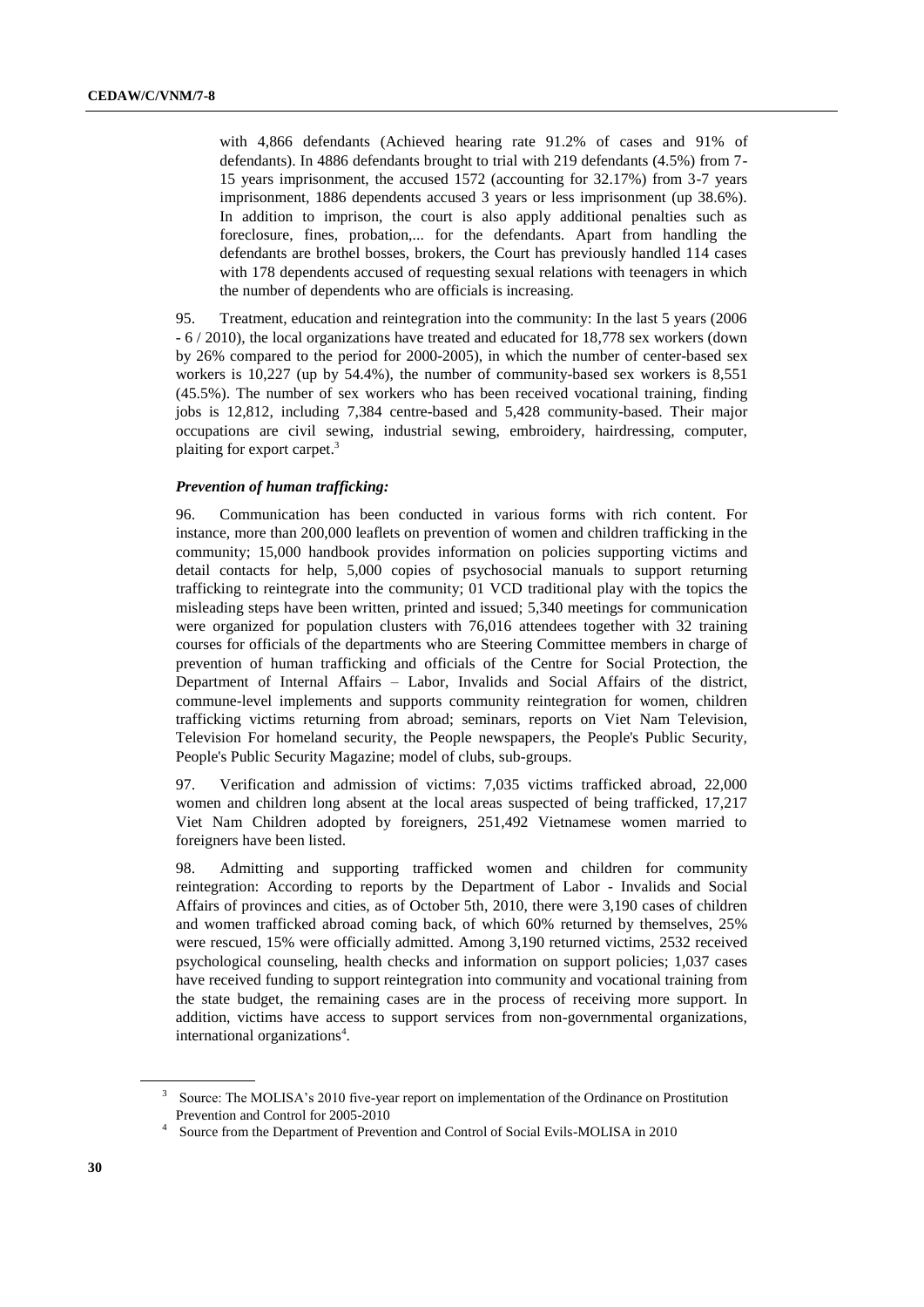#### **6.3. Unresolved issues and direction for solutions**

#### *Prevention of prostitution:*

99. The result of prevention and control of prostitution has been so far unstable. Prostitution was just reduced on the surface while child and teenage prostitution still exist. Meanwhile, inter-provincial prostitution lines to send prostitutes abroad are not yet terminated. The number of businesses using sex workers in providing their services increased while man-to-man prostitution, same sex prostitution, sex workers involved with foreigners seems to increase as well.

100. Education, vocational training and support community reintegration has been done with low efficiency. At centers, education of behavior and personality is done in a rigid and one-sided manner while vocational training has not yet fitted the needs and the ability to access employment market. In addition, the target of improving personal capacity for sex workers has not yet achieved..

101. Infection of HIV/AIDS in the community is increasing, especially with the emergence of man-to-man prostitution and same sex prostitution. Sex workers have not actively accessed to social services and medical care or intervention programs, harm reduction and safe sex.

#### *Prevention of human trafficking:*

102. The situation of human trafficking is getting complicated, serious and is likely to increase while the legal system on the prevention of women and children trafficking has revealed some shortcomings and mistakes such as the resolution of the male victim cases, victims are rescued in Viet Nam.

103. There is a lack of staff working on prevention and fight against social evils. Most of them are part time staffs. Therefore the information and data on women, and children who are trafficked and suspected to be trafficked are not updated as quickly as expected while many communes, wards and towns do not understand well the situation of victims of trafficking. As such, there is confusion in the implementation of policies to support victims upon their return.

104. Communication is not consistent with each subject, background, age and traditional and habits so it is not efficient. On the other hand, due to lack of communication materials, awareness some people is still limited so the communication to citizens has not been done in an effective and timely manner for far and remote communes and communes of ethnic minority groups.

105. Although certain successes have been recorded in verification and admission of victims in recent years, those jobs are done in a slow and fluctuating manner by Ministries, agencies and local authorities, especially for victims who are return by themselves.

106. Assistance to victims has been yet fully paid attention to by the party committee and provincial authorities at grassroots level, not aggressively administrated and reviewed to support victims at local level. So far, many cases of trafficking victims returning from abroad, but due to difficult economic conditions, lack of interest of the community and help of local governments had to leave the area; some victims even become crime for trafficking women and children to foreign countries.

#### **Direction for solutions**

107. Improve the system of legal documents and policies. Strengthen directions to the implementation of preventive measures and strictly handle violations in accordance with the law. Strengthen capacity building for officials at all levels. Develop and implement mechanisms for gender mainstreaming with programs on socio-economic development,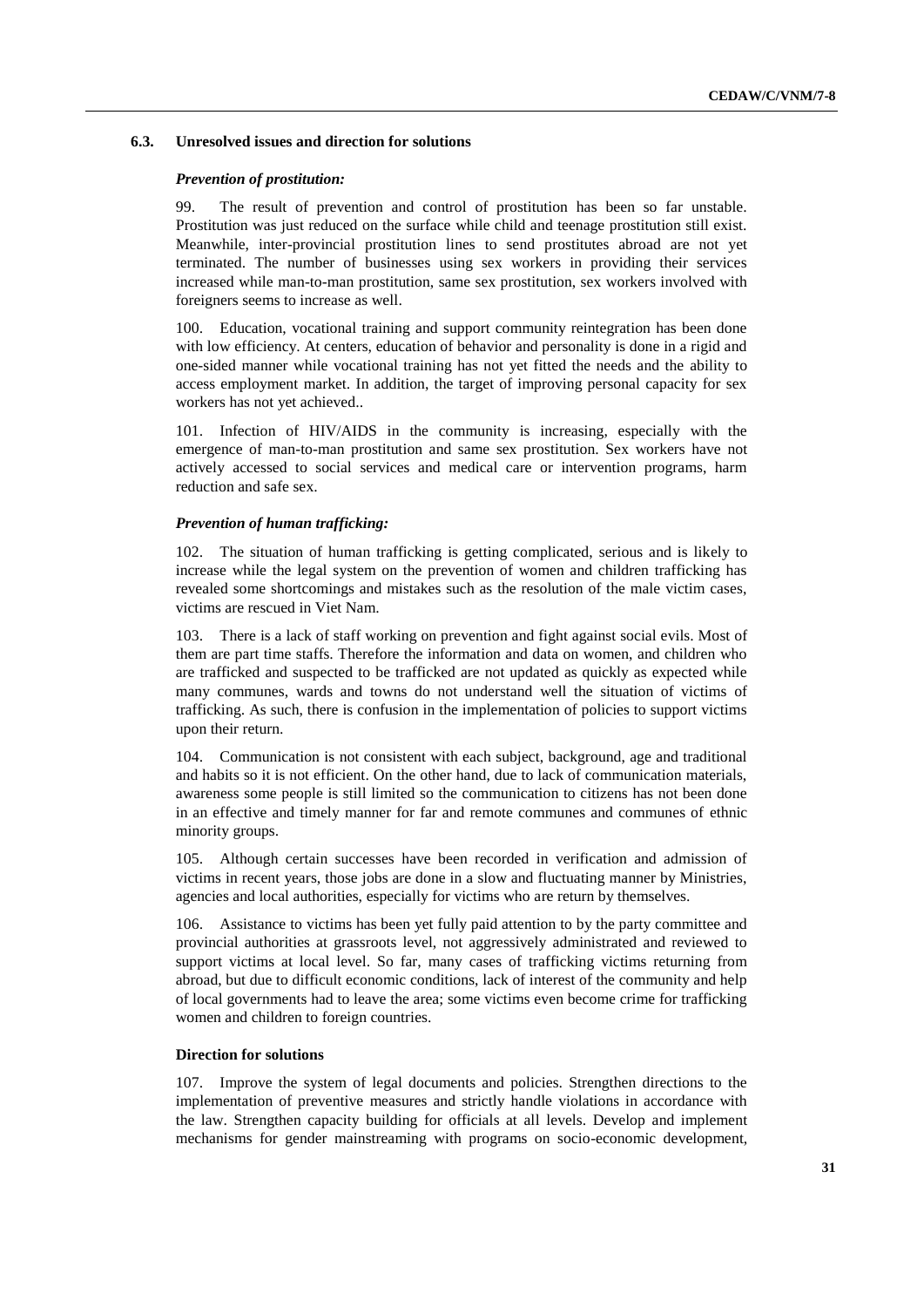culture, education, security and order. Organize the assessment, research and an in-depth review. Implement international, regional and cross border cooperation programs and projects

#### **Article 7**

#### **Exercising women's rights to equality in political life and public life**

#### **7.1. Ensuring women's rights to vote and stand for election**

108. Recognizing the role and importance of women's participation in political life, the 1992 Constitution (as amended and supplemented in 2001), the Law on Election of National Assembly deputies, and the Law on Election of Members of People's Councils provide for the important political rights of citizens, which are to vote in and stand for election. Vietnamese women are equal to men in the rights to vote and stand for election. "Citizens have the right to participate in the administration of the state and management of society, the discussions of national and local issues, and make petitions to State organs and vote at any referendum organised by the State" (Article 53 of the 1992 Constitution), "Citizens, regardless of ethnicity, gender, social background, religious belief, educational level, occupation, time of residence, shall, upon reaching the age of eighteen, have the right to vote and, upon reaching the age of twenty-one, stand for election to the National Assembly, and the People's Councils as prescribed by law "(Article 54 of the 1992 Constitution).

109. Pursuant to the principle of gender equality in political life enshrined in the Constitution, codes and laws relating to political rights allow no discrimination between men and women. Accordingly, men and women have equal opportunity to participate in social activities and state management, assume positions of leadership in state agencies, political organizations, and socio-political organizations. They are also entitled to equal rights to, inter alia, participate in external activities, seminars, international and national forums as well as to express political views, lodge complaints and denunciations as prescribed by law.

110. However, due to gender differences, particularly the special psychological and physiological characteristics of women and their natural biological role in maternity, they are much less privileged than men. This reality of life necessitates policies and legislations to women's interests.

111. Guided by the resolutions of the Party, the National Strategy for the Advancement of Women and the 2006 Gender Equality Law defined the basic principles of gender equality in the political realm. Accordingly, women's rights to equality is promoted in the elections of the National Assembly and the People's Councils at all levels; women are entitled to equal opportunity with men to participate in and stand for election. . Through the terms of the National Assembly and People's Councils at all levels, the percentage of deputies in the National Assembly has increased to considerable levels:

- $\cdot$  10<sup>th</sup> Legislature: 118 women deputies members out of the total 450 deputies, accounting for 26.22%.
- 11<sup>th</sup> Legislature: 136 women deputies out of the total 498 deputies, accounting for 27.31%.
- $\cdot$  12<sup>th</sup> Legislature: 127 women deputies out of the total 493 deputies, accounting for 25.76%.
- $\cdot$  13<sup>th</sup> Legislature: 122 women deputies out of the total 500 deputies, accounting for 24.4%. Of the total number of deputies, women deputies accounted for over 50% in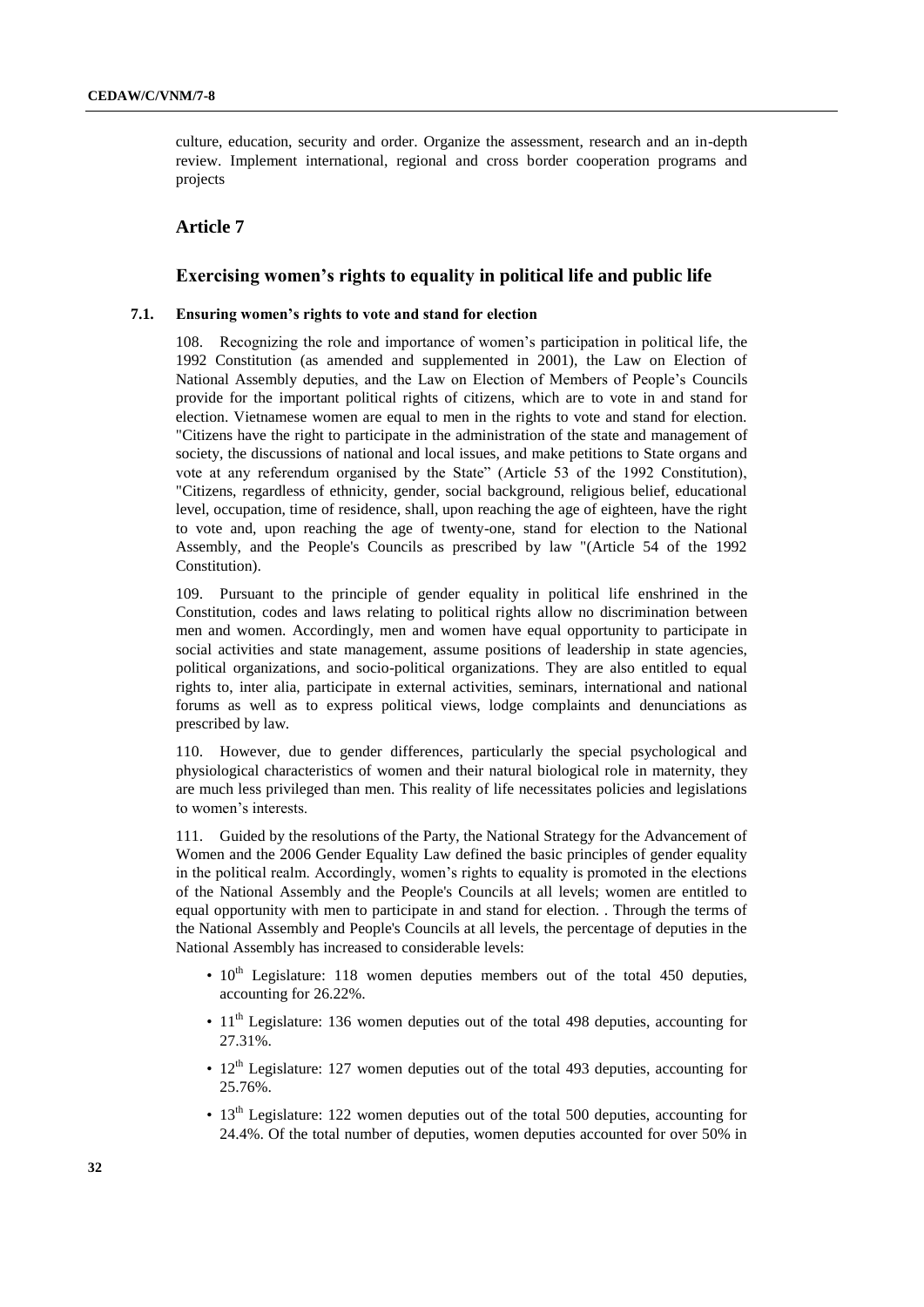2 provinces, over 40% in 3 provinces; 30-39.9% in 18 provinces, 20-29.9% in 16 provinces, under 20% in 21 provinces, and 0% in 3 provinces.

112. Thus, in comparison with other Asian and Asia pacific countries, the percentage of female members in Viet Nam National Assembly is relatively high.

113. The percentage of women deputies in People's Councils has also increased with time: 5

| Levels   | Term 1999 – 2004 | Term 2004 - 2009 | Term 20092014 |
|----------|------------------|------------------|---------------|
| Province | 22.33%           | 23.83%           | 25.7%         |
| District | 20.12\%          | 22.94%           | 24.62%        |
| Commune  | 16.56%           | 20.10%           | 21.71%        |

114. Women's right to vote and stand for election has been implemented wide and large at all levels and social strata in line with the principle of democracy and transparency in election. The quantity and quality of women deputies in the National Assembly and People's Councils have been improved; many of them are now holding important positions in State agencies. Women officers in significant positions in State agencies have been contributing positively to socio-political and economic development, participating in decision-making on fundamental issues of national interest as well as formulating strategies for socio-economic development, security and defence at national and local level. At the same time, they are taking the lead in protecting the legitimate rights and interests of women in the society.

115. However, the above results have not reflected fully the capacity of Vietnamese women in socio-political life. The percentage of women staff in representative authorities is still low. The number of women in management positions has not met the requirement of the National Strategy for the Advancement of Women towards 2010.

- 116. The reasons for these shortcomings include:
	- The lack of qualified women officers to be elected or appointed to these positions due to poor attention of state agencies at all levels for recruiting, training and using female officers and the lack of comprehensive coordination as well as decisiveness in appointing female officers.
	- A group of women officers have not been daring enough to define their role in the society; hesitation and lack of mutual support are evident.

## **7.2. Women's rights to participate in state management of socio – economic issues**

117. The 1992 Constitution asserts women's rights to participate in state management; there shall be no gender discrimination in economic, cultural, and social fields, particularly the following aspects:

a) Article 87 of the 1992 Constitution provides that the Viet Nam Women's Union have the right to make legislative proposals, to submit draft laws and ordinances to competent authorities.

b) Law on Viet Nam Fatherland Front 1999 and Decree No 50/2001/ND-CP dated 16/8/2001 of the Government detailing the implementation of some acticles of the Law on Viet Nam Fatherland Front have defined that the Viet Nam Women's Union is a member organization of the Fatherland Front and stipulates the

<sup>5</sup> Report on 25 years of CEDAW implementation (2008)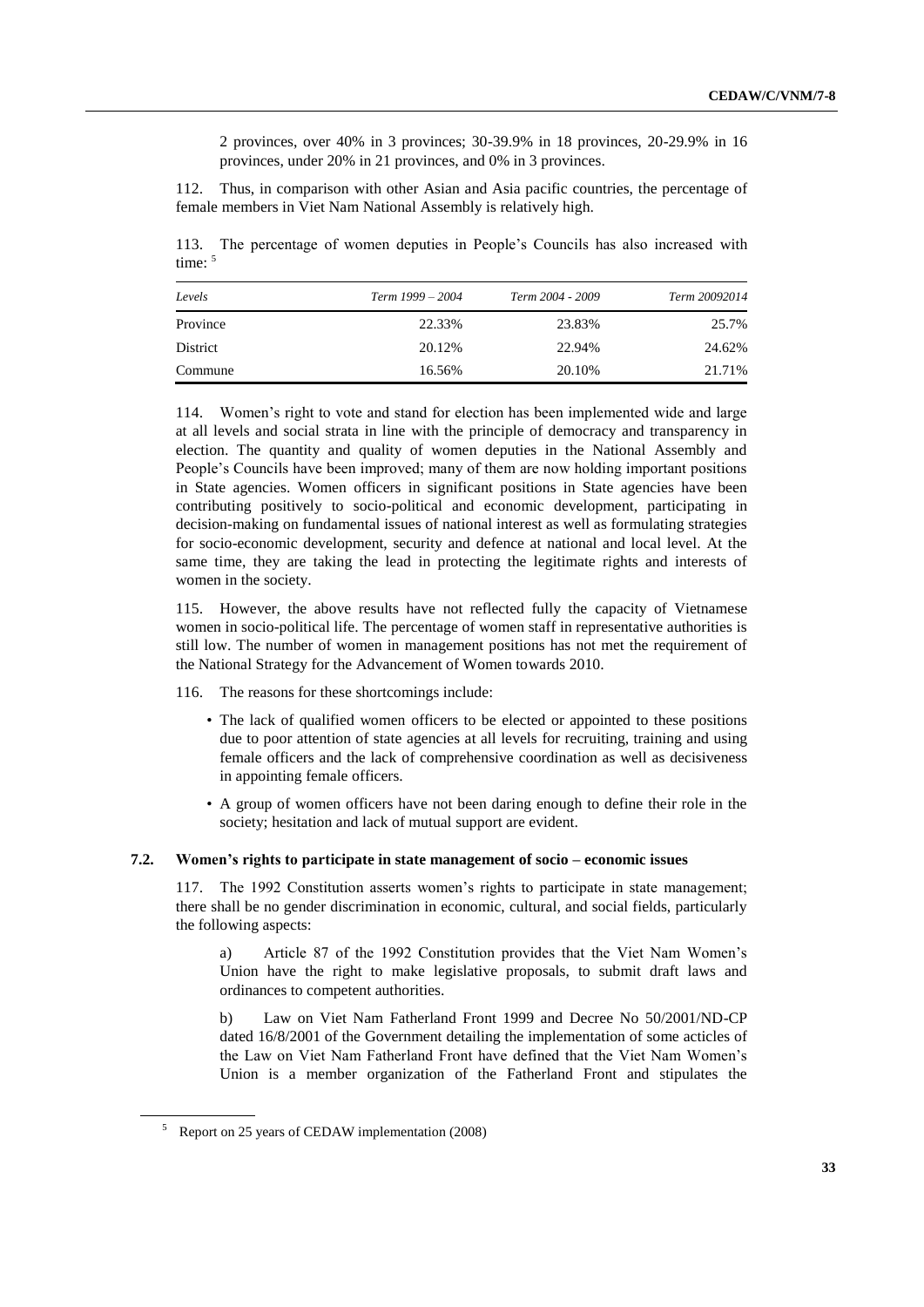mechanism of coordination between state agencies and the Viet Nam Fatherland Front and its member organizations including the Viet Nam Women's Union in implementing the rights and responsibilities of the parties.

Article 9 of Decree No. 50/2001/ND-CP of the Government provides that the agencies responsible for drafting legal documents have to consult the member organizations of the Fatherland Front on draft legal documents and on the coordination between state management agencies and socio-political organizations in general and the Viet Nam Women's Union in particular in supervision and inspection activities.

c) Decree No. 19/2003/ND-CP dated 7/03/2003 of the Government defines the responsibilities of state administrative agencies at all levels in ensuring the participation of the Viet Nam Women's Union in state management. The results achieved in the seven years of implementation of Decree 19 have stated the role of the Viet Nam Women's Union in promoting national solidarity in the construction and defence of their Fatherland.

The 2008 Law on Public officials and civil servants presents an important legal basis for building and improving the quality of public officials and civil servants in general, women officials and women public employees in particular to meet the tasks and requirements in the coming time; the law allows all qualified Vietnamese citizens, regardless of gender shall be employed as public officials and civil servants. the Law also detailed the principle of gender equality in management of public officials and civil servants (Article 5), the right to be appointed to leadership positions and participate in decision making, the right to other privileges provided by law.

#### **7.3. Women's rights to participate in socio-political organizations**

118. Women's rights to participate in socio-political organizations are enshrined in the 1992 Constitution and in the 1999 Law on the National Fatherland Front. Accordingly, the Viet Nam Women's Union is a member organization of the National Fatherland Front, which plays an important role in socio - political life. The Constitution provides that regardless of gender, all citizens of Viet Nam have the right to establish associations. The Law on the National Fatherland Front provided a specific mechanism for coordination among state agencies with Women's Union in monitoring and inspection activities.

119. The proportion of women participating in socio - political organizations (the Viet Nam Fatherland Front, Women's Union, Veterans Association, the Ho Chi Minh Communist Youth Union, Viet Nam General Confederation of Labour, and Farmers' Association) has been on the rise. An increasing number of women are holding important positions in socio-political organizations, contributing to the implementation of state management in economic, social and cultural areas of the country.

### **7.4. Directions to strengthen the participation of women in political and community activities**

120. In practice, the participation of Vietnamese women in political life has yet to be commensurate with their abilities and the requirements of the renovation process; therefore, measures need to be taken to overcome this shortcoming:

- Enhancing awareness on gender equality and women officers' issues in accordance with the views and guidelines of the Party in Resolution No.11-NQ/TW of the Party Central Committee in all Party sub-committees from the central to local levels, particularly for the heads of agencies and key leaders.
- Promoting training to raise gender awareness, refreshing care and recruiting more women cadres to the Party, proactively and committedly preparing female staff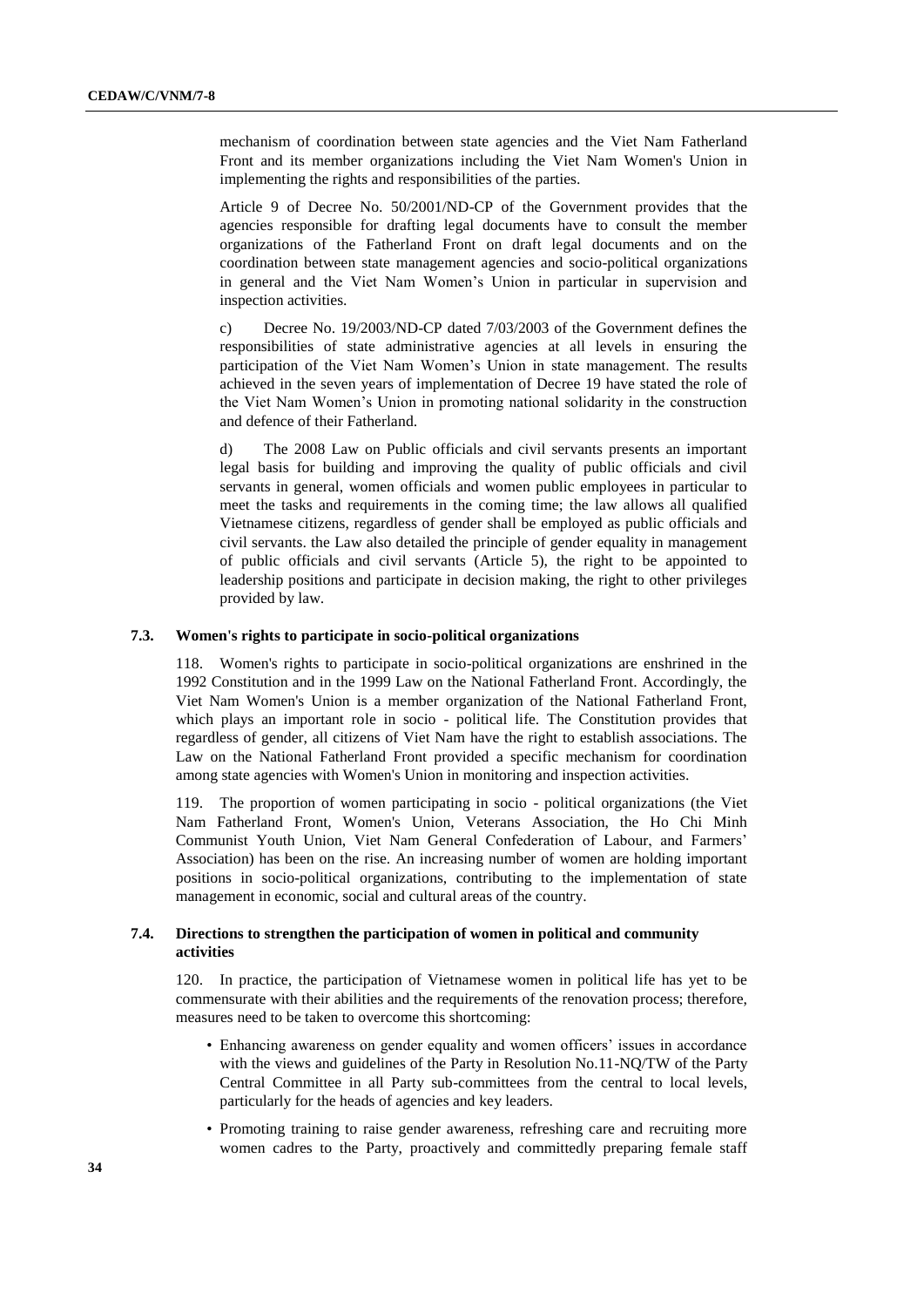resources. Each female leader and manager is responsible for making plan to mentor from one to two female staff to inherit the position that they areholding.

- Promoting various forms of information dissemination through the mass media in order to raise people's awareness on gender equality, the role and position of women, female officials, outstanding examples of talented women, with particular attention to women and children in rural, regional and remote areas, ethnic minority areas to help them learn how to self-protect their interests.
- Developing and perfecting legal framework to ensure effective women personnel management, carrying out the supervision and evaluation of Gender Equality Law implementation; on that basis, making recommendations and suggestions to competent authorities to supplement regulations, policies to ensure the role of women in state management.
- Reviewing policies for female civil servants, female workers to ensure gender equality in the process of socio-economic development; formulating preferential policies on training, nomination and regional incentives for women; mainstreaming gender issues in political and administrative training at all levels; enhancing the capacity of administrative machinery and institutions to implement policies for the advancement of women and protecting the rights and interests of women effectively.
- Developing and supplementing policies to create favourable conditions for the development of women officers; ensuring equal access to education, science, technology and training to improve their professional knowledge.
- Continuing to promote and improve the effectiveness of training and retraining of women officers, formulating officer training strategy for each sector, from which detailing the plans for training of women officers in state agencies and departments.
- Focusing on formulating plans to employ female officers as provided by the Party Resolution. Women's assumption of leadership positions should be ensured in all fields, from central to local levels.
- Effectively mainstreaming gender issues into policies, national action plans, and socio - economic development plans at all levels and sectors.
- Improving the quality of material and spiritual life of women; creating conditions for effective implementation of the fundamental rights and promotion of women's role in all fields of life.
- Implementing supervision and evaluation of legislation on gender equality, on this basis, making recommendations and proposals to the competent authorities about supplementing mechanisms and policies to ensure the development of women's role in state management.

121. The National Strategy on Gender Equality period 2011 - 2020 set specific objectives: Objective 1: to increase the proportion of women in management and leadership positions to reduce gradually the gender gap in the political field, Target 1:to increase the proportion of women participating in all levels of the Party Committee in the term 2016 - 2020 to over 25%, the percentage of women deputies to the National Assembly and People's Councils at all levels to over 30% in the term of 2011 - 2015 and over 35% in the term of 2016 – 2020.

122. Target 2: To achieve 80% in 2015 and over 95% in 2020 of ministerial-level agencies and People's Committees at all levels having women officials in key leadership positions. Target 3: To achieve 70% in 2015 and 100% in 2020 the agencies of the Party, State, socio - political organizations where women assuming at least 30% of key positions.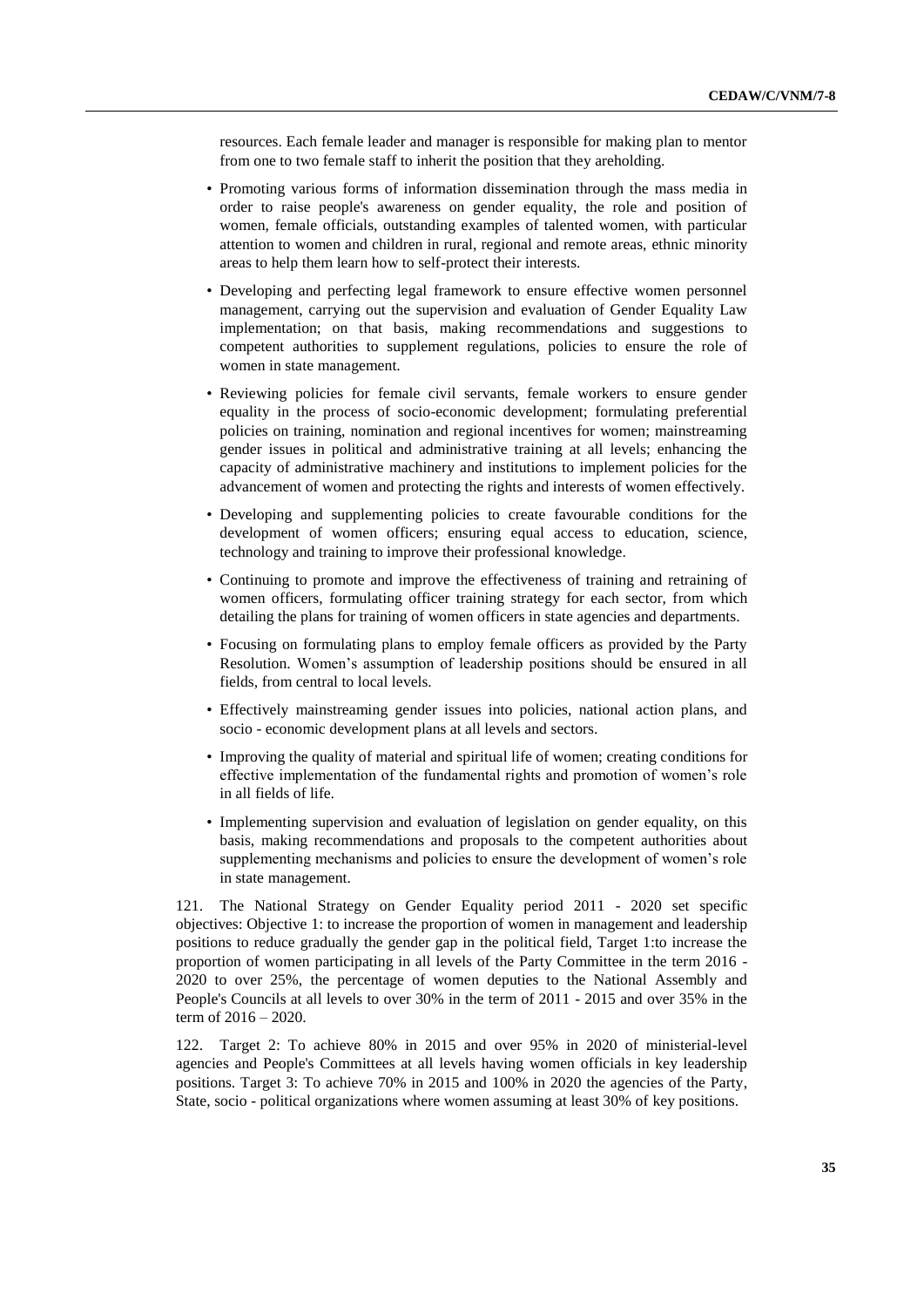## **Article 8**

## **Women's participation in international activities**

123. Under the policy of expanded foreign relations and proactive international economic integration, Vietnamese women have more favourable conditions to participate in international activities.

#### **8.1. Women in the Diplomatic sector**

124. Viet Nam has developed an Action Plan for the advancement of women outlining specific targets such as: maintaining the ratio of women officers in all sectors at 30%, increasing the percentage of women participating in Party committees from 15% to 20%, the percentage of training women officers and civil servants with at least a Masters degree or PhD at 30%.

125. At the present, the number of female officers and civil servants working at the Ministry of Foreign Affairs of Viet Nam is 892, accounting for 37.84% of the total number of officers and civil servants at the Ministry (exceeding the target of 30% by 7.84%). In particular, there are 15 women officers with a PhD out of the total of 62 PhD holders in the Ministry (accounting for 24.19%); there are 176 women who have Masters Degree, accounting for 40.37% of 436 Master holders in the Ministry; there are 548 women officers, accounting for 42% of the total number of 1,304 civil servants with an undergraduate degree. There are 200 women officers holding posts at representative missions abroad. From 2004 to 2011, the proportion of women Ambassadors, Minister Counsellors, and Counsellors were 4/115 (3.47%), 11/73 (15.07%), and 43/243 (17.7%) respectively. A former spokesperson of the Viet Nam Ministry of Foreign Affairs was a woman.

126. In terms of the participation of women officials in management, there are 5 women Directors General of 114 Directors (accounting for 4.38%); 29 women Deputy Directors General out of 193 Deputy Directors General (accounting for 15.03%), 16 female Heads of Division out of 69 Heads of Department (accounting for 23.19%), 47 women deputy Heads of Division out of 99 deputy Heads of Divisions (accounting for 47.48%).<sup>6</sup>

#### **8.2. Women's participation in international activities**

127. In the current context of integration, female officers working in government agencies, friendship organisations, social organisations, occupational organisations, and public organizations all have the opportunity to represent the Government of Viet Nam in international forum and engage in international activities. There is an evident increase in the quantity and quality of women's participation in bilateral and multilateral diplomatic relations.

128. In the period of 2004-2011, various foreign affairs activities have taken place, especially activities in the framework of the United Nations Security Council, APEC, ASEM and ASEAN. These had mobilized large participation of women officials which, in turn, contributed to increasing knowledge and skills of women officials in foreign affairs.

129. In the coming time, Viet Nam will continue to strengthen women's participation in international activities and create favourable conditions for women's participation in conferences, seminars at home and abroad, as well as to ensure gender balance in the recruitment of diplomatic officers and in representative oganizations of Viet Nam to foreign countries.

<sup>&</sup>lt;sup>6</sup> 2010 Report, Ministry of Foreign Affairs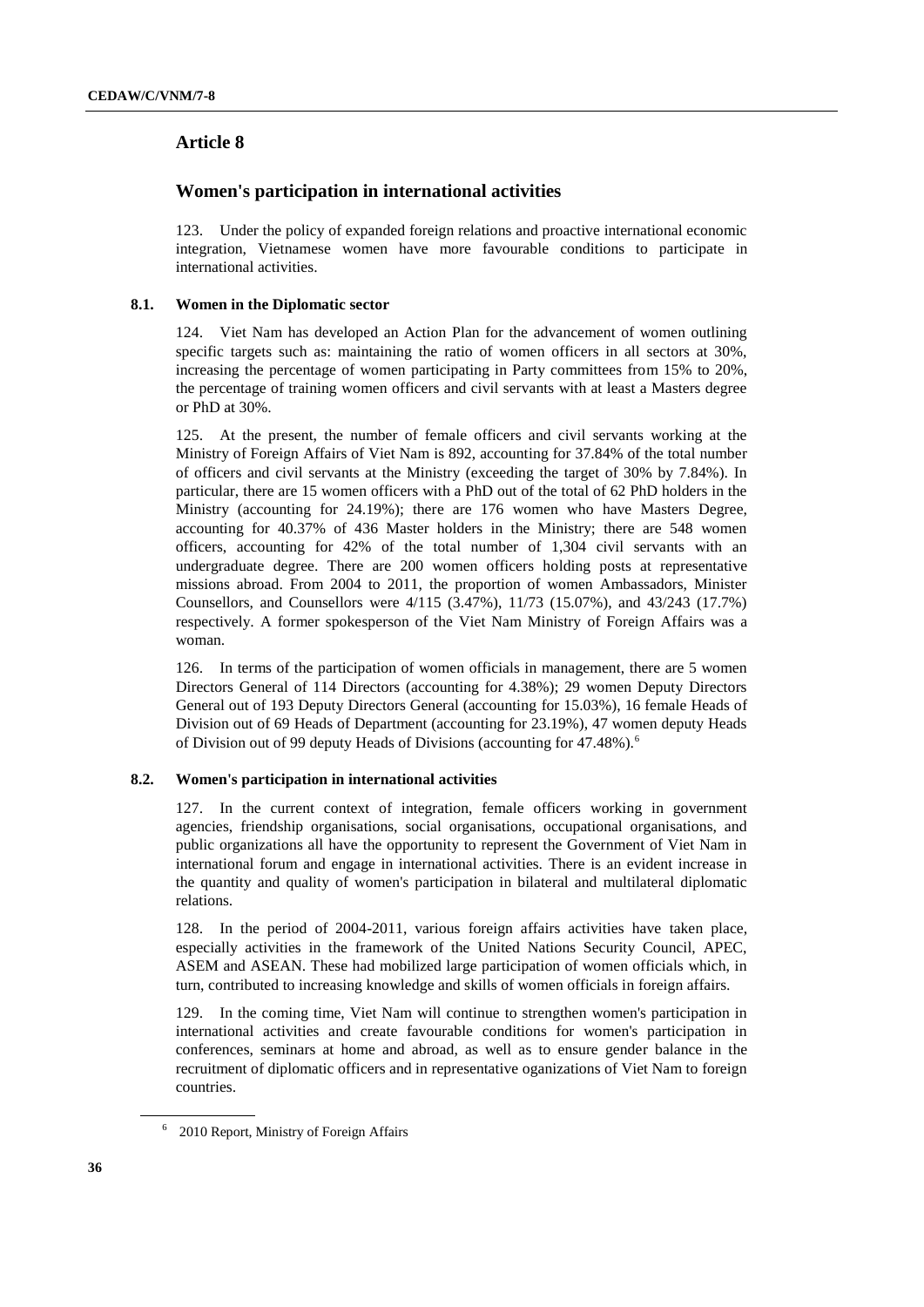## **Article 9**

#### **Nationality Issue**

- The Law of Viet Nam is consistent in ensuring equal rights between men and women in nationality-related matters. The 2008 Viet Nam Nationality Law inherites and develops the provisions of the 1998 Nationality Law on ensuring equal rights between women and men to obtain, change or maintain nationality and allow no discrimination against women.
- It is clearly stated therein that the marriage, divorce and annulment of unlawful marriage between Vietnamese citizens and foreigners do not change Vietnamese nationality of the Vietnamese partner and their minor children (if any). In cases where the wife or husband obtains, restores or loses Vietnamese nationality, it does not change the other person's nationality (Articles 9 and 10 of the 2008 Nationality Law).
- At the same time, the 2008 Nationality Law also has provisions to ensure the right to hold nationality in general and rights to nationality guarantee in particular:
- Stateless persons having at least 20 years of permanent residence in Viet Nam can apply for Vietnamese nationality. In addition to allowing Vietnamese to have foreign nationality, Viet Nam Nationality Law provides that foreign citizens and stateless persons residing in Viet Nam can apply for citizenship if they meet the conditions prescribed by law.
- According to the Nationality Law, stateless persons without adequate personal identification documents, but having permanent residence in the territory of Viet Nam for at least 20 years during which they have complied with the Constitution and laws of Viet Nam, shall be able to apply for Vietnamese nationality in accordance with the regulations and procedures promulgated by the Government.
- Vietnamese residing abroad can register for Vietnamese citizenship: Vietnamese settling in foreign countries without giving up Vietnamese citizenship shall be recognized by the State as having Vietnamese nationality.
- Any child born in the territory of Viet Nam shall have Vietnamese nationality. To limit stateless status, the Law provides that the State create favourable conditions for children born in the territory of Viet Nam to have a nationality, and stateless persons permanently residing in Viet Nam shall be granted Vietnamese nationality under the provisions of this Law.
- Many clauses, provisions regulating nationality of children. Accordingly, any child born to parents who are Vietnamese citizens shall hold Vietnamese nationality regardless of whether that child was born inside or outside the territory of Vietnam. Any child born to parents, one of whom is a Vietnamese citizen and the other a stateless person or person unknown, shall hold Vietnamese nationality regardless of whether that child was born inside or outside the territory of Vietnam. Any child born to parents, one of whom is a Vietnamese citizen and the other a foreign national, if born inside Vietnamese territory or at a time when the parents have permanent residence in Vietnam shall hold Vietnamese nationality unless both parents decide otherwise.
- In the cases of children born in the territory of Viet Nam whose parents fail to agree upon the choice of nationality for the child, the child will have Vietnamese nationality. Children born in the territory of Viet Nam but the parents are stateless persons but have permanent residence in Viet Nam will have Vietnamese nationality. Children born in the territory of Viet Nam but at the time of birth the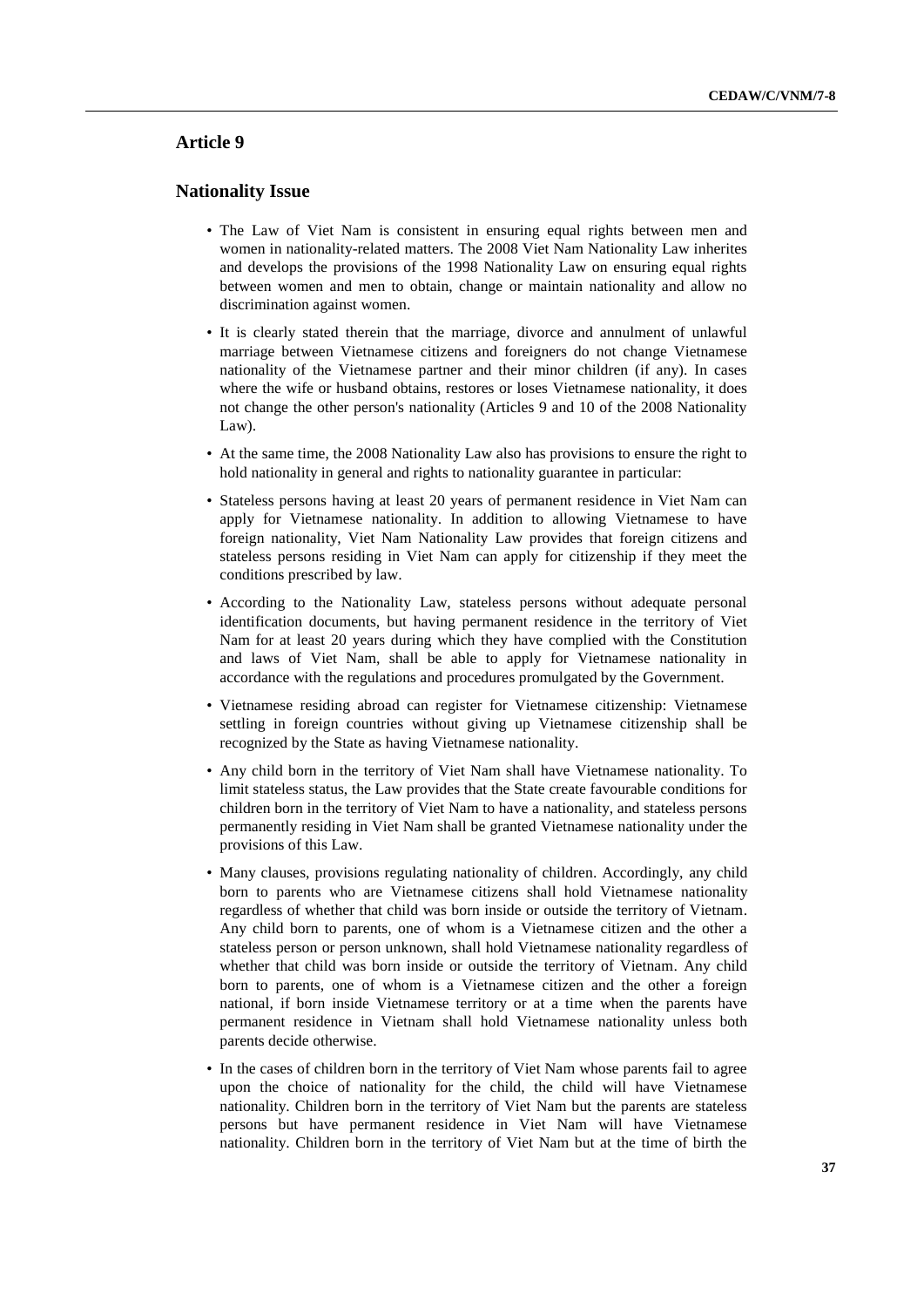mother is stateless having permanent residence in Viet Nam and the fathers' nationality is unknown, will have Vietnamese nationality. Abandoned infants and any child found on Vietnamese territory and whose parents are unknown shall hold Vietnamese nationality.

• In recent time, the State of Viet Nam has strictly and efficiently implemented provisions of the law and in fact ensured the equal rights of women and men to obtain, to change or retain nationality, there have been no discrimination against women. During the period from 2004 to August 2010, Viet Nam has allowed 70,255 people having given up Vietnamese nationality to enter foreign citizenship, among whom 60,700 (approximately 86.4%) were women.

130. The provisions of the Vietnamese law as well as the authorities' undertakings are completely consistent with the provisions of the Convention on nationality.

#### **Article 10**

#### **Equality in education**

#### **10.1. Views and Objectives on Education**

131. The 2005 Education Law and guiding documents provide comprehensive views of and objectives for education in Viet Nam, the responsibilities of state management on education as well as detailed regulations on international cooperation in the field of education, regulations on administrative penalties for violations in the field of education, regulations and policies for teachers, education administrators working at special schools, and in regions with disadvantaged socio-economic conditions; regulations on the organization and operation of educational inspection; prescribed mode of selection of students to be sent to universities, colleges and high schools under the national public education system; provisions on vocational training; education on defense and security; policies to encourage privatisation in the field of education, vocational training, health, culture, sports, and environmental protection; regulations on exemption and reduction of school fees, financial assistance, support, the usage of tuition fees in public institutions from 2010-2011 to 2014-2015 academic year, provisions on the teaching and learning of spoken and written languages of ethnic minorities in education centers.

132. In 2001, the Prime Minister issued Decision No. 201/2001/QD-TTg approving the Education Development Strategy for the period of 2001-2010, which stipulates that its objective is to substantially advance education quality, implementation of social justice in education and create opportunities for better education for all social strata, especially in areas with difficulties.

133. The National Action Plan on Education for All in the period of 2003-2015 has regarded gender equality a prioritised objective specified as "Elimination of gender inequality in primary and secondary schools by 2005, achieving gender equality in education by 2015, ensuring girls' full and fair access to and fine completion of basic education."

134. The above-mentioned legal documents continue to be in line with the principle of equality in education, while creating necessary mechanisms and conditions for women and girls to practice their equal rights to education and training.

#### **10.2. Implementing the equality of opportunity and learning conditions for men and women**

135. Male and female students at all educational levels, in all types of schools, from kindergarten to postgraduate educational institutions of the same classes and program are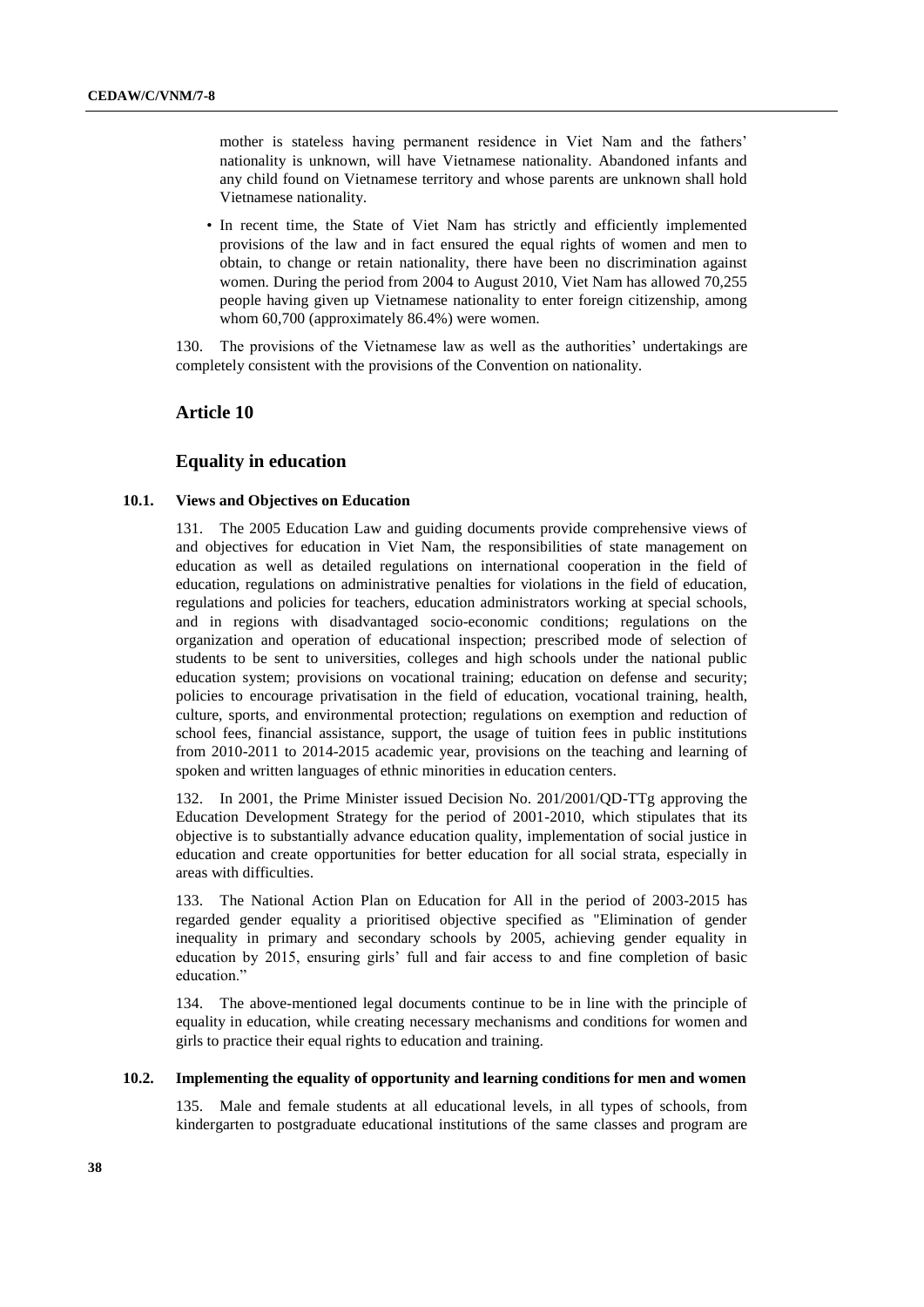entitled to the same learning conditions, equal opportunity to apply for scholarships and grants with no distinction of any kind.

136. A relatively complete, unified and diverse national education system has been established with sufficient levels of education and training levels from preschool to graduate school.

137. The education system has been diversified in terms of mode, method and resource, opening up many opportunities particularly for women of all ages to participate in learning.

138. The scope of education continues to expand at almost all levels, grades and disciplines.

#### **10.3. Women's educational achievements**

139. Social awareness of gender equality has been enhanced. Chauvinism has gradually been overcome; the family and society have paid more attention to and created conditions for both boys and girls to go to school. Thus, school enrollment rates have increased at all educational levels. In addition, Viet Nam has allowed social organizations, professional associations and business to provide financial assistance and/or awards for poor children, including girls. Up to now, thousands of girls have been awarded.

140. Women's literacy rate has been improved significantly, and gender gap has been declining. The Population and Housing Survey in 2009 showed that the literacy rate of population aged at least15 years has continuously increased over the three surveys (88% in 1989, 90% in 1999, and 93.5% in 2009). The percentage of population aged 15 and over can read and write has been increasing (in 1999 was 90%, in 2009 was 93.5% - in which the illiterate percentage of female to male was 91.4% to 95.8%).

141. Allocation of the literacy rate by age shows that the situation of our country's education has been improved significantly in every phase. The literacy rate of people aged 50 and over is 87.2%. The literacy rate of the younger group has increased with the highest level of 98% recorded in the group of 15-17 years old men and women. The disparity in literacy rates between rural and urban areas is also very low (97% in urban areas and 92% in rural areas).

142. In addition, the survey results showed that 8.6 million people have received training, representing 13.4% of the population aged 15 years and over. Among these group, 2.6% finishes elementary level training; 4.7% finishes intermediate level training; 1.6% finishes college; 4.2% finishes undergraduate training and 0.2% finishes postgraduate training. The percentage of people aged 15 and over that have received vocational training amounted to 25.4% in urban area (an increase of 8% in comparison with in 1999) and 8% in rural area (an increase of 4% in comparison to 1999).

143. The percentage of people trained at intermediate level or higher in urban areas is two times higher than in rural areas; for collegial level, the figure is five times higher. In 2009, 60% of more than 130 top graduates from universities in Hanoi were female students. There are now 7 female professors out of 65 female university lecturers (accounting for 10.76%) and 133/641 women teachers are associate professors (accounting for 20.74%).

144. Access to education is open to everyone, especially girls. Preschool education facilities and primary schools have been established in all villages. Classes are organised in remote areas to provide opportunities for ethnic minority boys and girls to attend school. Gender equality has been achieved in primary education.

145. Gross enrollment rate of boys and girls in preschool education has recorded high levels and tends to decrease in recent years. This demonstrates that children are attending schools at the right age. Gross enrollment ratios of female and male pupils in primary schools remain high and on the increase in recent years.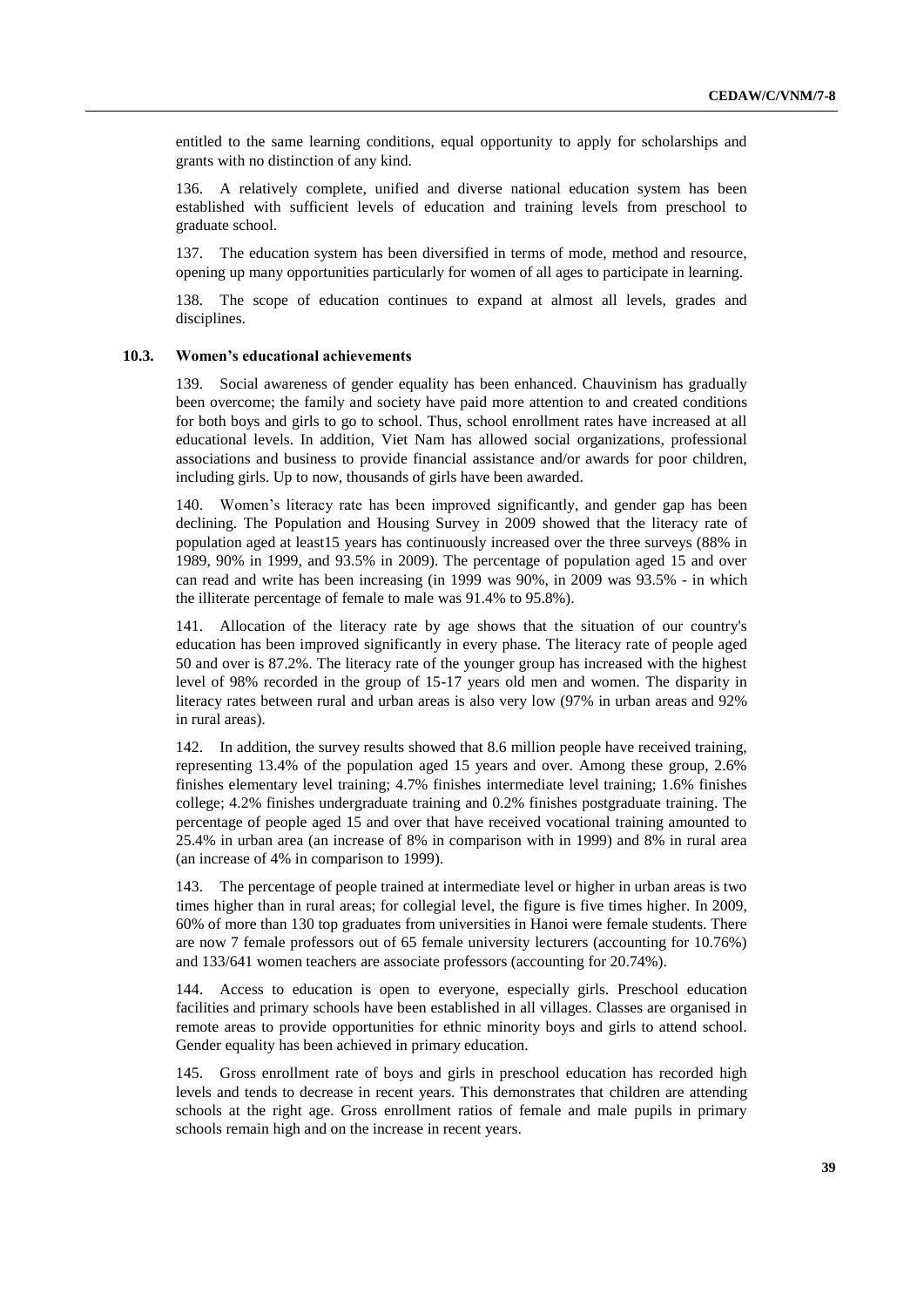#### **10.4. Female staff in education and training**

146. One feature of Vietnam's education is that female teachers account for a large proportion of the total number of teachers and worked mainly at the lower grades, particularly early childhood education. The proportion of female teachers decreases at higher level of education. The percentage of female teachers in primary schools is high in all areas of the country, accounting for 80% of the total number of primary school teacher. The proportion of female teachers at secondary level is lower than in primary school but still records a relatively high level (accounting for over two thirds of the total number of high school teachers). This may be due to social stereotypes about gender roles, that women need more time to do housework and that investment in education for girls is not necessary.

147. Social perception of gender and women's role has been increasingly enhanced; the Government has issued many policies to support female pupils and create opportunity to access higher education. The proportion of female teachers has increased in higher education, particularly at university and college education. The Ministry of Education and Training has focused on improving working conditions for female staff, ensuring equality in terms of rights and interests, and paying special attention to the construction of public houses for teachers, to which most beneficiaries are female teachers in primary and secondary schools.

148. The number of teachers meeting standards has increased particularly in some levels of education; the percentage of qualified female teachers is higher than the average rate. In professional secondary schools, colleges and universities, the percentage of female teachers with high qualifications has increased dramatically. Especially at university level, the proportion of female professors has increased.

#### **10.5. The issue of gender stereotypes in textbooks**

149. Gender stereotypical expressions can still be found in school textbooks. The images and concepts presented in textbooks still portray the traditional role of girls and women such as doing housework, farming and other manual labor jobs.

150. In addition, they are often described as shy, inferior to men and dependent on the help of others. Meanwhile, boys and men are often portrayed through images of welltrained and educated scholars, explorers or technical workers; they often appear to be healthy-looking, independent and respectable.

151. To achieve gender equality in education, and eliminate gender bias, the Ministry of Education and Training has instructed the mainstreaming of gender equality in the curriculum, textbooks, and other teaching materials in all grades from preschool to secondary school. the content and activities within and outside the curriculum as well as teachers' guides for activities outside class hours at secondary schools touching upon a number of topics including friendship and extracurricular activities including life skills education, child rights education, education on HIV/AIDS. At universities and colleges, gender equality contents have been integrated in training programs for teachers as well as in the regular education curriculum, textbooks, teaching guides, video tapes, and pictures. In particular, gender issues have been mainstreamed in life-skill education for rural women in the community learning centers.

152. In particular, within the framework of the coordination program between the Government of Viet Nam and other international organizations on gender equality, the Ministry of Education and Training in collaboration with UNESCO Hanoi Office, Institute for International Development Program - UNESCO Switzerland, organized a workshop on the methodology of reviewing textbooks from gender perspective (July 2009) and the research on 'Review of primary school textbooks by a gender perspective " (December 2009). The review results showed that there is also the gender stereotypes in educational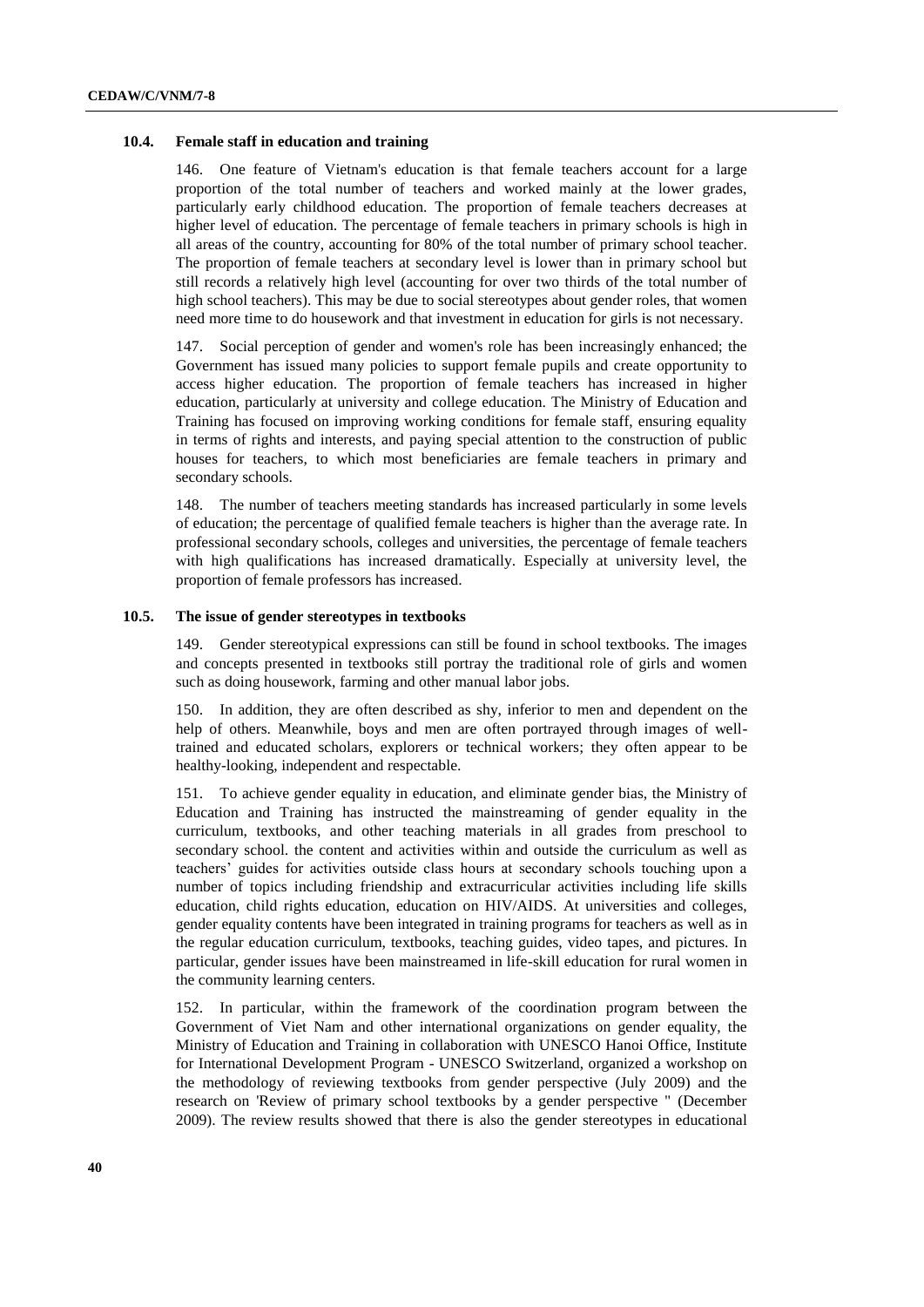materials and textbooks, in sharing housework, discrimination in the labor force and other risky behavior for men and young women.

153. Implementing Resolution No. 11-NQ/TW of the Politburo on promoting women in the period of industrialization and modernization, the Ministry of Education and Training has assigned the Institute for Vietnam's Institute of Education Science to review books, training materials to remove gender bias images.

154. In addition, to strengthen gender mainstreaming in teachers' training, the Ministry of Education and Training has coordinated with the UNESCO Office in Hanoi, Institute of Development Program - International UNESCO Switzerland, to organize a seminar on "Enhancing gender mainstreaming in teachers' training" (May 2010) and develop module teaching guides in order to enhance gender mainstreaming in teachers training at pedagogical colleges. This document will be piloted in late October 2010.

155. However, these activities fall under the framework of various projects thus have not been conducted on a large scale. Besides, the perception of some state officials is still limited, lack of gender-sensitivity is evident leading to the lack of adequate attention and funding for these activities.

156. The National Strategy on Gender Equality in the period 2011 - 2020 sets specifics objectives and indicators to be achieved:

- Objective 3: Improve the quality of female human resources step by step to ensure equal participation between men and women in the field of education and training;
- Target 1: increase the literacy rate of men and women aged between 15 and 40 in remote areas and ethnic minority areas, areas with special difficulties to 90% in 2015 and 95% in 2020;
- Target 2: raise the percentage of female master degree holders to 40% in 2015 and 50% in 2020, the percentage of female PhDs holders to 20% in 2015 and 25% in 2020.

## **Article 11**

#### **Equality in Employment**

157. In Viet Nam, women's equal rights in employment have been enshrined in State policies and laws and enforced by positive measures in support of female workers.

#### **11.1. Policies and laws of the State on women's rights to equality in employment**

158. Article 63 of the 1992 Constitution stipulates that "Male and female citizens have equal rights in all fields - political, economic, cultural, social, and the family life. All acts of discrimination against women and all acts damaging women's dignity are strictly banned. Men and women shall receive equal pay for equal work. Women workers shall enjoy a regime related to maternity. Women who are State employees and wage-earners shall enjoy paid pre- natal and post-natal leaves during which they shall receive all their wages and allowances as determined by law. The State and society shall create all necessary conditions for women to improve their qualifications in all fields and increasingly bring into full play their roles in society, they shall ensure the development of maternity homes, pediatric departments, creches and other social-welfare units so as to lighten house work and allow women to engage more actively in work and study, undergo medical treatment, enjoy periods of rest and fulfil their maternal duties.

159. Institutionalizing the Constitution, the Labor Code reflects fully the equal rights in labor and employment for both male and female workers: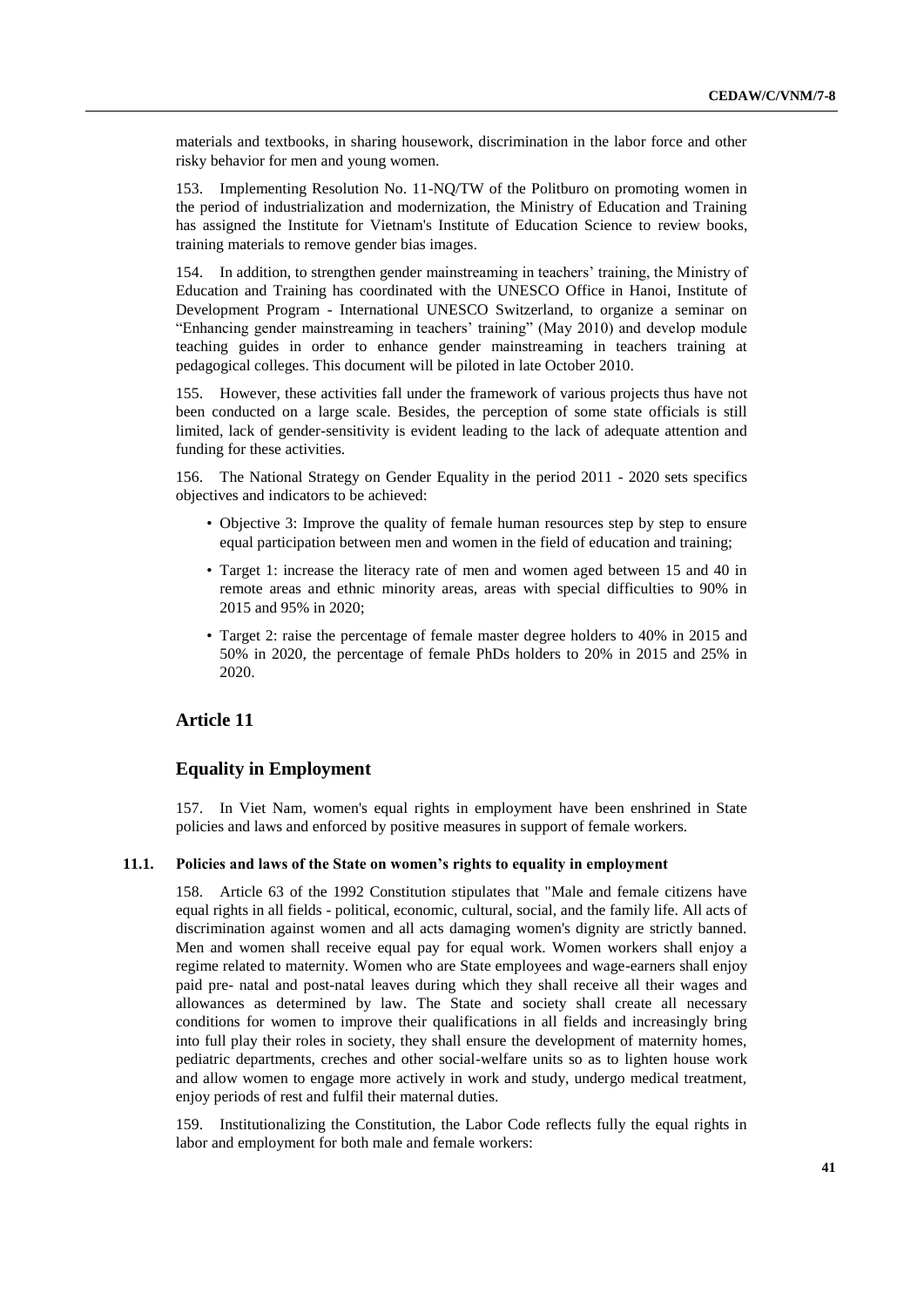160. Paragraph 1 of Article 5 of the Labor Code stipulates: "Every person has the right to work, to choose freely the type of work or trade, to learn a trade and to improve their professional skills without being discriminated against on the basis of their gender, race, social class, beliefs or religion." Article 13: "Employment is labor activity which creates a source of income and is not prohibited by law. The creation of employment for all who have ability to work shall be the responsibility of the State, employers and the whole society." Article 20: "Everyone has the right to free choice of profession and place of training in line with their employment needs (…)"; paragraph 1 of Article 109: "The State shall ensure that the right to work of women is equal in all aspects to that of men  $(...)$ "; article 110: "1- State bodies shall be responsible for the expansion of various forms of training which are favourable to female workers in order to enable women to gain an additional skill or trade and to facilitate the employment of female workers suitable to their biological and physiological characteristics as well as their role as a mother; 2- The State shall establish policies on preferential treatment and reduction of taxes for enterprises which employ a high number of female employees."

161. With a view to creating more jobs and ensuring the rights of female workers to work equally with male workers, the Labor Code and its guiding documents provide more specific provisions on job security for female workers, combating discrimination against female workers, preferential recruitment of female workers, as well as encouragement for businesses to employ more female workers, in particular:

#### **Equality between men and women in labor, employment and anti-discrimination against female workers:**

- The employer must abide by the principle of equality between men and women in recruitment, employment, and wage increase and salary payment.
- Employers are prohibited from discriminating against women, insulting and/or hurting their dignity.

162. In addition, female workers are also entitled to preferential policies on vocational training and job creation for all regardless of gender under Decision No. 101/2007/QĐ-TTg dated July 6th 2007 approving the national program on employment to 2012, Decision No. 71/2009/QĐ-TTg dated April 29th 2009 approving the Funding Proposal for poor localities to enhance labor export including loans from the National Fund for employment; support for vocational training and credit for labor export among other measures.

#### **Preferential recruitment of female workers**

163. An employer must give preference to a female who satisfies asll recruitment criteria for a vacant position which is suitable to both males and females in an enterprise. (Paragraph 2 of Article 111, Labor Code).

#### **Job security for female workers**

164. An employer is prohibited from dismissing a female worker or unilaterally terminating the labour contract of a female worker for reason of their marriage, pregnancy, maternity leave, or raising a child under twelve (12) months old, with the only exception of cases where the enterprise ceases its operation. During the period of pregnancy, maternity leave, or raising a child under twelve (12) months old, a female worker shall be entitled to postponement of unilateral termination of her labour contract or to extension of the period of consideration for pernalties; she is entitled to job security throughout her maternal leave and non-paid leave extension as provided by law.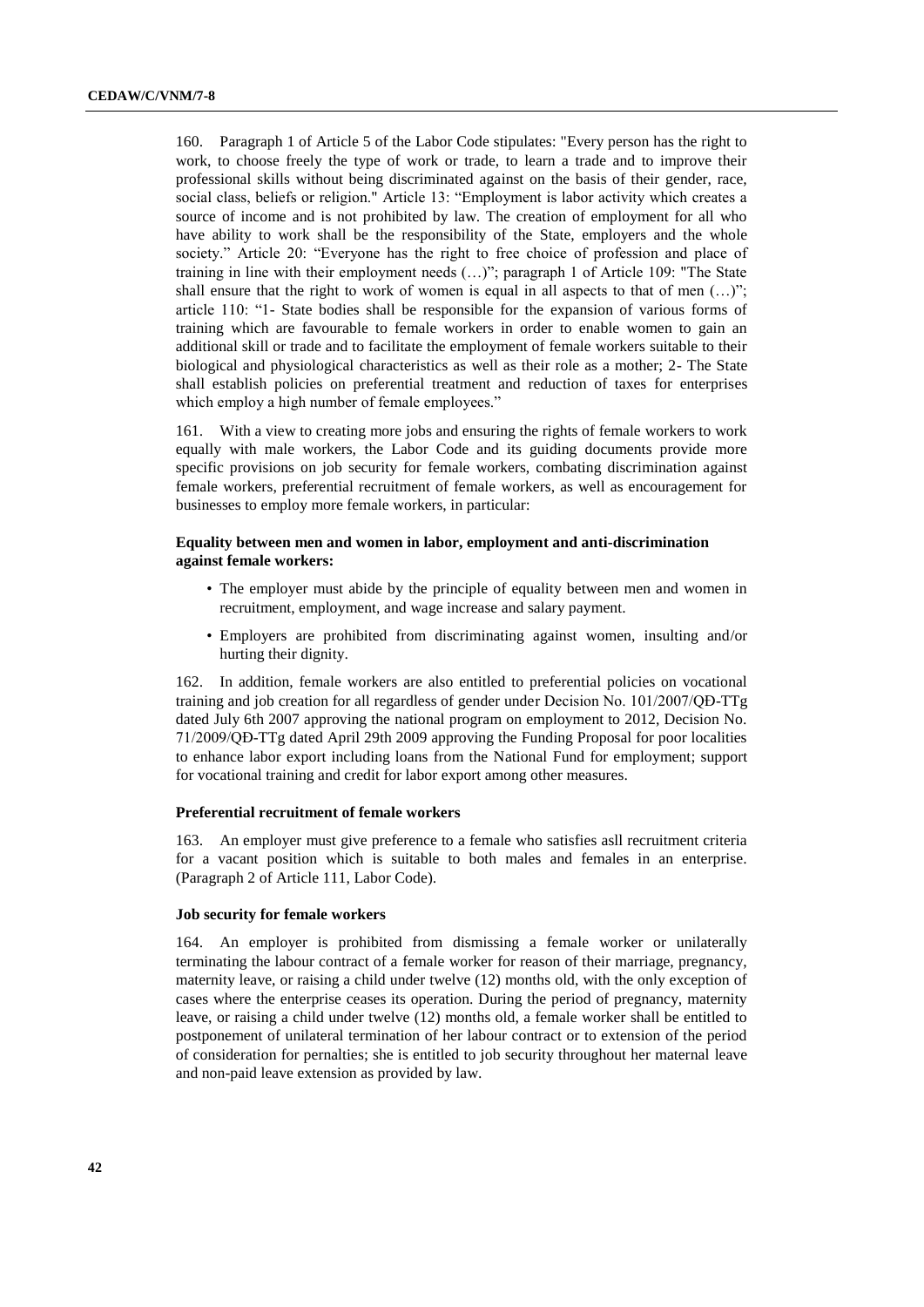#### **Policies to encourage enterprises to use more female workers:**

165. Enterprises employing more female workers shall use a portion of the total annual capital investment for the improvement of working conditions for female workers; they are entiled to reduction of profit tax and loans from the National Fund for Employment as well as application for funding support from the National Fund for Employment to move female workers out of prohibited occupations in cases of financial difficulties.

166. Decision No. 101/2007/QD-TTg dated July 6th 2007 of the Prime Minister approving the national target program on employment in 2010, Decision No. 71/2009/QD-TTg dated April 29th 2009 approving the project supporting poor districts to promote labor export including loans from the National Fund for employment; support for vocational training and credit for labor export; vocational training support for ethnic minority students at boarding schools, short-term vocational training for rural workers; credit for students in difficult circumstances; scholarships for students and pupils enrolled in educational institutions.

167. In particular, on February 26th 2010, the Prime Minister approved the project on "Support for vocational training and job creation for women in the period 2010-2015" with the following common goals: to increase the percentage of female workers receiving vocational training; to improve female workers' competitiveness in the job market; to create oportunities for women to seek employment and have stable income, contributing to hunger eradication and poverty reduction; to meet the requirements of industrialization modernization and international economic integration.

#### **11.2. The implementation of policies and legislation to ensure women's equal rights in employment**

#### **On job creation and the implementation of preferential policies for female workers in enterprises**

168. Priority given to women, especially the expansion of the Women's Union at all levels has brought direct benefits to women, particularly in terms of equal access to credit, job opportunities and security. The number of female workers has been on the rise; women's unemployment rate has been reduced. In general, from 2006 to date, Viet Nam has created jobs for about 8,065 million workers, of which female workers accounts for 48.2%. The rate of female unemployment in urban areas in 2009 was 4.9% (well below the set target of keeping female unemployment rate below 6% in 2010).<sup>7</sup>

169. Many businesses and organizations have created favorable conditions for female workers to find jobs, to have income and a stable life. Most enterprises using a large number of female workers have provided them with suitable work equipments and assigned them to positions suitable to their physical, physiological characteristics and maternity role.

170. There is no difference between the rates of female workers and male workers signing indefinite-term labor contracts; however, with regard to labor contracts of 1 to 3 years or less than 1 year, the percentages of women workers are 10-15% higher than those of men. Enterprises have strictly abided by the provisions of the labor code on working time, rest time, occupational safety and sanitation as well as specific provisions for female workers. Most female workers are doing the jobs not listed as prohibited occupations and work for female workers (99.3%).

171. Salaries and wages paid to employees correspond to the outcomes and economic efficiency of their work performance on the basis of the principles of fairness and nondiscrimination in terms of gender. In recent years, the average salary, wage and income

 $7\quad$  2010 Report of the Ministry of Labour, Invalids and Social Affairs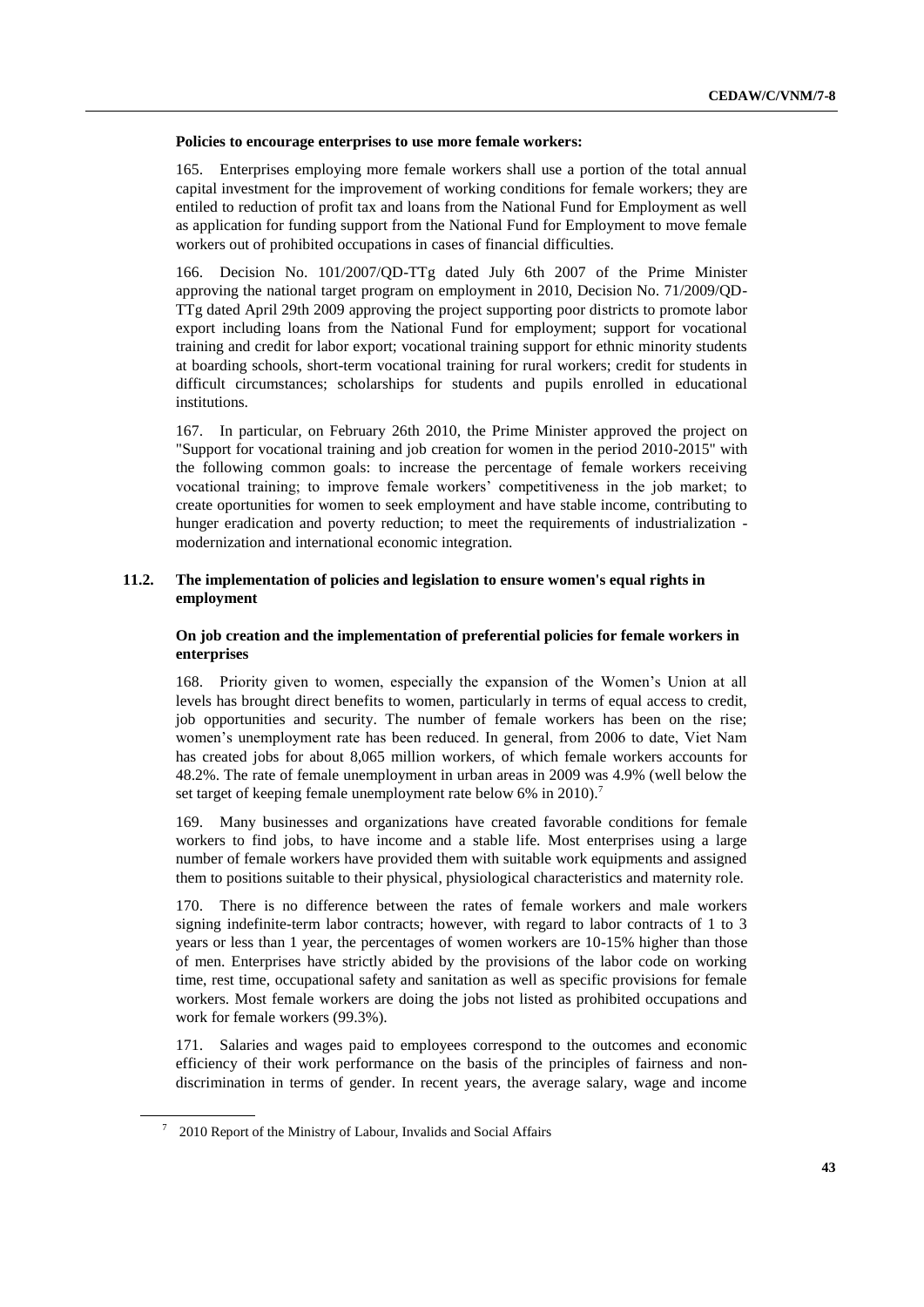have been on the increase (the average monthly income of salaried workers exceeded 1 million VND in 2006 and increased to 2 million VND in 2009).

#### *Some shortcomings:*

- Awareness of gender equality remains low; gaps still exist between policy formulation and implementation. Several enterprises have not practiced gender equality in recruitment and failed to remove unfavourable conditions for female workers on the basis of their health conditions and maternity such as: requirement of a female worker to postpone marriage for two years since taking the position or if she is married she can only have children after 2 years of service.
- The quality of jobs remains inadequate; employment stability, sustainablity, and job creation efficiency remain at low levels, particularly for female workers.
- The percentages of female employees holding leadership positions and female workers working in the electronics, computers, machinery, mechanics, mineral sectors are very low (women accounts for 20.8% of the total leadership positions and assume 29.9% of the work positions in machinery and equipment assembly and operation). Most female workers do simple jobs such as personal services, security, and sale (accounting for 64.1% of the total).

#### **11.3. Vietnamese women working abroad on labor contracts**

172. Over the past years, Viet Nam has an annual average of 25,000 women working abroad on labor export contracts.

- Sectoral structure: out of the total number of women working abroad on labor export contracts, 42.2% are in manufacturing; 50.98% in housekeeping; 1.08% in textiles; 1.1% in agriculture; 0.13% in fisheries among other fields.
- Job markets for women workers: according to statistics from 2000 to 2009, a total of 231,708 women are working abroad, of which 61% are working in Taiwan, 11.05% in Japan, 20.9% in Malaysia, 3.6% in Macao, 4.5% in South Korea among many other locations.
- In terms of income, Vietnamese workers are entitled to the same level of payment with their male counterparts. Their average income levels are as followed:

173. In Taiwan: Women workers in manufacturing facilities and elder care centers receive an average of 10 million VND per month. Women housekeepers earn an average of 10 million VND per month and are provided with meals and accommodation.

174. In Japan: female interns earn an average of 600-700 USD per month in their first year, from 800 to 1000 USD per month in their second and third year in service.

175. In Malaysia: Women workers in manufacturing earn an average of 4.5 to 5.5 million VND per month. Women housekeepers earn approximately 4.5 million VND per month.

176. In Macao: Vietnamese women workers are mainly employed in housekeeping with an average monthly salary of 5 million VND.

177. In South Korea: the average income for women workers in all fields is approximately 900 USD per month.

178. - Difficulties facing Vietnamese women working abroad on labor export contracts:

179. Gender inequality due to the adjustment to local legal provisions of the host country concerning labor contract with foreign workers.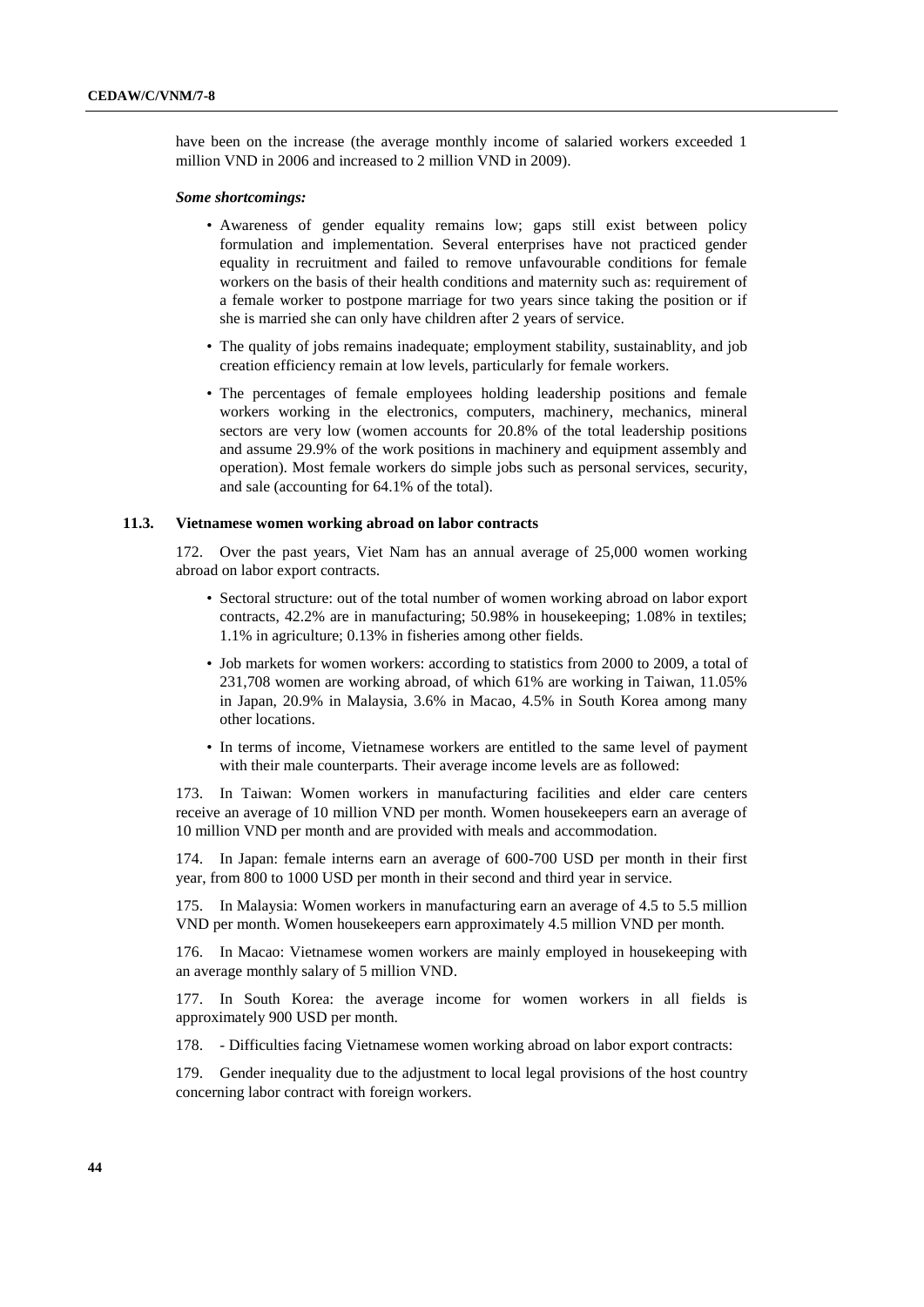180. The proportion of women workers on labor export contracts is still lower than that of men due to the social perception of women as soly responsible for taking care of the family, particularly the children.

181. Women tend to receive lower salary than men since men are often assigned higherpaying jobs with higher requirements in terms of expertise, professional skills and leadership allowance.

182. Vietnamese women housekeepers are hardworking and thrifty; their remittances have contributed to significantly improving household living standards and State budget. However, they are particularly vulnerable for the fact that their jobs mainly deal with nursery and housekeeping services; they tend to be expose d to abuses including excessively long hours of work, poor diets and sanitation conditions, wage cuts and rapes. Young women workers often face with dismissal upon their getting married or having children.

183. Against these difficulties, an increasing number of Vietnamese women want to work abroad. The majority of them come from families in rural and remote areas with low levels of income, limited job opportunities and difficult living conditions due to their reliance on farm work for income. Working abroad will help improve their income; however, labor export sectors only admit young workers aged between 18 and 25 years while foreign families are willing to employ women over 30 years old as housekeepers.

#### **11.4. A number of measures to improve women's equal rights in employment**

- Perfect the legal system to create a legal basis for the implementation of gender equality in employment: The Labor Code (amended), the Employment Law and guiding documents to ensure gender equality principle.- To implement effectively the project on "Support for vocational training and employment for women in the 2010-2015 period."
- To develop a priority strategy on education, training and vocational training for female workers in each specific area;
- To speed up the dissemination of policies and legislation on female workers, to raise awareness of gender roles and gender equality;
- To better implement preferential policies for female workers, review and evaluate the effectiveness of each implementation period;
- To strenthen commitments of provincial party committees and local authorities to the implementation of action plans and criteria for gender mainstreaming;
- To promote the mainstreaming of gender equality in the implementation of national target programs in general and the national target program for employment in 2011- 2015 in particular. Priority should be given to loans for job creation projects with a view to creating more jobs for female workers;
- To intensify inspection and supervision of the implementation of legislation on gender equality.

184. The national strategy on gender equality for the 2011-2020 period defines some goals and key targets as followed: Goal 2: Reduce gender gap in economic, labor, and employment issues and enhance the access of poor women in rural areas and women of ethnic minorities to economic resources and labor market; Target 1: Each year, ensure that each gender (male and female) accounts for at least 40% of the total number of new jobs created; Target 2: Increase the percentage of women business owners to 30% in 2015 and 35% and over in 2020; Target 3: raise the percentage of rural female workers under 45 receiving vocational training and technical expertise to 25% in 2015 and 50% in 2020.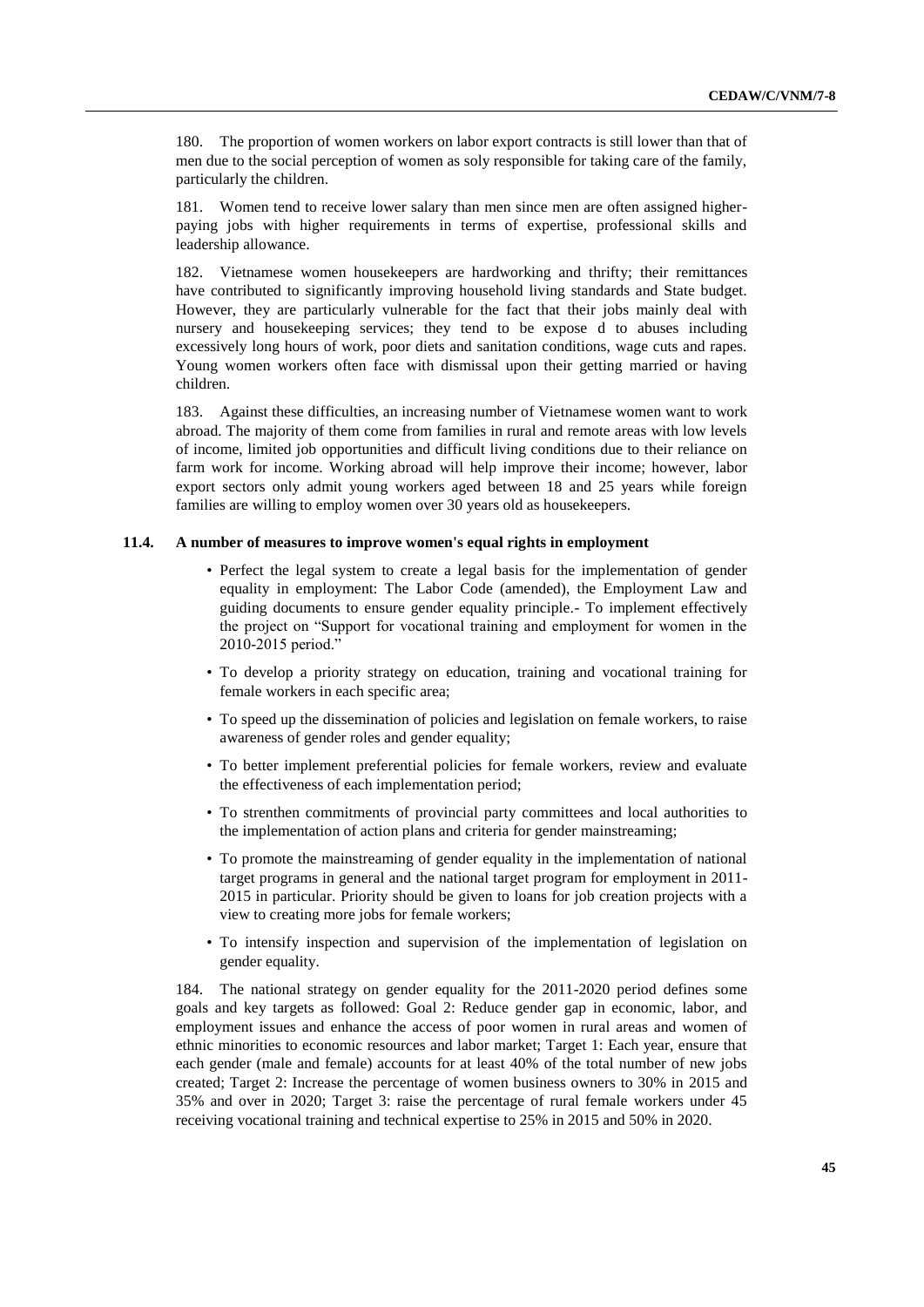## **Article 12**

## **Equal access of women to healthcare and protection**

#### **12.1. Guidelines and policies on care and protection of people's health**

185. On 23/02/2005, the Central Committee of the Communist Party of Viet Nam issued Resolution No. 46-NQ/TW on the protection, care and improvement of people's health in the new situation. This Resolution set out solutions and mission: To continue to develop and perfect the system of preventive medicine. Effectively expand and implement national target programs on healthcare and healthcare improvement. Focus on healthcare for mothers and children, the elderly and rehabilitation activities.

186. On 22/03/2005, the Central Committee of the Communist Party of Viet Nam passed Resolution No. 47-NQ/TW on continuing to promote the implementation of population policies and family planning, which set out the following tasks and solutions:

**Promote communication, advocacy and education**: Expand and improve the quality of education programs on population, reproductive health and family planning within and outside the school for male and female adolescents and young adults.

**Policies and investment of resources**: Priority investment is given to densely populated areas with high birth rates, mountainous, remote and disadvantaged areas and the poor, adolescents.

**Expand and improve the quality of maternal healthcare service and family planning**: Focus on provision of reproductive health, family planning services suited to each region. Strengthen reproductive care and family planning campaigns for rural areas, densely populated areas with high birth rates, remote and disadvantaged areas. Adequate attention should be given to meeting the needs of adolescents and youths. Integrate the provision of family planning services with HIV/AIDS prevention.

#### **- Improve the population quality:**

- Develop and improve systems and policies aimed at protecting and caring for maternal, children, adolescents and the elderly. Implement hereditary health checkups, pre-marital counseling; promote prevention of HIV/AIDS and other social evils; reduce the rate of children born with birth defects, mental retardation; quickly reduce the percentage of malnourished children.
- To institutionalize the Party's guidelines mentioned above, the State has issued a number of legal documents with the overall goal of protecting the activeness, voluntariness, equality of individuals, including women in terms of access to and enjoyment of high quality, stable healthcare and markedly improve the quality of the population.
- The 2006 Law on Human Acquired Immuno-deficiency Syndrome (HIV/AIDS) contains specific provisions to support the prevention of HIV transmission from the mother to the child, and raising of children under 6 months of age born by HIV positive mothers with replacement milk. Pregnant women are one of seven priority groups in terms of access to information, education and communication on HIV/AIDS. Voluntary testing for HIV before marriage, having children, and for pregnant women is encouraged. Notify HIV-positive test results to wife, husband or fiance". Pregnant women living with HIV, children under 6 living with HIV are provided medicine free of charge by the State.
- Voluntary HIV testing is free for pregnant women.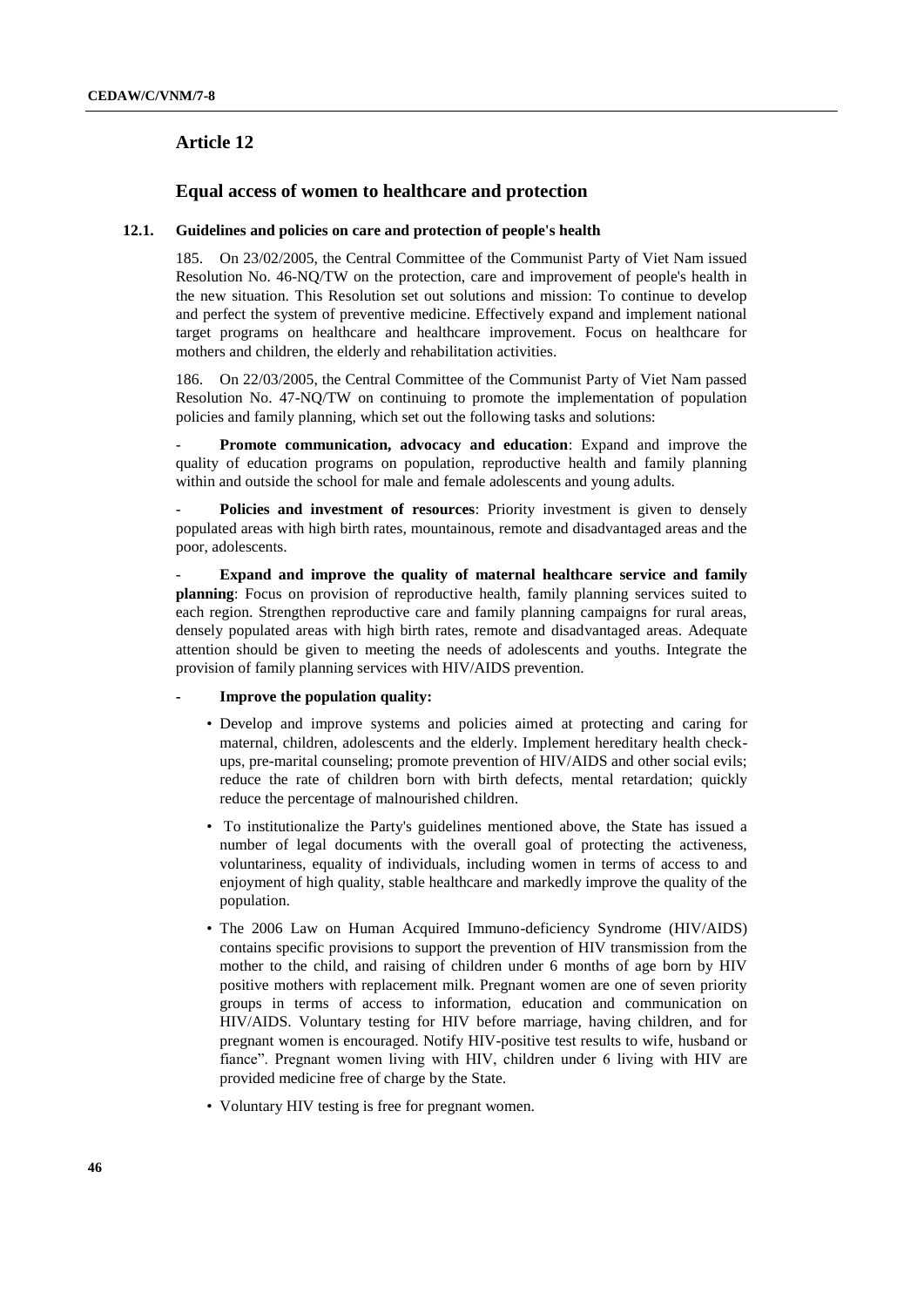- Pregnant women living with HIV is facilitated to gain access to preventive measures to prevent HIV transmission from mother to child.
- Pregnant women or breastfeeding women living with HIV are given consultation concerning HIV/AIDS.
- Healthcare centres are responsible for monitoring, providing treatment and implementing measures to reduce HIV transmission from HIV-positive mother to the child.
- On 17/7/2007, the Prime Minister issued Decision No. 108/2007/OD-TTg approving the national target program on prevention of a number of social diseases, dangerous epidemics and HIV/AIDS in the period 2006-2010.
- The Ordinance on Population was amended and supplemented to eliminate all forms of gender discrimination, discrimination between boys and girls, ensuring the activeness, voluntariness of individuals, families in maternal healthcare and in implementing small-sized families.
- The Ministry of Health has promulgated and implemented the National guidelines on reproductive healthcare services with seven groups: (Safe Motherhood, Family Planning, Safe Abortion; Prevention of STDs, HIV/AIDS, Early detection and treatment of reproductive ulcers; Prevention and treatment of infertility, reproductive healthcare for minors). These are the tools to help health centres to improve services and minimize mistakes that may occur, causing harm to people's health, especially to women.

187. In 2007, statistics on gender ratio at birth has been officially standardized in the regular reporting system and published in the Yearly Statistics Manual. This reinforces the Minsitry's determination to eliminate all forms of gender discrimination, discrimination between boys and girls.

#### **12.2. Organization and agencies responsible for women healthcare**

188. As of 12/2007, the operation of the Ministry of Health has been strengthened and improved in accordance with Decree 49/2003/ND-CP dated 15/5/2003. From 1/2008, its operation was improved pursuant to Decree 118/2007/ND-CP dated 27/12/2007 regulating the functions, tasks, jurisdictions and organizational structure of the Ministry of Health. The Department for Reproductive health services was changed to the Department for Mother and Child Health. The Ministry of Health is responsible for state management of both population and family planning. This is supported by the General Department of Population - Family Planning.

189. Healthcare units from the central to grassroots levels, both public and private, are responsible for providing services in reproductive healthcare and are implementing the National Standard Guidelines for reproductive healthcare services. The organizational and operational mechanisms have step by step been improved, technicians are becoming more specialized, and quality of the services has been growing, especially in human resources development at the local level. By late 2007, 100% of communes, wards and townships nationwide have on-duty medical personnel. The percentage of communes with doctors increased from 65.4% in 2003 to 67.4% in 2007. The number of villages with health workers increased from 79.8% in 2003 to 84.9% in 2007.

190. The network of reproductive healthcare from central to local levels has been strengthened and consolidated. At the central level, the Department of Mother - Child Health, assists the Ministry of Health in implementing state management of reproductive healthcare, of obstetric, and pediatric hospitals. The Institute of Nutrition is responsible for health and nutrition care for mothers and children. All 63 provinces and cities have centers for reproductive healthcare. There are 11 obstetric, and 8 pediatric hospitals nationwide. In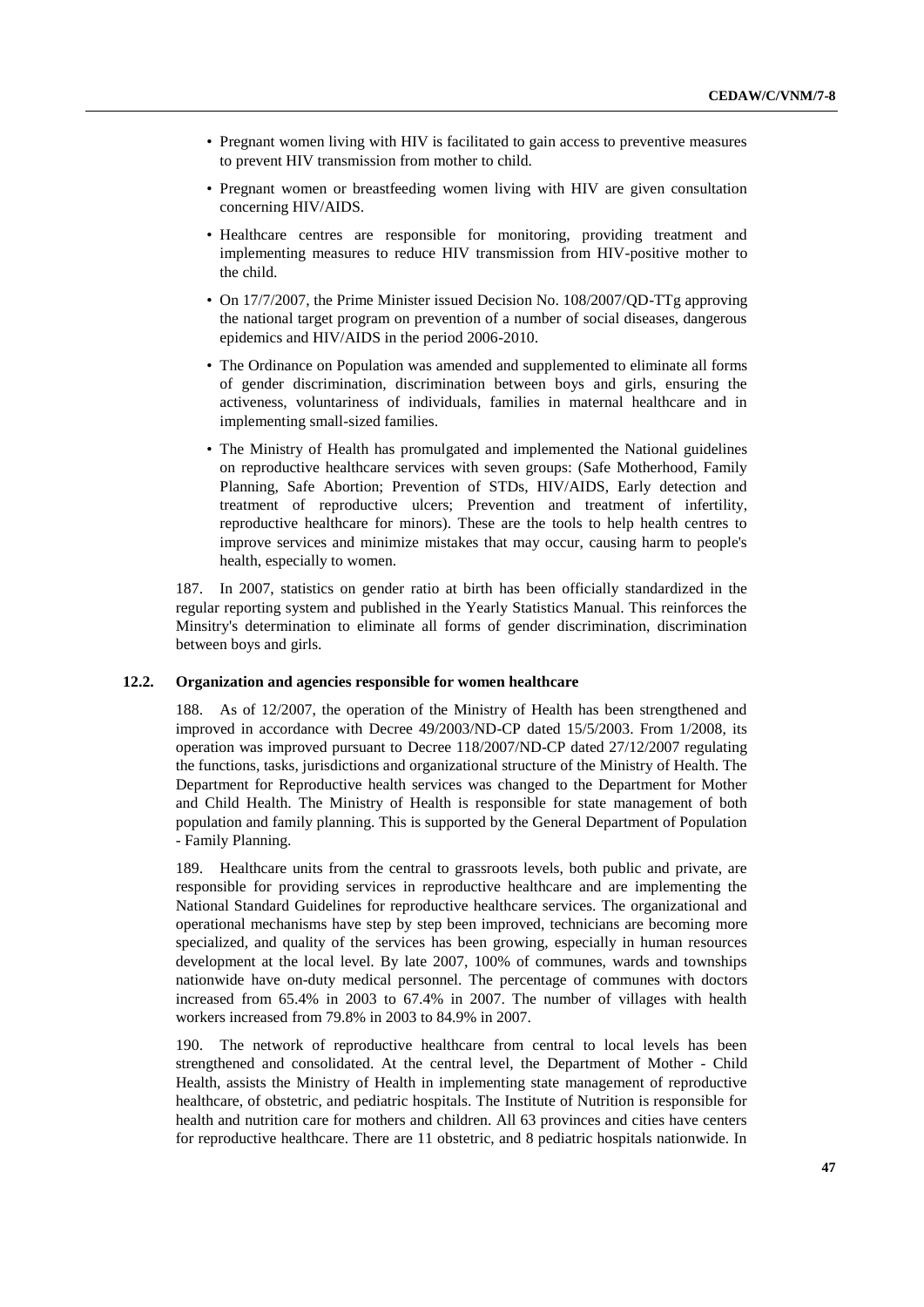addition, there are also obstetrics, pediatrics wards in provincial general hospitals. At the district level, there are reproductive healthcare units in the district hospital. As of 2007, 93.6% of commune health stations have midwives. About 500 commune midwives have been trained at the Tu Du Obstetrics Hospital, and are providing reproductive healthcare to mothers in disadvantaged, ethnic minority areas.

191. Female medical staff accounts for about 62% of health staff in the health sector, mainly in check-ups, treatment, research and training positions. As of 2007, 2 out of 6 Ministry of Health leaders are women; at department, hospital and local levels, these figures are 25.5% and 37% respectively.

192. In implementing the health insurance policy as stipulated by Decision 139/2002/TTg of the Prime Minister on medical check-ups and treatment for the poor: every year about 6 million women are beneficiaries of this policy.

193. The medicine supply network is extended to village, remote communes and areas so women may have access to and use healthcare services more conveniently.<sup>8</sup>

#### **12.3. Women healthcare and provision of family planning services**

194. Maternal healthcare: maternal mortality ratio has fallen sharply in the past two decades: from 233/100.000 live births in 1990 to 69/100.000 in 2009. The percentage of pregnant women who receive antenatal care and vaccinated against tetanus has increased markedly in recent years. The network of medical facilities for maternal healthcare has been strengthened and upgraded. The percentage of women giving birth assisted by professional medical staff has also increased. The percentage of women in the reproductive age (15-49) using contraceptive methods has also increased significantly, thanks to consensus of couples in the use of family planning methods, especially using condoms and birth control pills.

195. Achieving the maternal mortality ratio of 58.3 per 100,000 live births in 2015 is a major challenge due to the fact that the decline of this rate in the past five years has been very slow, and there must be attempts to reduce gaps between regions, between urban and rural areas, between ethnic groups to reduce maternal mortality in a region sustainablely. In addition, abortion in youth is at an alarming level, posing big risks for maternal health in the future.<sup>9</sup>

#### **12.4. Nutrition**

196. In implementation of the National Strategy on Nutrition for the period 2001 – 2010 Viet Nam has actively carried out various comprehensive solutions to prevent malnutrition of people in general and for pregnant mothers, children under age of 5 in particular. The family nutrition model of "green vegetables, yellow papaya, red eggs" has been proliferated so that families can actively resolve the issue of nutrition in every meal. The rate of energy deficiency among women aged 20-49 declined from 33.1% (1990) to 21.2% (2007).

197. During the period of 2004-2007, in order to continue contributing to the objectives of the National Strategy on Nutrition, the Ministry of Health issued "10 nutrition tips" for 2006-2010. Localities have actively responded, and launched contests named "June 1st and 2nd, micro-nutrients day" each year to monitor infant healths, provide vitamins for children, iron for pregnant women, young women age 15 and postpartum mothers. Specifically, "10 nutrition tips" has been transformed into poetry, songs which are easier to understand, remember and to apply. A problem which still exists is the rate of anemia, debilitation in women is higher than that in men.

<sup>8</sup> According to MOH report dated January 12, 2011

<sup>9</sup> According to VN 2010 MDG report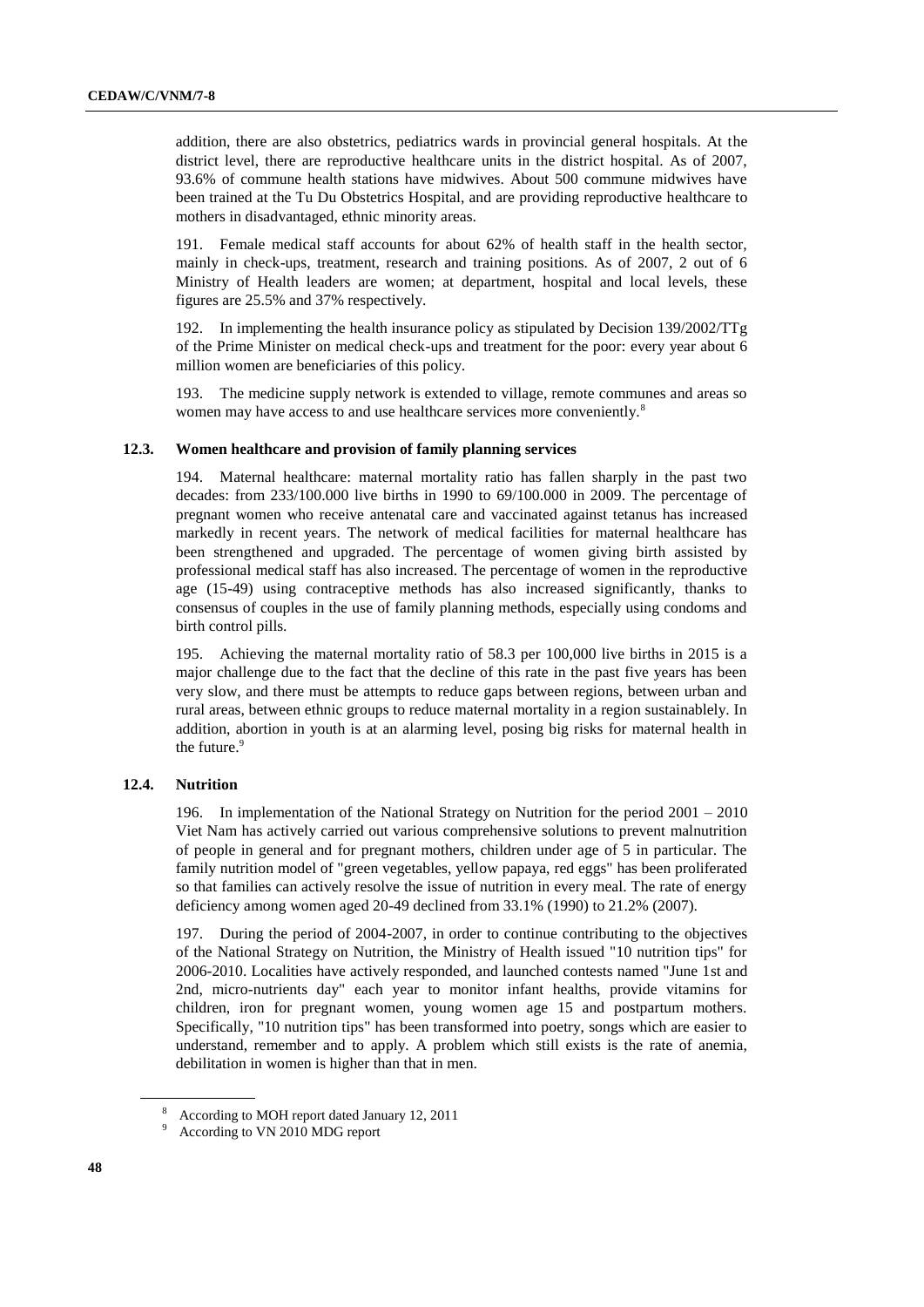#### **12.5. Prevention of STDs, including HIV/AIDS**

198. HIV/AIDS transmission continues to increase; the incidence has tended to shift to women and not only in the high-risk groups such as prostitutes, drug addicts, but also to pregnant women. At present, it is estimated that there are on average over 3,000 newly pregnant women living with HIV each year.

199. Most women contract STDs/HIV from theirs husbands or lovers. There are many reasons for the increase in the number of women with STDs/HIV, particularly in pregnant women. Firstly because women themselves, especially women in rural, mountainous and remote areas are still srongly influenced by Asian culture. They are passive in reproductive health rights, sexual health education, their limited knowledge of STDs/HIV, as well as less access to services. Moreover, the involvement of men in reproductive health, population work is limited. The main burden still falls to women and this is evident from the structure of used contraceptive methods: the use of contraceptive rings, birth control pills and other contraceptive methods for women account for the majority. The rate of condom use, or contraceptive methods for men is too small.

200. Currently, the Ministry of Health and Labour, Invalids and Social Affairs have continued to implement the Law on prevention of HIV/AIDS, the HIV/AIDS Prevention Strategy for the period 2006-2010, the National Target Program on prevention and combating social diseases, dangerous epidemics and HIV/AIDS in the period 2006-2010; Programme of preventing HIV transmission from mother to child in the 2006-2010 period to limit the number of new cases and treat those already infected with STDs/HIV, paying special attention to women, pregnant women.

#### **12.6. Future orientations:**

201. The National Strategy on Gender Equality in the 2011-2020 period has put forth specific targets in Objective 4: Ensure gender equality in access to and enjoyment of healthcare services: Target 1: Birth ratio does not exceed 113 boys/100 girls in 2015 and 115/100 in 2020. Target 2: Reduce pregnancy-related maternal mortality to 58.3 per 100,000 live births by 2015 and 52/100.000 or below by 2020. Target 3: Increase the proportion of pregnant women with access to care and prevention of HIV transmission from mother to child to 40% by 2015 and to 50% by 2020 compared to 2010. Target 4: reduce the abortion rate down to 27/100 live births by 2015 and to under 25/100 by 2020.

#### **Article 13**

## **Socioeconomic and cultural welfares**

#### **13.1. New laws and policies**

- Decision No. 256/2003/QD-TTg of the Prime Minister dated 12/2/2003 approving the National Strategy on environmental protection to 2010 and orientations towards 2020 to improve environmental quality for people;
- Decree No. 168/2004/NĐ-CP dated 20/9/2004 amending, supplementing a number of provisions of Decree No. 07/2000/NĐ-CP of the Government dated 09/3/2000 on social emergency assistance policies;
- Decree No. 67/2007/NĐ-CP dated 13/4/2007 of the Government on assistance policies for beneficiaries of social support;
- Decree No. 69/2008/NĐ-CP dated 30/5/2008 of the Government on communityinvolvement encouragement policies for activities in education, vocational training, healthcare, culture, sports, environment;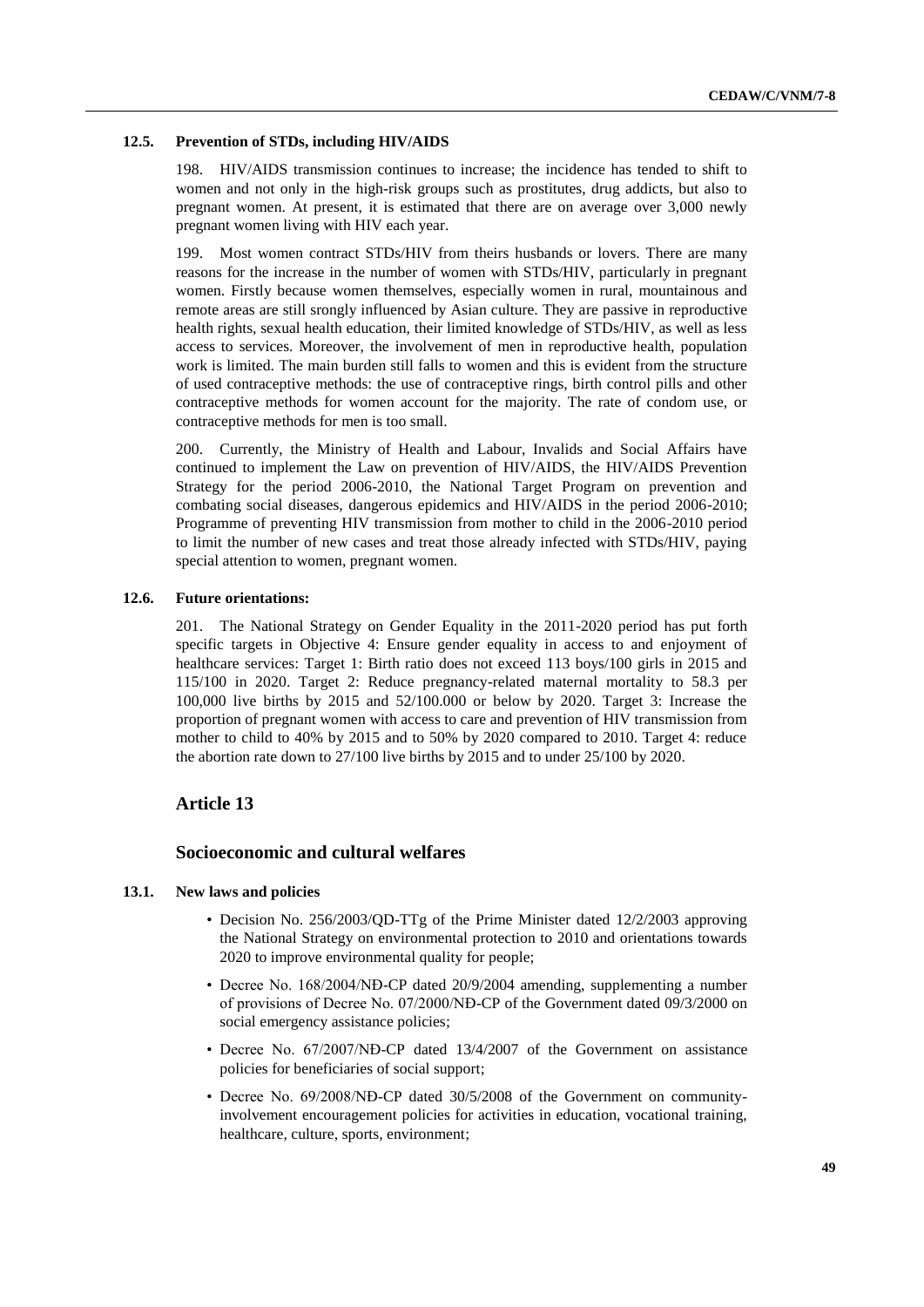- Decision No. 125/2007/QĐ-TTg dated 31/07/2007 of the Prime Minister dated 31/7/2007 on approval of the National Target Program on culture during the period of 2006-2010;
- Decree No. 13/2010/NĐ-CP dated 27/02/2010 of the Government amending Decree No. 67/2007/NĐ-CP on assistance policies for beneficiaries of social support;

#### **13.2. Ensuring the right to family and social welfare for women**

202. With socioeconomic progress of the country in the past six years, there is no discrimination in social welfare policies in terms of gender. Priority is given to ethnic minorities, beneficiaries of social support. Measures to ensure that women enjoy family welfare provided in previous reports have been maintained and improved.

203. The State has paid attention to developing social welfare policies, especially focusing on rural, disadvantaged and remote areas, which are implemented through socioeconomic development, poverty reduction and employment programs and projects, and international development assistance, international humanitarian programs. The life of rural women has been improved, enabling about 70% of women to enjoy the benefits of public works such as electricity, roads, post offices, cultural, medical centers, schools.

#### **13.3. Guaranteeing that women have the right to borrow money, mortgage and other forms of credit**

204. Preferential credit for the poor is a policy that has been given attention to and priority by the State. The objectives set for the Social Policy Bank is "80% of poor, femaleheaded households receive loans from poverty reduction programs." In the past five years, the Bank has exceeded the planned targets, and has delegated socio-political organizations the right to grant loans with preferential interest rates to poor households and policy beneficiaries, including: the Viet Nam Farmers' Association, Women's Union, Association of War Veterans and the Youth Union.

#### 205. The results are as follows:

- 2006: 1,109,291 loans given to households totaling 8.351 trillion VND;
- 2007: 1,166,593 loans given to households totaling 8.377 trillion VND;
- 2008: 1,213,993 loans given to households totaling 10.715 trillion VND;
- 2009: 1,230,989 loans given to households totaling 12.979 trillion VND.
- As of May 2010, the Social Policy Bank has given loans to 1,173,679 households totaling 16.323 trillion VND, achieving a rate of 85.3% of poor, female-headed households receiving loans from the hunger elimination and poverty reduction programs. Of which:
- Loan extended through the Viet Nam Women's Union: 546 thousand households with outstanding loans of 7.139 trillion VND, achieving a rate of 87.3% of poor, female-headed households receiving loans from the hunger elimination and poverty reduction programs.
- Loan extended through the Association of War Veterans: 140 thousand households with outstanding loans of 2.320 trillion, achieving a rate of 79% of poor, femaleheaded households receiving loans from the hunger elimination and poverty reduction programs.
- Loan extended through the Ho Chi Minh Communist Youth Union: 85 thousand households with outstanding loans of 1.236 billion, achieving a rate of 83.3% of poor, female-headed households receiving loans from the hunger elimination and poverty reduction programs;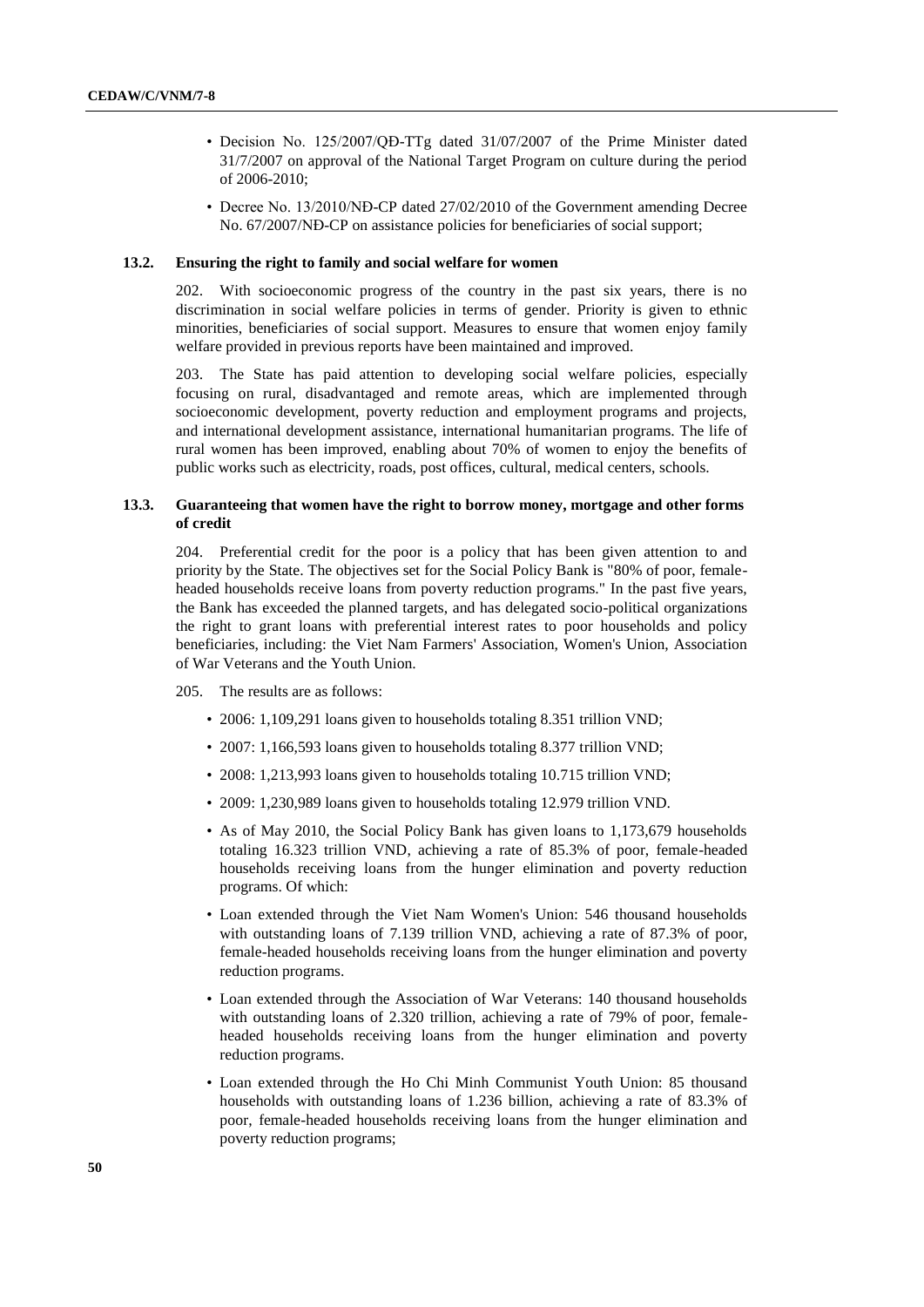206. Female-headed households are also entitled to receive loans from other sources such as preferential credit loans for employment, labor export programs, support for housing construction, credit, water and rural sanitation programs, credit programs for household production in difficult areas, student loans for ethnic minorities, households in particular hardship, poverty...

207. Loans from the Social Policy Bank go hand in hand with agriculture, forestry, fishery promotion training, training for economic development models, technology transfer of scientific farming techniques, planting, vocational training, job introduction, on-site labor supply. This has helped local women to have stable employment, especially women in rural areas. On the other hand, for female officials with access to preferential State credit capital, they have created jobs and income, are not entirely dependent on the men in the families. Poor women have opportunities to participate in the movements of the Women's Union, join Savings and Loans Management Boards, engage banks, associations and local authorities. Through borrowing activities, the use of loans to reduce poverty, poor women are becoming more equal to men in making decisions on important issues in the family, thereby, creating big changes not only in economic terms, but also in both political status and the role of women in the family and society.

208. Committees for the Advancement of Women in provinces and cities have also directed special attention to the effective implementation of this goal, and have advised leaders to direct the sound implementation of loan programs for poor households through preferential loan schemes at the provincial social policy Bank. Lending to poor women in remote areas and ethnic minority women in difficulties can help rural poverty alleviation to construct new rural areas, contribute to job creation and poverty reduction of the poor and near-poverty female-headed households. The poverty rate has declined gradually over the years. These results brought about by credit policies have contributed greatly to achieving national hunger elimination and poverty reduction programs, and social security.

#### **13.4. The right to participate in recreational, sports and cultural activities**

209. The Ordinance on Exercise and sports stipulates the views of the State in encouraging people to participate in exercise and sports in various and diverse forms. In addition, women also take part in exercise programs and sports jointly organized by the VWU and the Ministry of Culture, Sports and Tourism.

210. In the field of culture, the implementation of the movement "All people unite to build a cultural life" has achieved many encouraging results, contributing to increase the proportion of people benefiting from mass media. The implementation of the policy of constructing cultural families has contributed importantly to turning the family environment into a learning ground for personal development and virtues. As of June 2010, the country has 15As of June 2010, the country has 15,453,422/22,628,167 cultural families (68.29%). In which: 534,649 notable families (over 20%) received accolades at various levels. 4,663 communes in Viet Nam now have cultural centers, 38,543/99,658 villages have cultural centers and sporting grounds. 38,000 people (over 26%) take part in daily exercise and sports activities, and over 36% of the population take part in mass performance activities or clubs.<sup>10</sup>

211. Increasing community involvement in cultural activities has increased opportunities to improve, enhance the spiritual life of women. Cultural activities are becoming more diverse, reflecting national traditions on the whole country. Particularly, the State has paid a lot of attention to the cultural life of ethnic minorities through support programs, providing funds to build cultural houses for community activities. Currently, there are many radio and

<sup>&</sup>lt;sup>10</sup> Report on 10 year implementation of the  $2000 - 2010$  "All people unite to build a cultural life" movement Ministry of Culture, Sports, and Tourism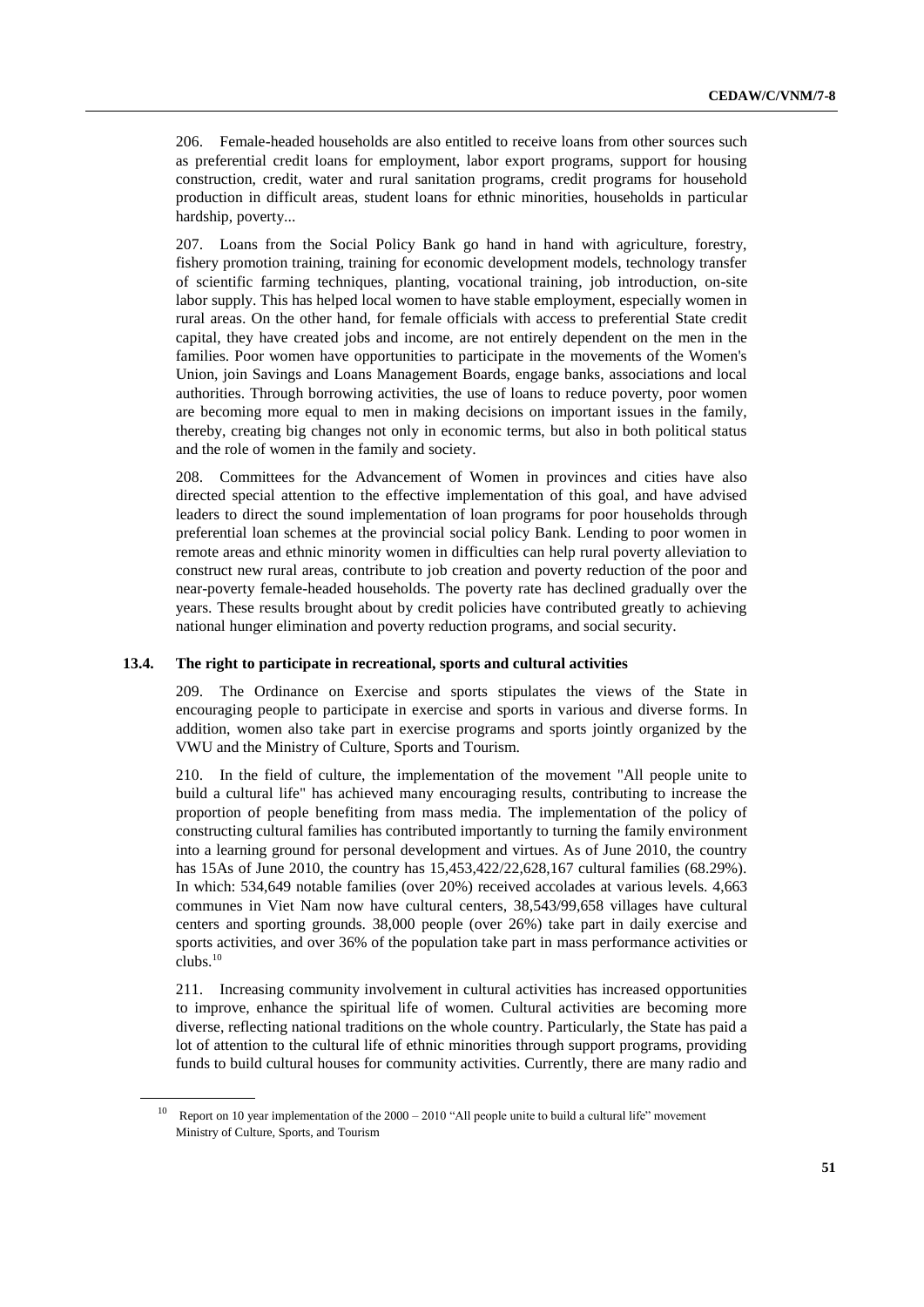local television stations broadcasting in Vietnamese and other minority languages. Only a small percentage of women in remote, sparsely populated areas does not have access tocultural, artistic programs, radio and television.

212. Compared with previous reports, the enjoyment level of women in sports, culture, and society has been improved; the quality of life of people in general, including women in particular has been raised. However, due to limited economic conditions as well as existing gender stereotypes, the participation and enjoyment of sports, culture and society of women remains lower than men and still lower than the actual needs of women. To improve this situation, in the future, relevant authorities will have to continue to implement more positive measures to ensure that women enjoy the benefits mentioned above. Encouragement of community involvement in the field of culture and sports will continue to be promoted, in order to create conditions and opportunities for the participation of the general population, including women.

213. Orientations for the future: the National Strategy on gender equality in the 2011- 2020 period provides specific targets in Objective 5: To ensure gender equality in the field of culture and information: Target 1: decrease 60% by 2015 and 80% by 2020 genderbiased cultural products and information. Increase the broadcasting time of programs, special bulletins, and the number of communication products, education on gender equality. Target 2: By 2015, 90% and by 2020, 100% of radio and television stations at the central and local levels have special programs focusing on improving gender equality awareness.

#### **Article 14**

### **Women in rural areas**

214. Social equity is a consistent policy pursued by the State and Government of Viet Nam, which serves a prerequisite for women in rural areas to fully participate in and benefit equally from socio-economic achievements in rural areas.

#### **14.1. Women in rural areas – the role and challenges**

215. In Viet Nam, agriculture plays a very important role in socio-economic development. It is the main element in the economic structure in rural Viet Nam. Although accounting for only 21% of the total GDP of the country, agricultural production is the fundamental of life and livelihood for the majority 70.4% of the rural population.

216. Vietnamese women in rural areas are the main source of labor for agricultural production, accounting for 50.2% of agricultural labor (2009). The percentage of women who are main labourers and heads of the householders remain high.

217. In recent years, agricultural economy, rural areas have transformed radically into the direction of commodity production under market mechanism, rural women have more opportunities to obtain jobs, increase incomes and escape poverty.

218. Today, rural women are aware of and have enhanced their roles in agricultural production, the non-agricultural economic and social activities and rural communities. Women have been actively participated in the Party, government, local unions, contributing importantly to the development of agriculture and rural areas in Viet Nam.

219. However, given Vietnamese characteristics, Vietnamese women in general and women in rural areas in particular still face disadvantages in education and social activities. As a result, rural women with low education levels are quite common; this limits their ability to find work and raise income, especially in the context of increasing pressure from urbanization where agricultural land has been gradually narrowed.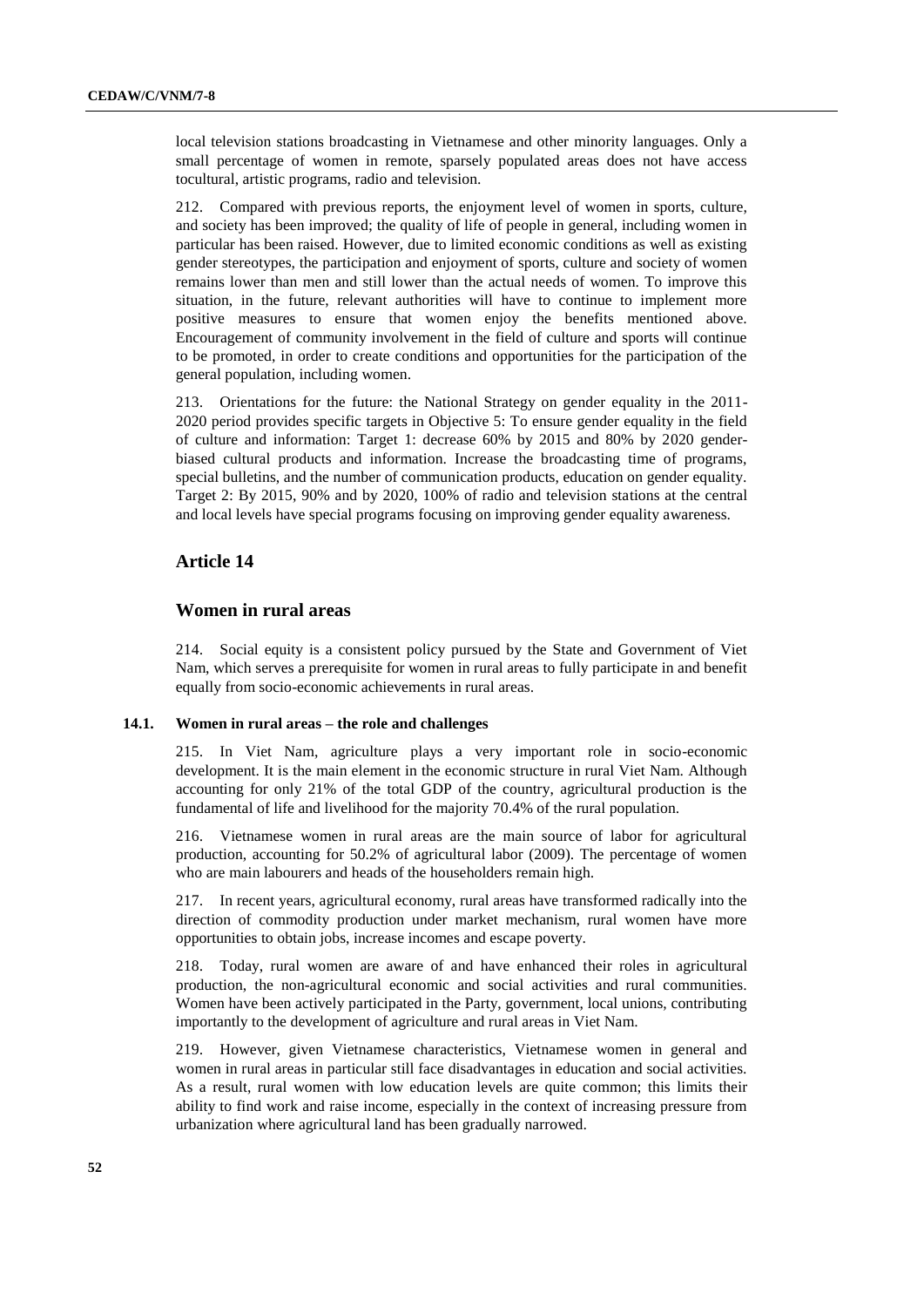220. Economic integration and the development of market economy provide many opportunities for rural women but also create negative impacts on them, making them worry more about family life. Many rural women do not understand their legal rights due to their low education level. Most of their time is spent on farming and housework and very little on learning and participating in community meetings. They have limited access to information to improve their knowledge and understanding. This is the biggest barrier to rural women's access to science and technology, particularly high technology in agriculture, reducing their opportunities to improve knowledge and incomes for themselves and their families.

221. The ideological discrimination and prejudice against women in rural areas has been reduced, but are still common. This is reflected in the small number of women participating in general community work or assuming key positions at the grassroot level in rural areas. In 2006, women assumed only 2.09% of presidential positions at commune level.

#### **14.2. Women's participation in developing and implementing development plans and community activities**

222. As part of the common movement of women throughout the country, rural women have actively participated in activities aimed at community building and development. The issues of population, family planning, and reproductive health care have been disseminated and mainstreamed in many activities. Movements of women at the national level have taken various forms such as "Women with active learning, creative work, building a happy family", "Building prosperous, equal, progressive and happy families", etc.

223. The economic conditions in rural areas have been improved in recent years. Viet Nam's accession to various international organizations such as the WTO has facilitated rural women's access to more job opportunities, improved their understanding about family and social issues, thus increasing their participation in social development plans and community activities.

#### **14.3. On health care and family planning**

With continued investment policies for strengthening grassroot health care and voluntary medical insurance policies for farmers, health care and social security for rural women continue to be improved. By 2010, the system of social services in terms of health care, education and training, culture and information, electricity and water supply as well as transportation have been improved, priority investment has been given to remote, mountainous, border and island areas and ethnic minorities.

225. The quality of social services has been improved, and the access of rural people in general and rural women in particular to these services has been increasingly enhanced. To date 100% of communes and wards has health care facilities, of which approximately 75% of communes have doctors; 83% of rural households have access to safe water, 96.1% of households uses grid; 86.9% of households has television; over 97% of communes has roads for cars passing through the town center; about 90% of communes has cultural post office. Health care for rural women, especially rural women of reproductive age, has been upgraded.

#### **14.4. About education, training and argriculture supporting activities**

226. On early childhood education and primary education: in 2006, the percentage of communes with kindergartens was 98.68%. However, the proportion of localities with nursery schools remains low (47.65%) and varies across regions in the country: up to 90.11% in the Red River Delta provinces, and 13.85% in the Mekong River Delta.

227. Vocational training for farmers: Implementing Resolution No. 26-NQ/TW adopted at the 7th session of the 10th Congress of the Party Central Committee on agriculture,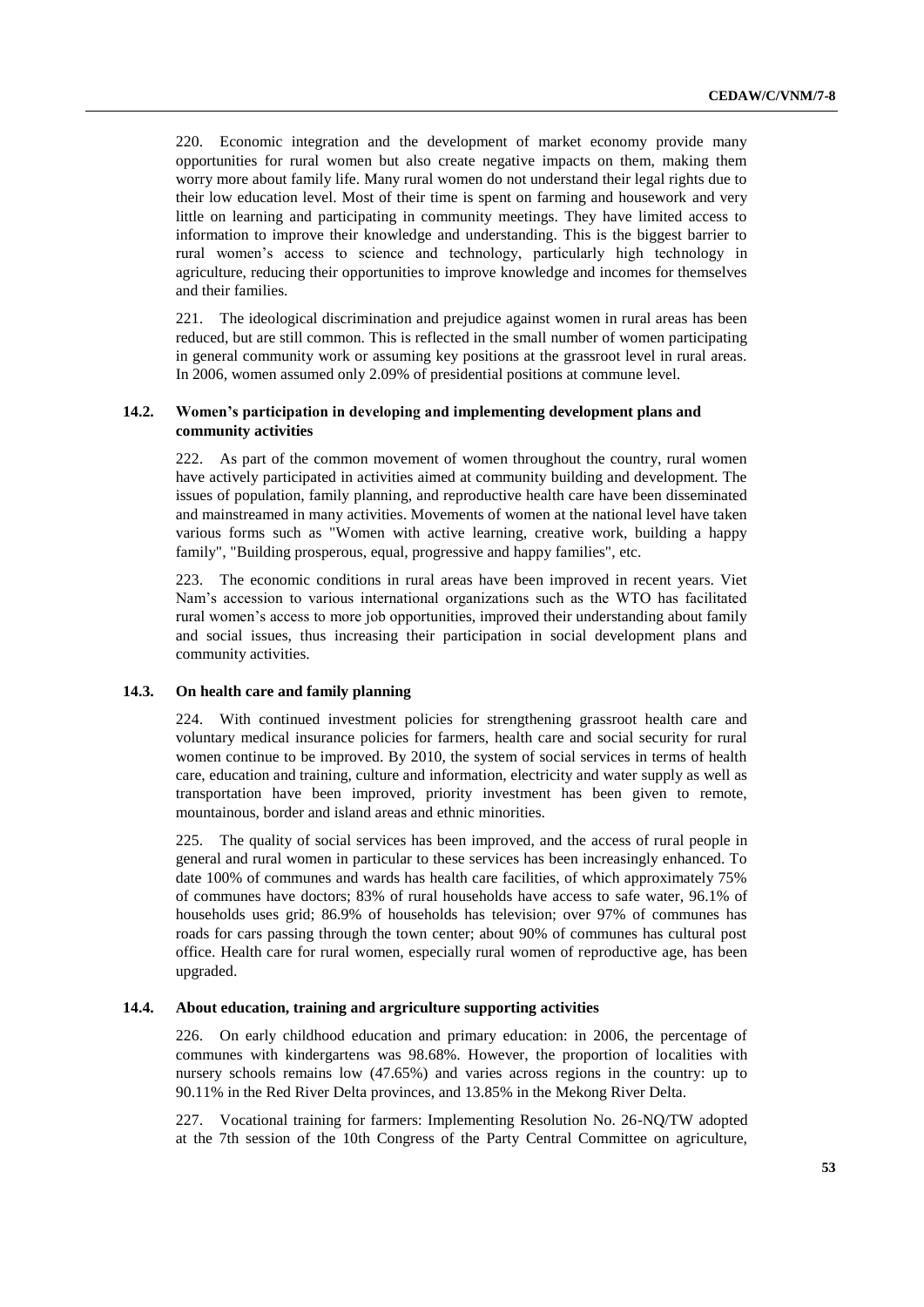farmers, and rural areas, Ministry of Agriculture and Rural Development in collaboration with the Ministry of Labour - Invalids and Social Affairs, Ministry of Home Affairs, has finalized the project proposal and develop the framework project on vocational training for rural workers by 2020 which has been approved by the Prime Minister in Decision No. 1956/QD-TTg on 27/11/2009.

228. The supporting activities for agriculture, fishery and forestry have been conducted all over the country to deliver technical and scientific applications in agriculture, forestry, and fisheries. In particular, the training on the field, in the models, which facilitate rural women's participation in training as they do not have to travel for a long distance they can attend training and still take care of their family.

#### **14.5. Social insurance**

229. Social insurance policies always focus on vulnerable groups, especially children, the elderly and women. Rural women are considered the main labor force of farmer families; they also create a relatively large amount of material wealth for the society. However, so far social insurance policies for women in general and rural women in particular have not been implemented appropriately. The average work time in agricultural work and family, exposure to unsafe working conditions, due to lack of understanding of medical knowledge, given their relatively long hours of working in agriculture and at home, regular exposure to unsafe working conditions, as well as lack of knowledge about healthcare, women often suffer from serious negative health impacts.

#### **14.6. Rural women's access to credit**

230. Viet Nam Bank for Agriculture and Rural Development has cooperated with the Central Committee of the Vietnamese Women's Union, and the Viet Nam Farmers Association to provide loans for poor women, especially women farmers in remote areas to help with expanding production and contribute to improving women's lives. By December 31st 2009, there was a total of 362,191 credit groups comprising of 1,822,687 households with outstanding amount of over 15,000 billion VND from the Bank for Agriculture and Rural Development of Viet Nam. The average outstanding is 15 million VND per member. Among them, there were 123,000 female groups with nearly 300,000 loans and outstanding amount of more than 3,000 billion VND, among which the lowest loan was 10 million. More than 209,000 groups with 824,000 members got loan from the Viet Nam Farmers Association with outstanding amount of over 11,000 billion VND; the average loan for each member was 16 million VND.

231. The Bank for Social Policy has performed partial entrustment through the Viet Nam Farmers Association, giving loans of 5,628 billion VND to 402 thousand households. So far 85.3% poor female-headed households have obtained loans from the hunger eradication and poverty reduction programs.

#### **14.7. Land use rights of rural women**

232. Protection of land use right is an important issue, particularly in rural areas. The Land Law amended in 2003 has clearly stated that land is a shared property of the husband and the wife, and a certificate of land use right must specify the name of both the husband and the wife. In 2008, 91.1% of certificates of land use rights over aquaculture water surface stated the names of both husband and wife. The lowest percentage was recorded for agricultural land, averaging only 10.9%. For residential land, the rate was 18.2% and 29.8% for rural areas and urban areas respectively.

233. The 2006 Gender Equality Law creates the legal framework for the promotion of gender equality and advancement of women. The 2007 Law on Prevention of Domestic Violence ensures equal rights of women and men in the family. Women's equal rights in property ownership is also reflected in the 2000 Law on Marriage and Family (amended).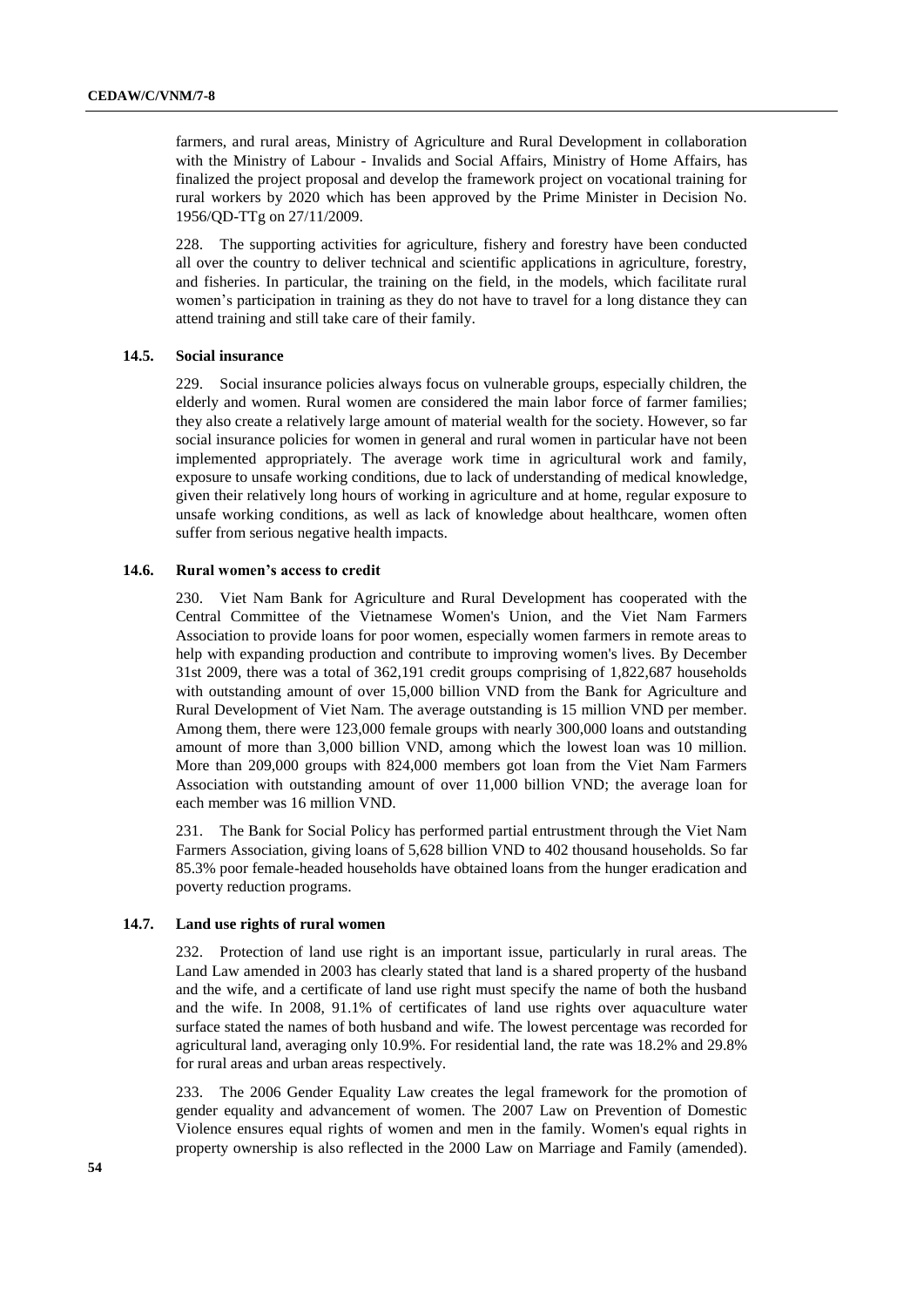The Land Law amended in 2003 prescribed that a certificate of land use rights shall contain the name of both the husband and the wife if the land is their shared property.

#### **14.8. Rural Infrastructure and Environmental Sanitation Issues**

234. Viet Nam attaches importance to developing rural infrastructure, which is considered one of the key measures to foster local socio-economic development and reduce poverty, particularly for rural women. The Government of Viet Nam has implemented programs to provide clean water and rural sanitation in the 2006-2010 period.

235. As of late 2010:

236. On water supply: 50,130,000 people in rural areas have access to clean water, an increase of 10,130,000 people compared to the end of 2005; the percentage of rural population having access to clean water increased from 62% to about 83% and 42% of the rural population had access to water of the QCVN/02/BYT standard prescribed by the Ministry of Health.

237. On sanitation and environment: about 11,436,500 rural households (77%), had water closets, of which 7,869,200 households (about 60%) had hygienic toilets by end of 2010.

238. Approximately 32,176 secondary schools, kindergartens had access to clean water and sanitation, accounting for 80% of the total.

239. Around 8,728 of the commune health stations had clean water and sanitation, accounting for 82% of the total.

240. Around 7,004 people's committee offices at commune level had clean water and sanitation facilities, accounting for 72% of the total.

241. Women have been playing an important role in the communication activities on food hygiene and safety such as campaign "5 NOs, 3 CLEANs," as well as contributed to many activities of the National Programme on water and sanitation in rural areas.<sup>11</sup>

#### **14.9. Future directions**

242. Despite opportunities mentioned above, Vietnamese rural women are still less privileged than men. The primary reason lies in the unequal access to and control over key resources in agriculture, as well as the lack of gender sensitivity in agricultural services. To overcome this situation, in the future, ministries, sectors and localities will have to further promote the implementation of the National Strategy for the Advancement of Women towards 2010, focusing on the rural areas, ethnic minorities and mountainous regions and islands.

243. The Ministry of Agriculture and Rural Development continues to carry out concrete measures to implement the strategy and action plan on gender. To achieve equality and socio - economic benefits for women and men, the strategy and action plan on gender in the agriculture and rural development sector have identified objectives to increase gender awareness and accountability as well as women's access to and control over key resources (land, credit, water resources, infrastructure and public services), education and information; to mainstream gender issues in policies, programs and projects of the sector and increase the rate of women participating in agricultural activities and rural development, assuming leadership positions, and to strengthen the apparatus for the advancement of women.

244. To create jobs, raise incomes and restructure the economy towards industrialization of agriculture and rural areas, the Government will review and issue a decree on

 $11$  2010 Report of the Ministry for Agriculture and Rural Development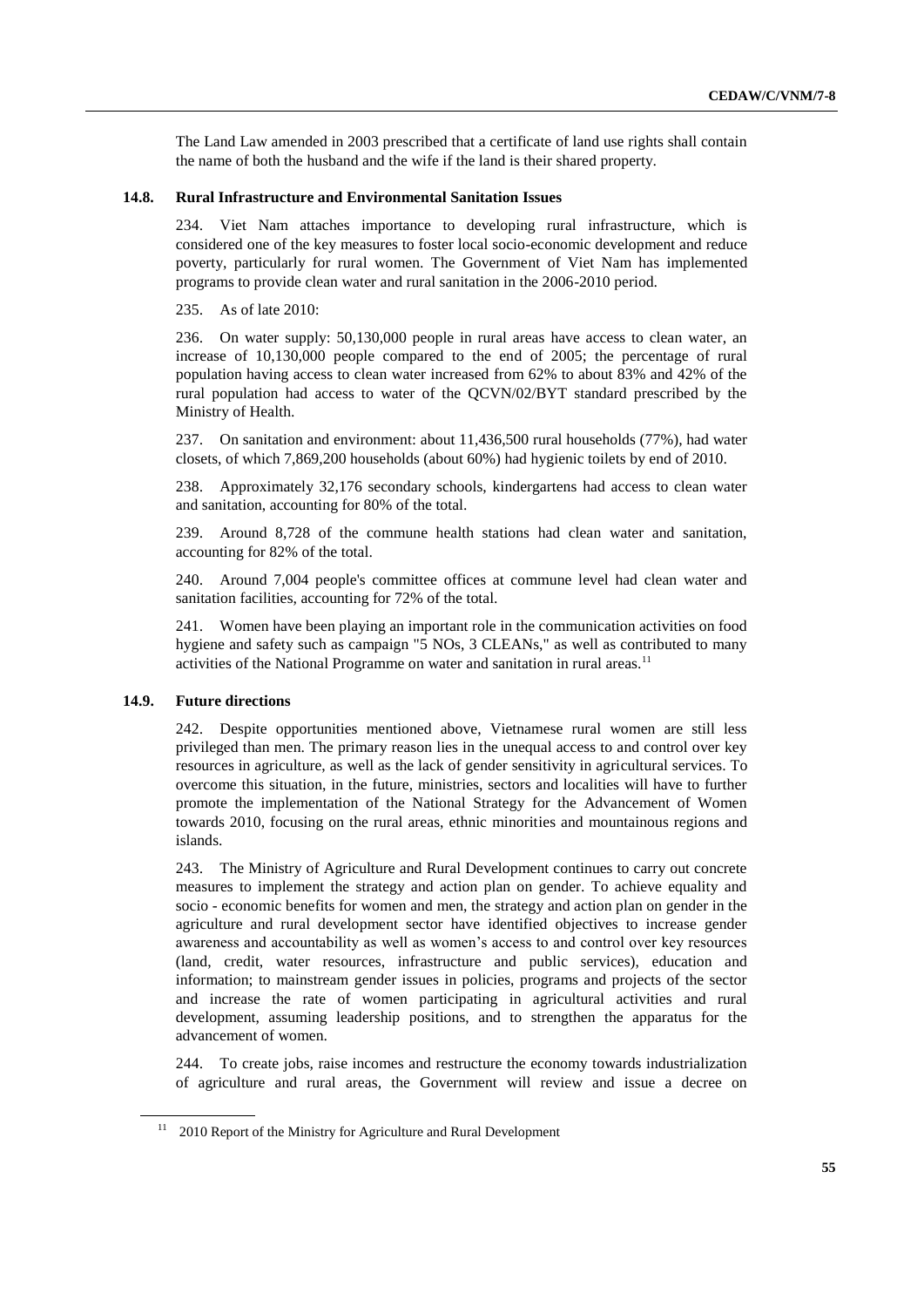encouraging the development of rural industries. In addition, on the basis of the proposal by the Ministry of Agriculture and Rural Development and Ministry of Science and Technology, the Prime Minister is considering for approval a credit model to effectively implement the national strategy on water supply and rural sanitation towards 2020 and the program on the application and transfer of science and technology for socio-economic development of rural and mountainous regions towards 2010. These will be positive measures to promote socio - economic development of rural, mountainous regions, thus contributing to improving people's lives, including women.

245. The national strategy on gender equality in the 2011-2020 period specifies a number of targets: Target 4: raise the percentage of women in poor rural areas, ethnic minorities receiving preferential loans from the employment and poverty alleviation programs and other sources of formal credit to 80% in 2015 and 100% in 2020.

## **Article 15**

#### **Ensuring women's equal civil rights before courts of law**

246. In Viet Nam, the principle of non-discrimination against women has been continually implemented in many fields and has been enhanced in the society. Women have full equal rights as men before the law, to independently engage in civil relations, contracts, property management, to freely choose residence and participate in legal proceedings to protect their interests at law enforcement agencies.

#### **15.1. Women have equal legal status as men in civil relations**

247. Article 52 of the 1992 Constitution stipulates that "all citizens are equal before the law" and Article 130 of the Penal Code stipulates "Those who use violence or commit other serious acts to prevent women from participating in political, economic, scientific, cultural and social activities shall be subject to warning, non-custodial reform for up to one year or a prison term from three months to one year"; Article 5 of the Civil Code stipulates "In civil relations, the parties shall be equal and shall not invoke differences in ethnicity, gender, social status, economic situation, belief, religion, educational level and occupation as reasons to treat each other unequally"; Article 110 of the amended Labor Code (2002) stipulates "Enterprises shall be responsible for providing women with additional training and skills to facilitate the employment of female workers suitable to their biological and physiological characteristics". Basically, the law of Viet Nam has ensured that women have full, legitimate rights and obligations based on the principle of non-discrimination against women in all areas. Women have the same rights as men before the law, to independently participate in civil relations, contracts, property management, have free choice of residence and participation in legal proceedings to protect their rights at law enforcement agencies.

- 248. Women's equal rights in civil relations are can be observed specifically as follows:
	- Women have the right to participate in professional activities as men: the 1992 Constitution (Articles 52, 55, 56), Labor Code (Clause 1, Article 5), Marriage and Family Law (Article 23), etc. all contain provisions to ensure women's rights to participate in professional activities as men.
	- The right to freely do business without discrimination between men and women: the 1992 Constitution (Article 52, 57), Enterprise Law 2005 (Article 13), Commercial Law (Article 10), Real Estate Law (Article 5), etc. recognizes the principle of freely doing business of the individual without discrimination between men and women.
	- Personal rights associated with the property: the 1992 Constitution (Article 60), the Civil Code of 2005 (Article 5, Article 25, Article 51), Intellectual Property Law of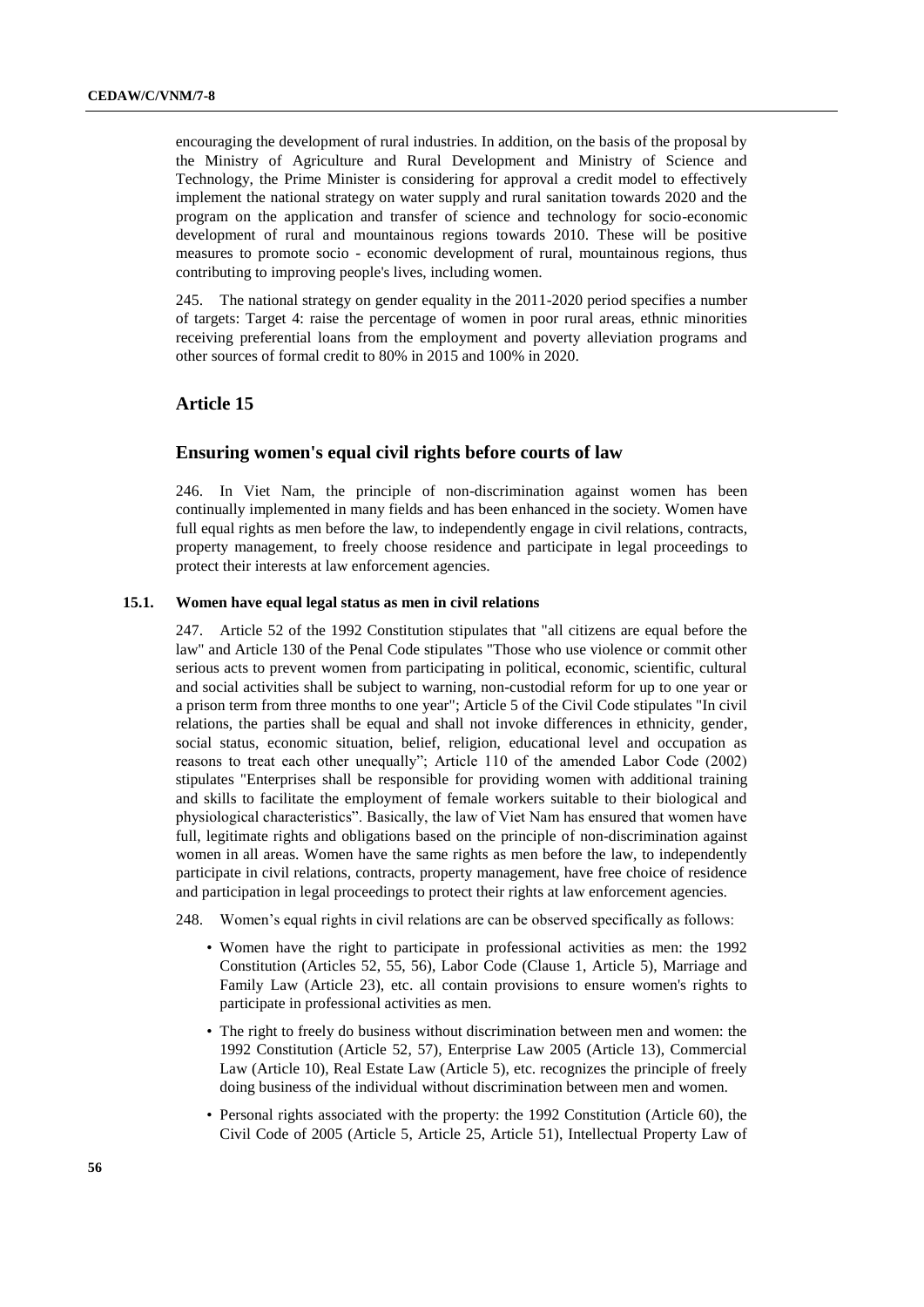2005 (Article 8, 9, and 198) etc. recognizes the principle of gender equality of personal rights associated with property (copyright and industrial property rights, rights to plant varieties and animal breeds) and recognizes the right to self-defense and apply the measures stipulated in Article 25 of the Civil Code and Article 198 of the Intellectual Property Law 2005.

- Women's ownership of property: the 1992 Constitution (Article 58), the 2005 Civil Code (Article 5, Articles 108, 109, Articles 182-199, Articles 211-213, 221-224), 2000 Marriage and Family Law (Article 19, Articles 27-23, Articles 95-99) etc. stipulate the laws of Viet Nam recognizes and protects the principle of nondiscrimination concerning property ownership for women. Accordingly, women are equal to men in the possession, use and ownership of personal, common household's assets and common assets in other civil entities.
- The right to land allocation, land lease: the 1992 Constitution (Article 18), 2003 Land Law (Articles 31-37, Article 42), the 2005 Civil Code (Article 688) etc. recognize individuals are allocated land with, without collection of land use fees, or leased land without being gender-discriminated. In addition, individuals including women who are allocated land have the right to convert land use purpose in accordance with law. In the event the State reacquires the allocated or leased land before the allocation time, land lease expires, the individuals entitled to land allocation and land lease shall be compensated or receive other assistance.
- Name on the certificate of land use rights and housing ownership: the Land Law (Article 10, Article 105, etc), the 2005 Housing Law (Articles 9-13, Articles 48-50), 2000 Marriage and Family Law (Clause 2 of Article 27) etc. recognize that women who use the land and are home owners have a right to be issued certificates of land use rights and housing ownership by authorized State agencies. If land use rights and home ownership are under joint ownership of a married couple, the certificate of land use right and home ownership shall indicate the name of both the husband and wife. In the event that the certificate of land use right and home ownership name only one spouse, the other party may request authorized State agencies to re-issue the certificate, clearly indicating the names of both spouses free-of-charge. For land use rights and housing ownerships jointly owned by a household, women have the right to have their name on the certificates if they are the head of the households. However, if women are members of households instead, Vietnamese Law has not specified the rights to have co-ownership on certificates of land use rights and housing ownership.
- Women's right to freely enter into contracts: the 2005 Civil Code (Articles 4, 5, and 389) recognizes the principle that all individuals with legal civil capacity are entitled to full freedom of undertaking contracts.
- Inheritance rights of women: the 1992 Constitution (Article 58), the 2005 Civil Code (Articles 613, 632, 633-634, 669, 676, 680, 734 etc.), 2000 Marriage and Family Law (Article 31) recognizes that women have the same rights as men in drafting wills to dispose of their properties, leaving assets to lawful heirs; inherit assets according to wills and the law.
- Protection of women's equal rights to engage in civil transactions: the 2005 Civil Code (Articles 4, 5, 412, and 691, etc), 2000 Marriage and Family Law (Articles 24, 25, 28, and 33) recognize women's equal participation in civil transactions suited to their subjective capacity and ability.

#### **15.2. Women have the right to freedom of movement and residence**

249. The 1992 Constitution (Article 68), the 2005 Civil Code (Articles 48, and 52-57), 2006 Residence Law (Articles 3, 4), define the principle of individuals' right to freedom of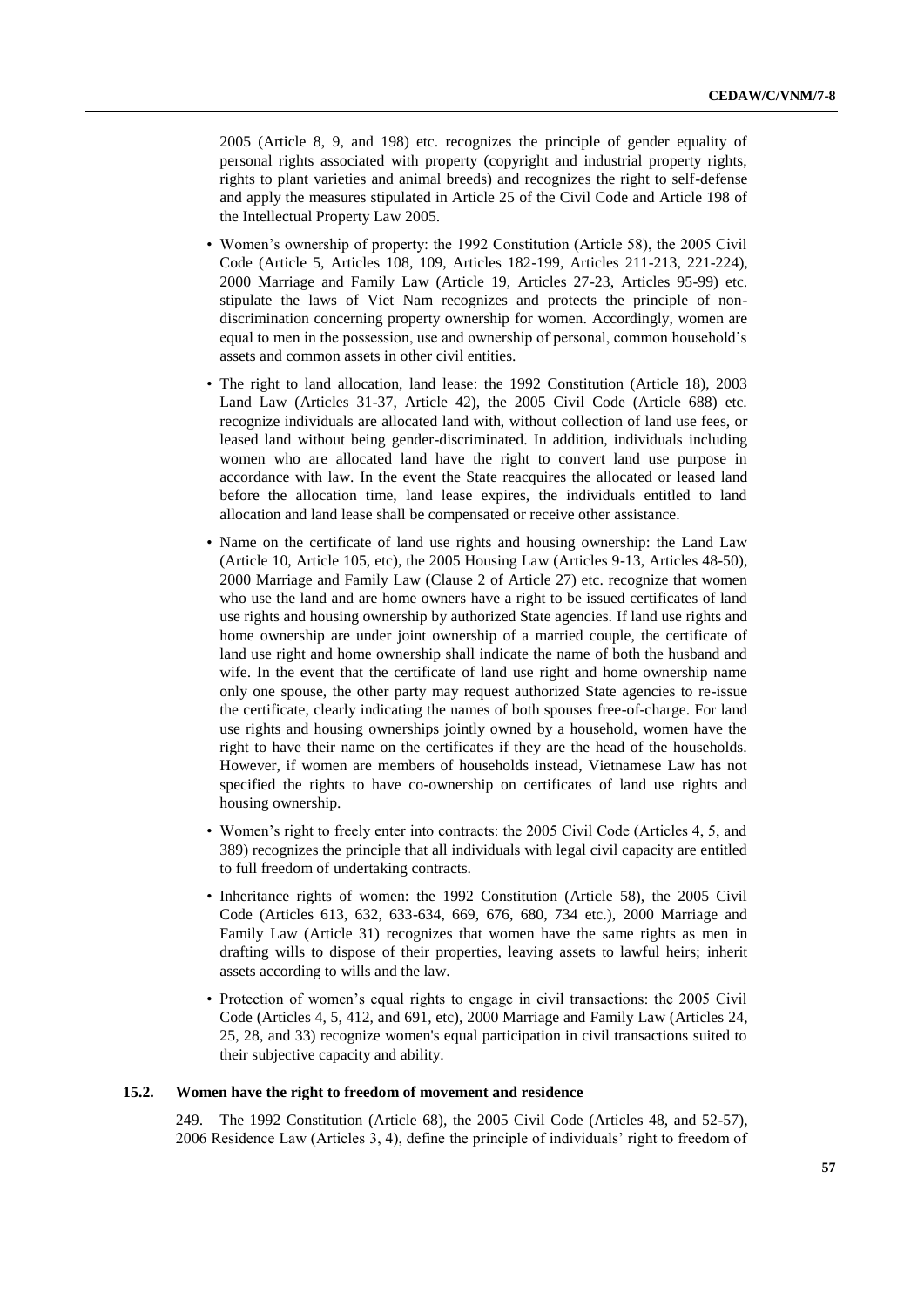residence and movement without being gender-discriminated. Besides, several other laws also have provisions to ensure this right. The 2000 Marriage and Family Law (Article 20) stipulate that "the domicile of husband and wife is selected by themselves without being bound by customs, practices and/or administrative boundaries". Penal sanctions has also made clear the State's determination in ensuring freedom of movement and residence to all citizens, men and women: Article 124 of the Penal Code also stipulates those who conduct illegal searches of other persons' places of residence, illegally expel other persons from their residences or commit other illegal acts infringing upon citizens' inviolable rights relating to places of residence shall be subject to warning, non-custodial reform for up to one year or a prison term of between three months and one year.

#### **Article 16**

#### **Women's equal rights in marriage and family relationships**

#### **16.1. Law on marriage and family**

250. During the past 6 years, freedom and equality rights of women in marital and family relations have continued to be implemented and increasingly ensured by legal measures. The Law on Marriage and Family in 2000 has created a solid legal basis to ensure equal rights of women and men such as mentioned in the previous report.

#### **16.2. Marriage and divorce issues**

251. **Marriage:** The Marriage and Family Law does not provide exceptions for cases of men married before age 20 and women before age 18. The marriage violating this provision shall be deemed child marriage (unlawful marriage) and shall be abolished by the courts. The Penal Code stipulates those who organize weddings, register marriages for persons under the age of marriage can be imprisoned for up to two years.

252. However, in mountainous and remote areas, due to difficult travelling conditions, many are unable to register marriages pursuant to the law. On the other hand, in these areas, many backward customs and practices have not been entirely eliminated such as: child marriage, levirate marriage custom of some ethnic minorities (unmarried younger brother or whose wife is dead will marry the elder brother's wife in case the elder brother dies (Brau ethnic), junior sororate marriage whereby elder brother-in-laws may marry his wife's younger sister in case his wife dies (Ro Mam ethnic), etc. Therefore, to protect the rights of ethnic minorities in general and women's ethnic minorities in particular in marriage and family, the Government has passed Decree No. 32/2002/ND-CP dated 27 March 2002 regulating the application of the Marriage and Family law to ethnic minorities. This decree has been effectively implemented, contributing to promoting good practices and customs in marriage and family, eliminating obsolete traditions in marriage and family.

253. **Divorce:** The Marriage and Family Law ensures both men and women's rights to divorce. However, in some ethnic minority areas, divorce is sometimes not resolved by law but by each ethnicity's customs and practices. The Marriage and Family Law also ensures equality in division of common property of spouses upon divorce, especially the division of land use right and home ownership, by stipulating that all valuable properties must be registered in the names of both spouses. This is the important legal basis for the courts to decide fairly on the division of properties in divorce cases in recent years.

#### **16.3. Equal rights in marriage**

254. The 2000 Marriage and Family Law reaffirm equal rights between men and women as the basic principle throughout the entire marriage and family regime of Viet Nam in the new period. "Husband and wife are equal, have equal rights and obligations in all aspects of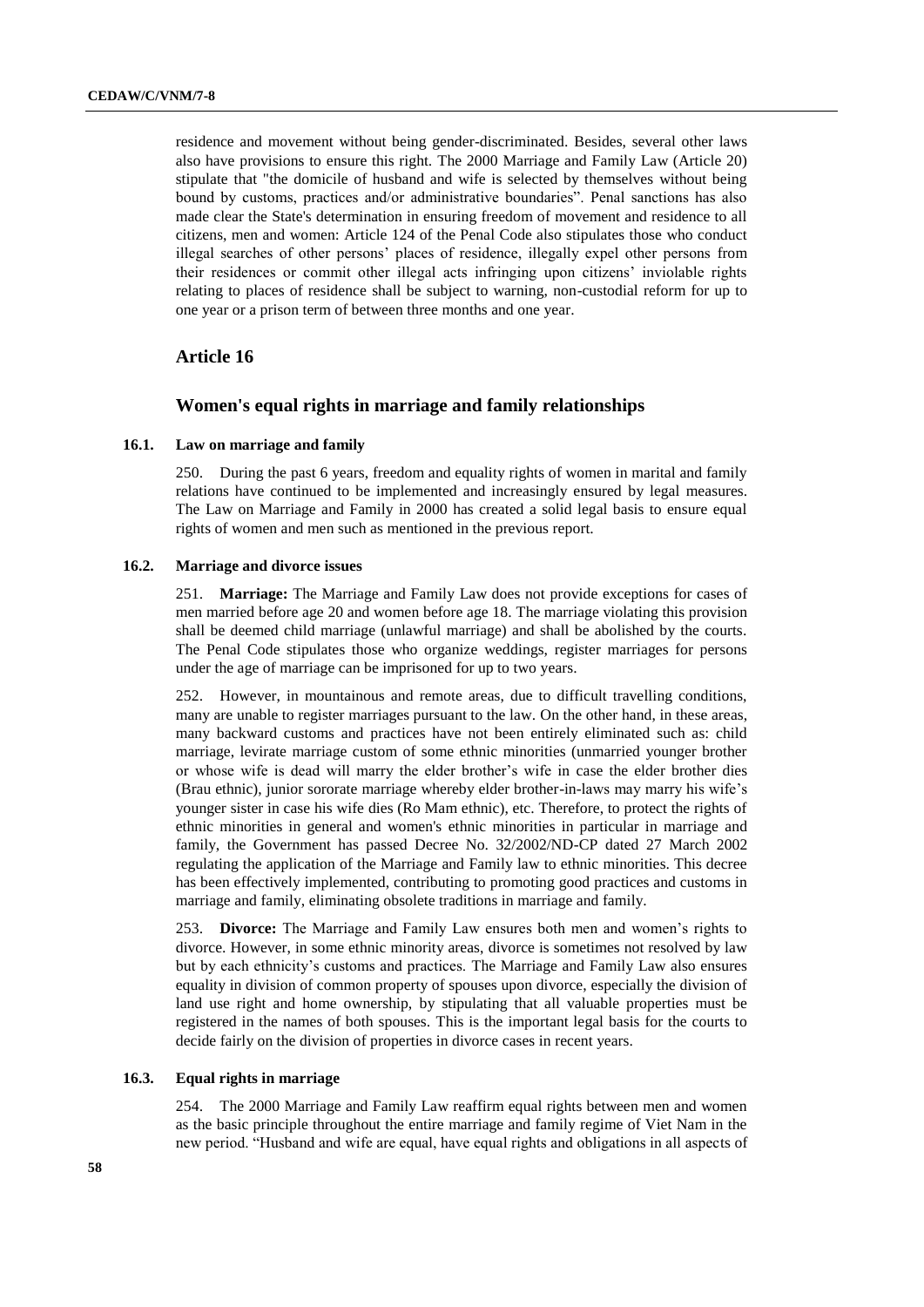the family "(Article 19). This means that husbands and wives have equal rights and responsibilities as parents, in issues relating to their children; in the determination of common property of the family.

255. The 2003 Population Ordinance, revised and amended in 2009 stipulates that each couple and individual have the rights and obligations to care for their reproductive health, apply family planning methods and ensure small family sizes. Decree No. 104/2003/ND-CP details and guides the implementation of some of the Ordinance's provisions on gender equality: strictly prohibit acts of obstructing or forcing practices of family planning; prohibit threat, offense to honor, dignity, physical assault of those using contraceptive methods or those having all boys or girls (Article 9); strictly prohibits gender selection of unborn babies (Article 10). Of special note, the decree sets aside a provision on gender equality: propaganda of gender equality; elimination of gender based discrimination, create favorable conditions for women to actively enjoy reproductive healthcare, family planning and have equal access to education, training and improving qualifications and take part in social activities in all aspects. Men are responsible for implementing family planning; removing all discriminatory treatments against girls, protecting the legitimate rights and interests of girls in everyday life, in medical examinations and treatments, in education, entertainment and overall development. These regulations are truly meaningful in the current context of Viet Nam where certain groups of people still maintain the perception of valuing men above women, creating pressure on women in the family that they must give birth to sons for the husband's family.

#### **16.4. Abuse of women in the family**

256. The abuse of women in the family still exists and is mainly popular in rural areas, where people's mentality are backward and women lack understanding of their rights and benefits. According to the National survey on Domestic Violence, upto 58% of women have experienced domestic violence<sup>12</sup>.

257. There are several fundamental causes leading to domestic violence against women in the family. The first is due to the social mentality of underestimation of women; economic difficulties in many families can also lead to conflicts between husband and wife. Despite receiving information about their rights, certain groups of women, particularly in remote areas, still have not displayed deep understanding of their legitimate rights. In addition, domestic violence against women is also the result of social evils such as alcoholism, gambling, prostitution, drugs, adultery; the perception that married women must give birth to sons to ensure patrilineality; the conflicts between mothers-in-law and daughters-in-law.

258. Many organizations at various levels, particularly the Women's Union have put forth many measures to prevent domestic violence against women and to support and assist the victims. National Targeted Program on Hunger Eradication and Poverty Reduction has helped improve the livelihood of many families. Of special note, the Women's Union at various levels has actively implemented training and propaganda programs on legal regulations for women, raised awareness of society and women on gender equality issues, and strengthened reconciliation work and made recommendations to the government to strictly handle individuals committing acts of abuse against women.

259. The Law on Prevention of Domestic Violence, adopted in 2007, is an effective tool in preventing domestic violence. Besides, Viet Nam has developed shelter models. There are 10 shelters nationwide. Shelters are where women and girls can access healthcare services, counseling, education, vocational training and training of necessary life skills. From March 2007 to present, shelters of the Center for Women and Development of the Viet Nam Women's Union has provided shelter for 149 victims of domestic violence.

<sup>&</sup>lt;sup>12</sup> National Survey on Domestic Violence, General Statistics Office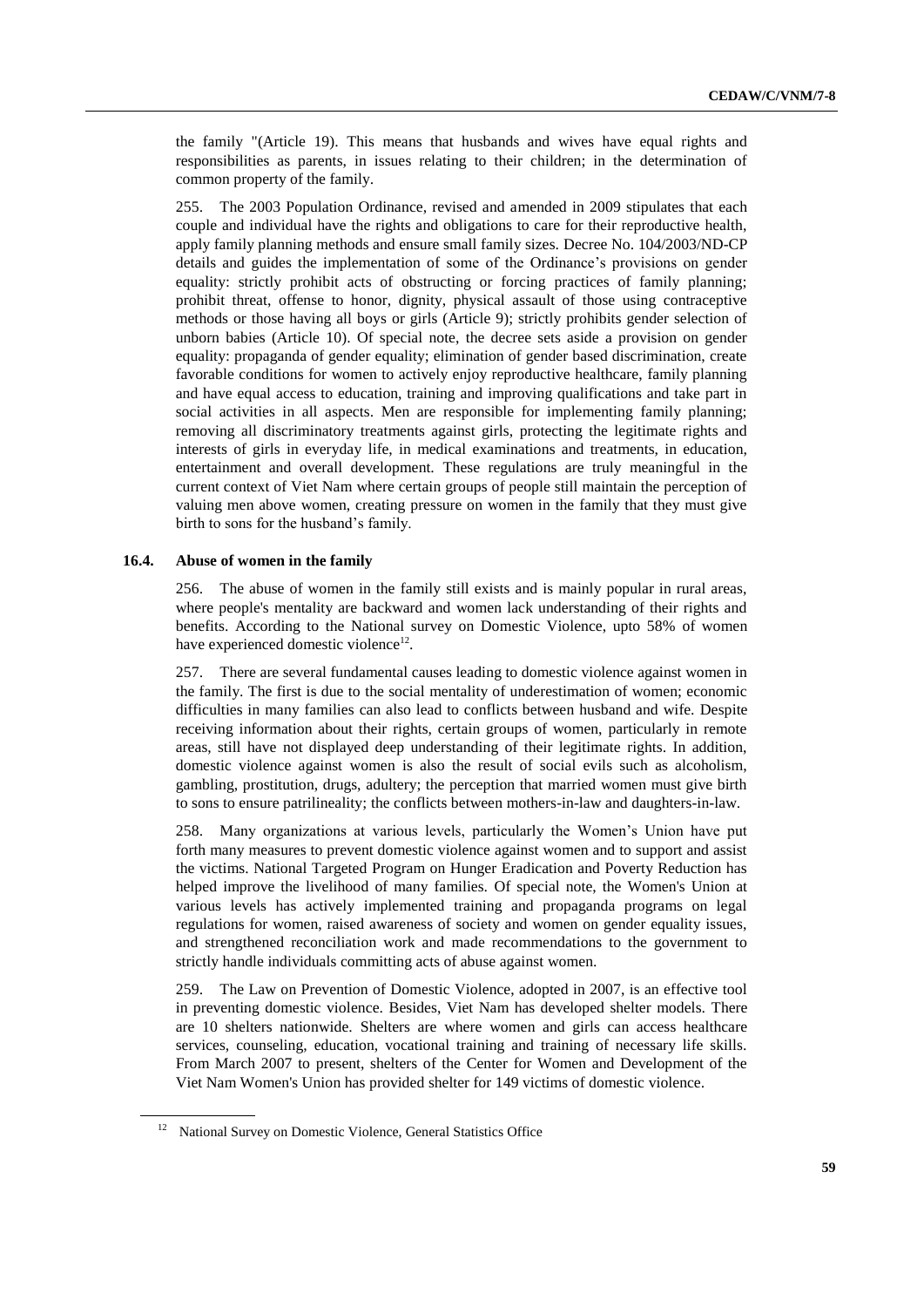260. **Orientations in the future:** The national strategy on gender equality for the 2011- 2020 period has set specific targets in Goal 6: To ensure gender equality in family life, gradually eliminate gender based violence: Target 1: Eliminate the difference in time spent in domestic work by female compared to male by a factor of 2 by 2015 and 1.5 by 2020. Target 2: 40% by 2015 and 50% by 2020 of discovered victims of domestic violence can receive advice on legal matters and support and care in facilities supporting victims of domestic violence. 70% by 2015 and 85% by 2020 of discovered offenders of domestic violence receive consultation in prevention of domestic violence.

## **Conclusion**

261. With over thirty years as a member of  $\text{CEDAW}^{13}$ , and as a  $\text{CEDAW}$  member nation, Viet Nam has strictly implemented its international commitments. To date Viet Nam's legal system is relatively complete and comprehensive, consistent with the principles and provisions of CEDAW. Of special note, Viet Nam has distinct laws to realize the core tenets of CEDAW, namely the 2006 Law on Gender Equality and the 2007 Law on Prevention of Domestic Violence. The State of Viet Nam has approved several programs and projects, national targets relating to women in poverty eradication, employment, rural vocational training, population and family planning, clean water and environmental sanitation, prevention of social diseases, HIV/AIDS, community healthcare, cultural development, education and training, especially the National Strategy on Gender Equality for the period of 2011-2020, the Strategy to Construct Vietnam's Family to 2010, the Strategy to Develop Vietnam's Family to 2020, with vision to 2030; the National Population and Reproductive Health Strategy for the period of 2011-2020; Cultural Development Strategy to 2020; National Action Plan for Children to 2020; Education Development Strategy for the period of 2011-2020; the Strategy to protect, care for, and improve people's health to 2020 and National Target Programs for the 2011-2015 period.

262. During the process of implementation of CEDAW, Viet Nam has made enormous achievements in sociopolitical and cultural aspects. During the 2004-2010 period, Viet Nam stepped up the implementation of the provisions of the Convention as committed and implemented recommendations of the CEDAW Committee adopted at sessions 759 and 760 dated 07 January 2007. Previous achievements have continued to be strengthened and promoted.

263. Viet Nam has achieved new progress in political, economic, cultural – social aspects since 2004. Women's rights of freedom and equality have been better ensured. Women are facilitated to participate and contribute actively in political, economic, cultural and social activities of the country. The role and status of women in the family and community have been enhanced.

264. Education, training, healthcare and quality of life for women and girls have markedly improved. Viet Nam has basically achieved gender equality in primary education and is striving towards universal secondary school education. Indicators of healthcare are relatively high compared to income per capita.

265. The State has adopted positive measures to basically overcome gender inequality in some areas, particularly in access to land and social welfare, enabling women's names to be put side-by-side with their husbands' in the certificates of land use rights and home ownership and to be entitled to social insurance equal to men.

266. Viet Nam has recorded important achievements in the cause of gender equality in all social aspects of life, contributing significantly to the development of the country. Viet

<sup>&</sup>lt;sup>13</sup> Viet Nam signed the CEDAW Convention on 29/07/1980, adopted on 17-2-1982